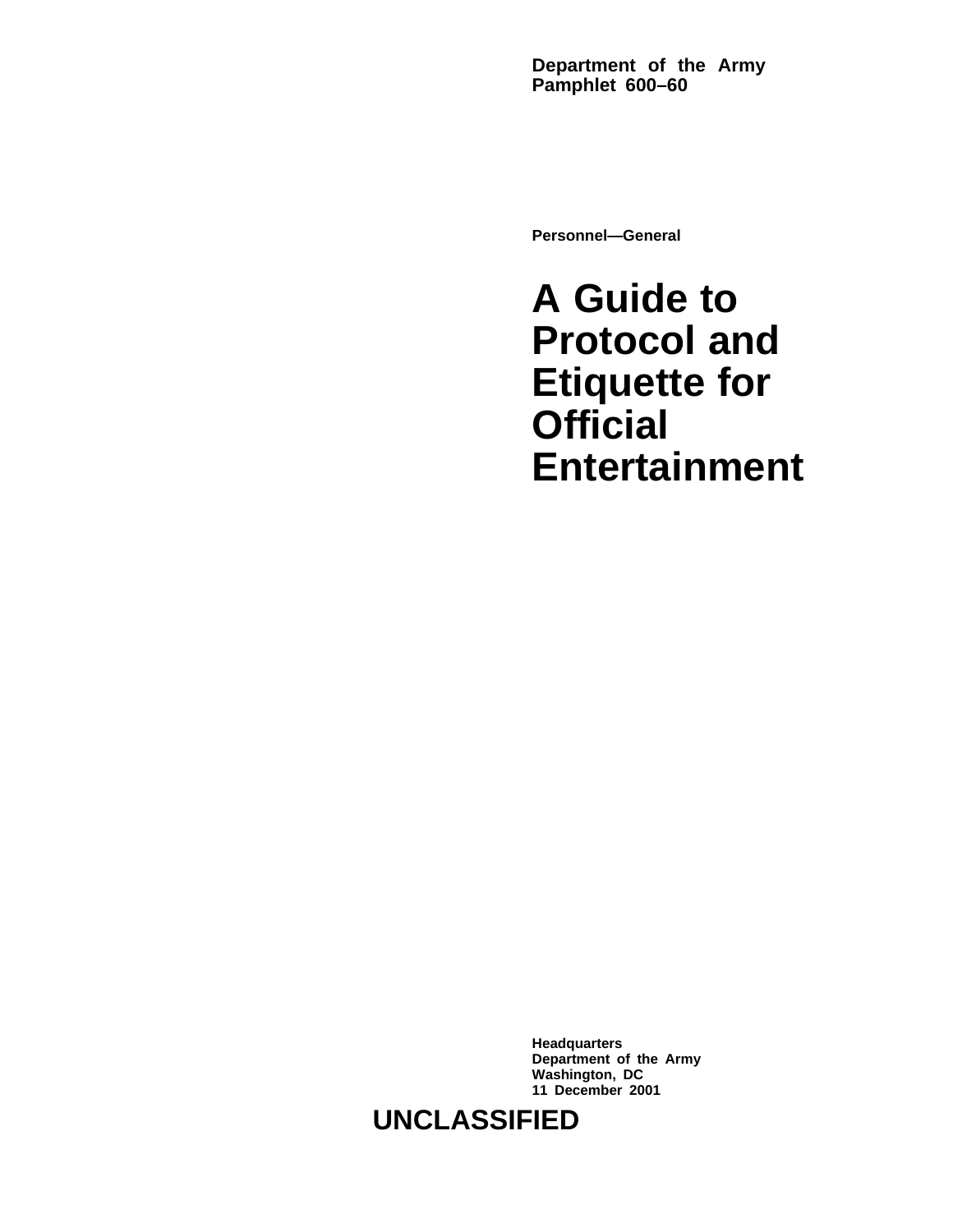# **SUMMARY of CHANGE**

DA PAM 600–60

A Guide to Protocol and Etiquette for Official Entertainment

- o Rewords social calls (chap 1).
- o Deletes general guidelines in introductions and adds the word "gender" (chap 1).
- o Rewords completely engraved invitations (chap 2).
- o Corrects to state that a printed invitation usually starts with the host of an event on the first line (chap 2).
- o Adds that telephone Invitations may be used where there is extremely short notice (chap 2).
- o Adds an explanation of telefax invitations (chap 2).
- o Changes reply of a married couple to a formal invitation when only one can attend (chap 2).
- o Removes informal invitations and corresponding figure (chap 2).
- o Removes reference to a sample reception and receiving line checklist (chap 3).
- o Changes reference to carpet at receiving line (chap 3).
- o Adds guidance regarding a woman standing at the end of the receiving line (chap 3).
- o Clarifies guidance regarding position of receiving line in a room (chap 3).
- o Removes guidance of alphabetical flag display (chap 3).
- o Adds the order of precedence of Service flags (chap 3).
- o Changes guidance regarding display of personal flags of attendees (chap 3).
- o Removes guidance regarding formal dinners and exceptions (chap 3).
- o Adds guidance regarding an interpreter at a dinner (chap 3).
- o Adds guidance regarding toasts and prisoners of war (chap 3).
- o Changes "musical and cannon salutes" title (chap 4).
- o Adds samples for sequence of events of retirement, award, promotion, and retreat ceremonies (chap 4).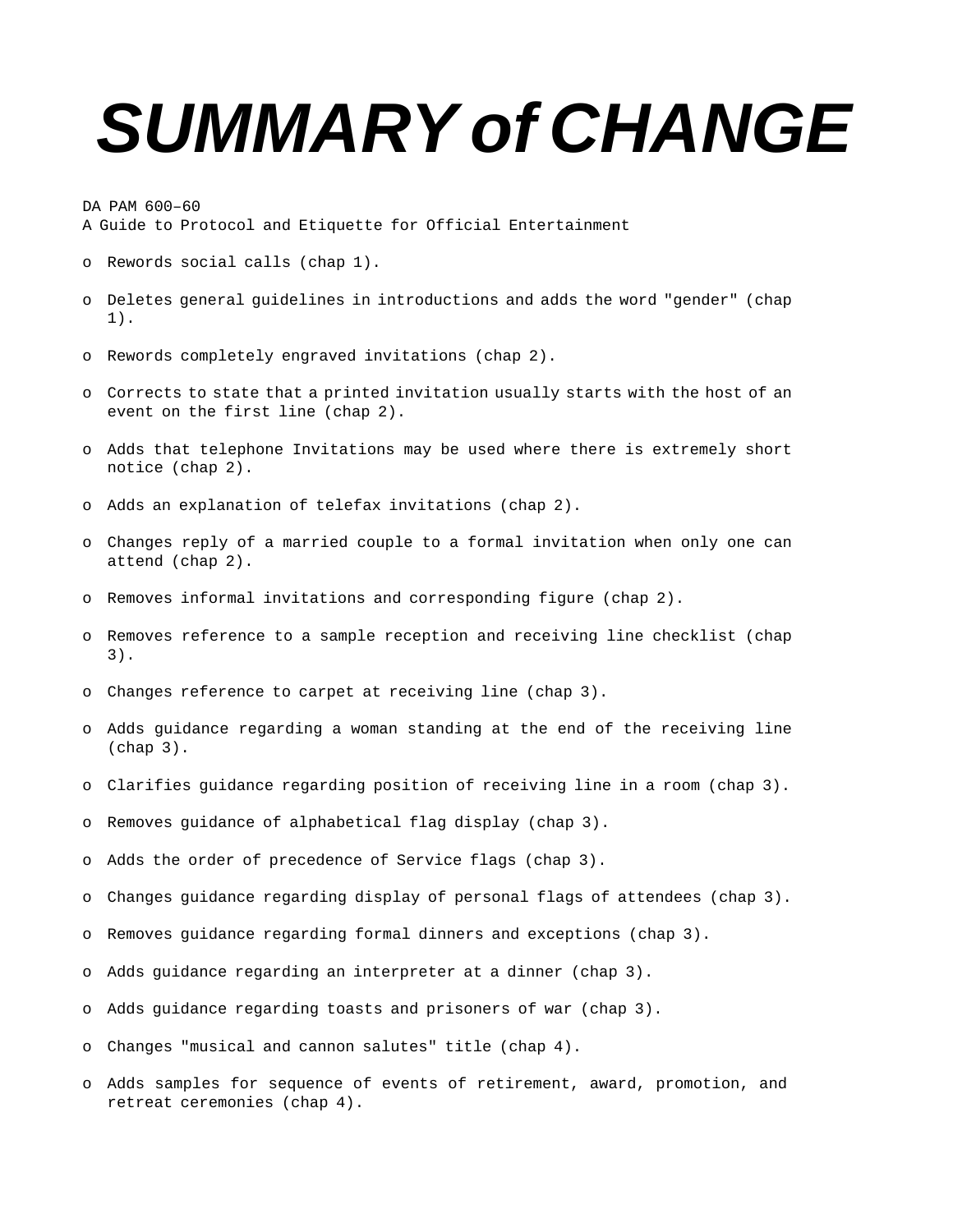- o Expands guidance on finials (chap 4).
- o Changes guidance regarding streamers facing forward (chap 4).
- o Revises guidance explaining the need for rules of precedence (chap 5).
- o Removes reference to precedence among married, divorced, widowed, and unmarried women (chap 5).
- o Revises the example of visiting official (chap 5).
- o Consolidates guidance regarding seating of foreign visitors (chap 5).
- o Clarifies guidance regarding seating and persons on promotion lists (chap 5).
- o Changes seating of Sergeant Major of the Army to follow that of the Director of the Army Staff, a four-star general, or an equivalent rank civilian (chap 5).
- o Adds table 6-1 titles and forms of address for Vice President, Govenor of a State, warrant officer, and enlisted personnel (chap 6).
- o Changes the guidance regarding menu restrictions by adding table 7-1 (chap 7).
- o Places updated references list in appendix A.
- o Places official toasts in appendix C.
- o Updates the precedence list and places it in appendix D.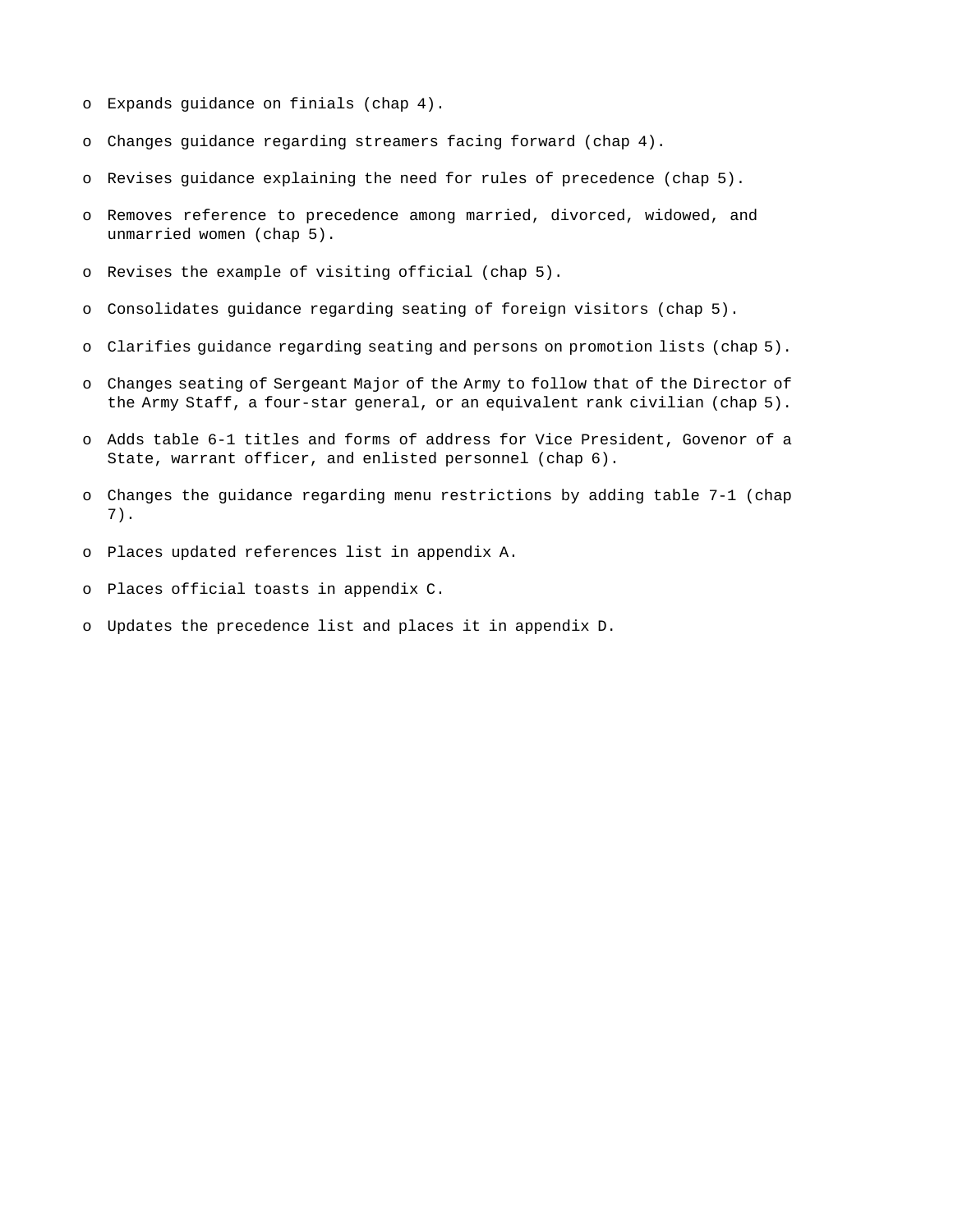# **FOREWORD**

Practices developed among nations in the course of their contacts with one another define the essence of protocol. *Protocol* is the combination of good manners and common sense, which allows effective communications between heads of state and their representatives. It is not static. Rather, it is an evolving science that, over the years, has lost much of its traditional pomp and picturesque ceremony. Changes in accepted protocol, however, are best left to the highest policy-forming officers in the Department of State. Errors in protocol may be mistaken as a signal of a change in the international climate. Persons using this pamphlet are cautioned that unauthorized innovations in protocol, however well intentioned, are improper.

Etiquette encompasses the body of manners and forms prescribed by custom, usage, or authority. It is accepted as correct behavior when people deal with one another. Etiquette preserves respect for the rights and dignities of others. In short, etiquette represents good manners. Today, many of the old established customs are blended with less restricted ways of life—of entertaining with little or no help, in communicating with others, and in coping with everyday problems that once were handled by a staff. The full integration of women and divergent cultures into the Services brought more changes. Service people now have a more knowledgeable way of life. Still, as in bygone years, there are certain rules to be followed in order to reach the goal of easier, gracious living.

As with any rule of the road, a charted course will get you to a specific place at a given time for a certain occasion. Proper etiquette is not artificial. It is a practical set of rules. When learned, these rules save time that would be wasted in deciding what is proper. Etiquette helps people proceed with the more important phases of social interaction.

The intent of this pamphlet is to provide you with the basics of proper protocol and etiquette. Using this information as a foundation, you should feel at ease in such matters as calling cards, introductions, invitations and responses, official dinners, seating and precedence, forms of address, and arranging visits for important visitors. With practice, protocol and etiquette will not be difficult but will be instead a natural, courteous way to properly greet and entertain civilian and military visitors and colleagues.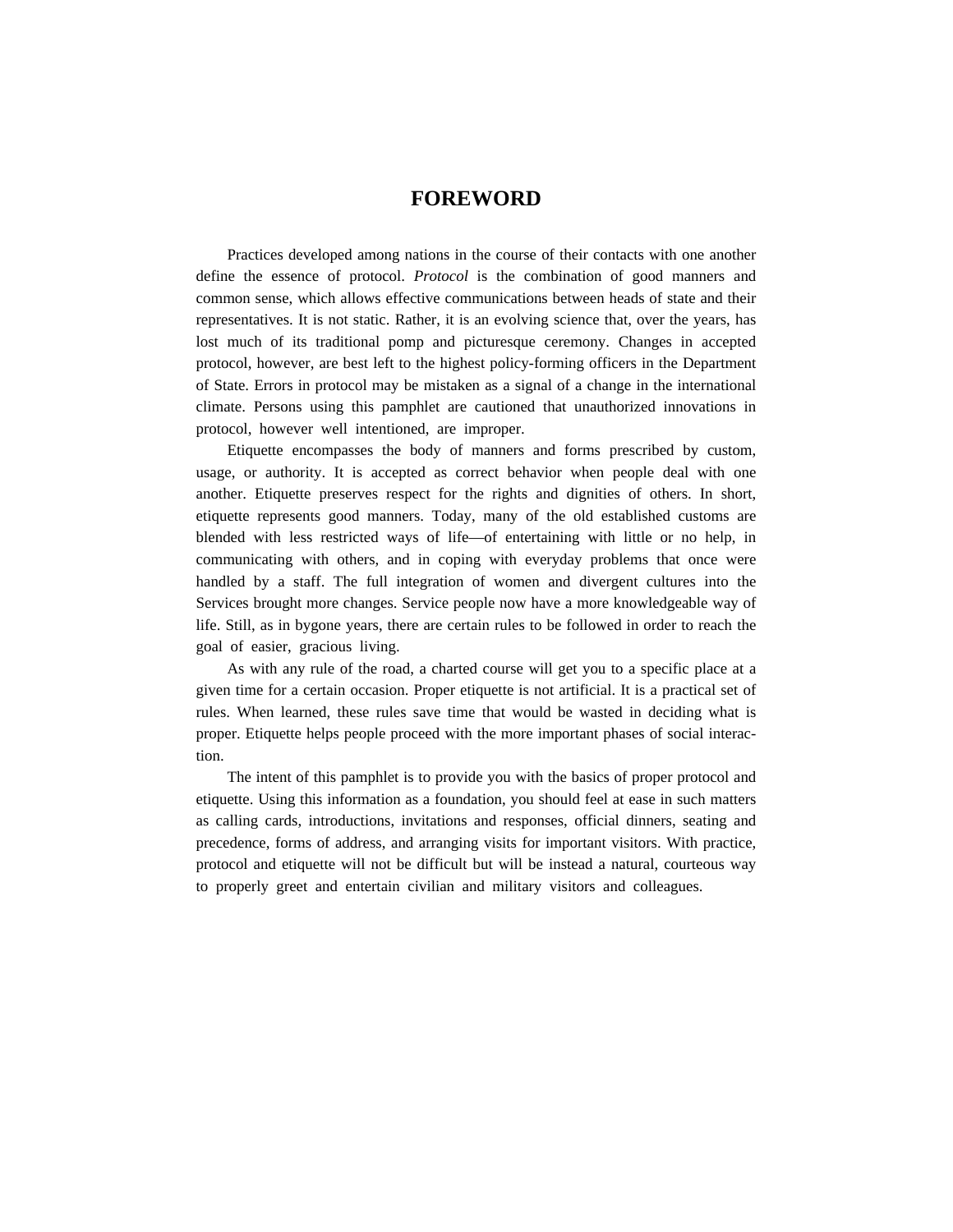**Headquarters Department of the Army Washington, DC 11 December 2001**

# **\*Department of the Army Pamphlet 600–60**

#### **Personnel—General**

# **A Guide to Protocol and Etiquette for Official Entertainment**

By Order of the Secretary of the Army:

**ERIC K. SHINSEKI** General, United States Army Chief of Staff

Official: Inel B H.R

JOEL B. HUDSON Administrative Assistant to the Secretary of the Army

**History.** This informational pamphlet is a revision. The publication was last revised on 15 October 1989, authenticated by order of the Secretary of the Army by Carl E. Vuono, General, United States Army, Chief of Staff; Official: William J. Meehan

II, Brigadier General, United States Army, The Adjutant General.

**Summary.** This informational pamphlet presents current protocol information.

**Applicability.** This informational pamphlet applies to the Active Army, the Army National Guard of the United States, and the United States Army Reserve. During mobilization, procedures in this publication may be modified by the proponent.

**Proponent and exception authority.** The proponent of this informational pamphlet is the Deputy Chief of Staff of the Army. The Deputy Chief of Staff of the Army has the authority to approve exceptions to this pamphlet that are consistent with controlling law and regulation. The proponent may delegate the approval authority, in writing, to a division chief

within the proponent agency in the grade of colonel or the civilian equivalent.

**Suggested Improvements.** Those who use this informational pamphlet are invited to send comments and suggested improvements on DA Form 2028 (Recommended Changes to Publications and Blank Forms) directly to the Deputy Chief of Staff, ATTN: DACS–DSP, 200 Army Pentagon, Washington, DC 20310–200

**Distribution.** This publication is available in electronic media only and is intended for command levels B, C, D, and E for Active Army, Army National Guard of the United States, and the United States Army Reserve.

**Contents** (Listed by paragraph and page number)

#### **Chapter 1**

**Visits and Introductions,** *page 1* Army customs • 1–1, *page 1* General rules • 1–2, *page 1* Official calls • 1–3, *page 1* Social calls • 1–4, *page 1* Introductions • 1–5, *page 1*

#### **Chapter 2**

**Invitations,** *page 1* Formal engraved invitations • 2–1, *page 1* Semi-Engraved invitations • 2–2, *page 2* Formal handwritten invitations • 2–3, *page 3* Telephone invitations • 2–4, *page 3* Telefax invitations • 2–5, *page 3* Replies to formal invitations • 2–6, *page 3* Withdrawing an acceptance or invitation • 2–7, *page 5* Informal invitations • 2–8, *page 5*

\*This pamphlet supersedes DA Pamphlet 600–60, dated 15 October 1989.

DA PAM 600-60 • 11 December 2001 **i**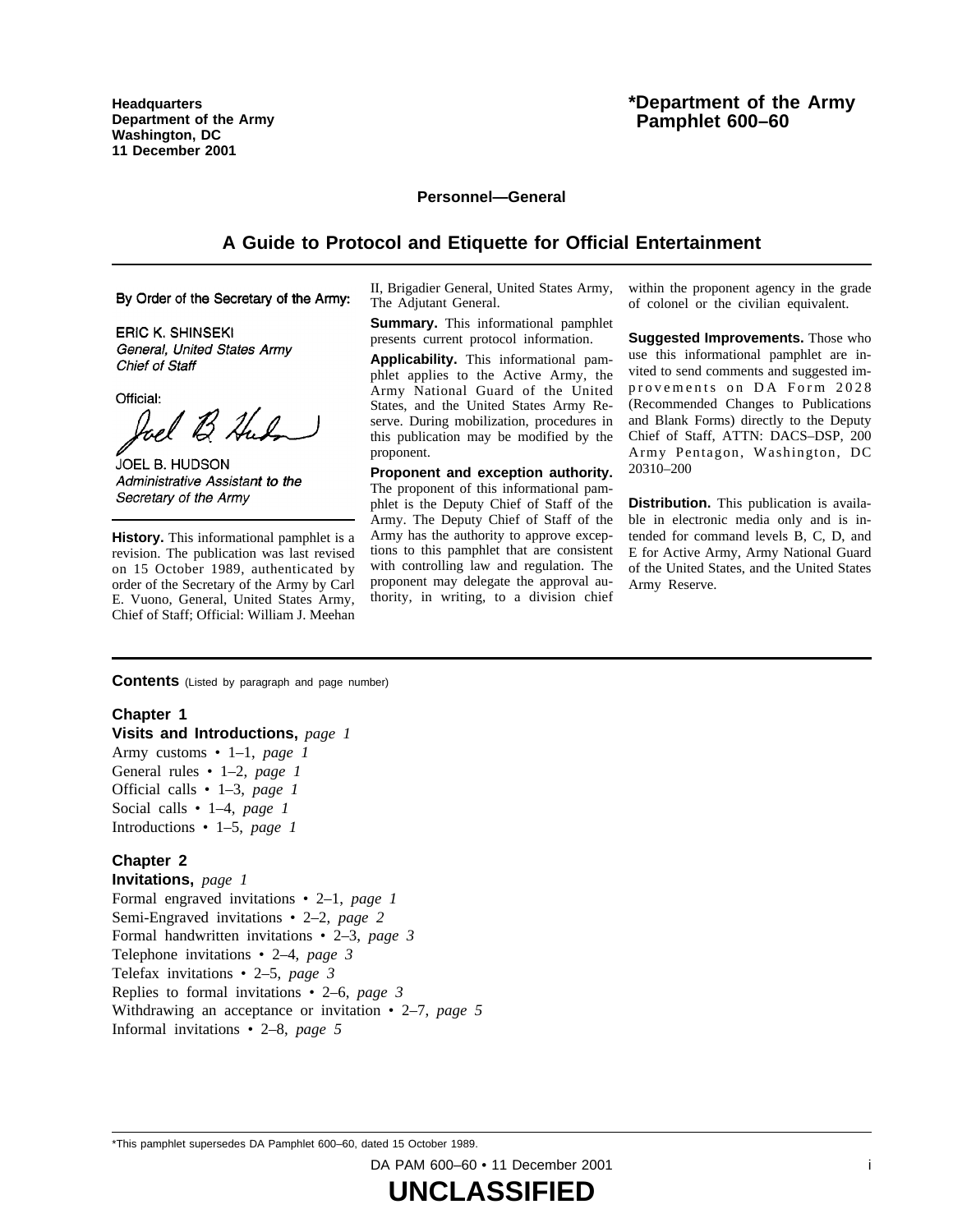# **Contents—Continued**

# **Chapter 3**

**Official Entertaining,** *page 8* Army customs • 3–1, *page 8* Formal receptions and receiving lines • 3–2, *page 8* Display of flags at military receptions and dinners • 3–3, *page 9* Seating arrangements • 3–4, *page 10* Formal dinners • 3–5, *page 11* Toasts • 3–6, *page 12*

# **Chapter 4**

**Ceremonies,** *page 20* Rendering honors • 4–1, *page 20* Sequence of events • 4–2, *page 21* Display of flags • 4–3, *page 22* Seating • 4–4, *page 23*

# **Chapter 5**

**Order of Precedence,** *page 23* Determining precedence order • 5–1, *page 23* Individuals frocked to a higher grade • 5–2, *page 24* Individuals on approved promotion lists • 5–3, *page 24* Sergeant Major of the Army • 5–4, *page 24* Retired Army officers • 5–5, *page 24*

# **Chapter 6**

**Forms of Address,** *page 25* Overview • 6–1, *page 25* High officials • 6–2, *page 25* Elected officials • 6–3, *page 25* Use of "His Excellency" • 6–4, *page 25* Distinguished officials • 6–5, *page 25*

# **Chapter 7**

**Arranging Visits for Dignitaries,** *page 29* Planning • 7–1, *page 29* The escort officer • 7–2, *page 29* Entertaining foreign dignitaries • 7–3, *page 30*

# **Chapter 8**

# **Guide to Proper Dress,** *page 32*

Proper dress for a military or social function • 8–1, *page 32* Tie worn with Army blue and Army white uniforms • 8–2, *page 32* Wear of the Army white uniform • 8–3, *page 32* Equivalent uniforms of Army and other Services • 8–4, *page 32*

# **Appendixes**

**A.** References, *page 35*

- **B.** Lists of States and Territories and Date of Entry into the Union, *page 36*
- **C.** Official Toasts, *page 37*
- **D.** Precedence List, *page 39*

# **Table List**

Table 6–1: Titles and forms of address for U.S. officials, *page 25* Table 7–1: Record of dietary restrictions, *page 30*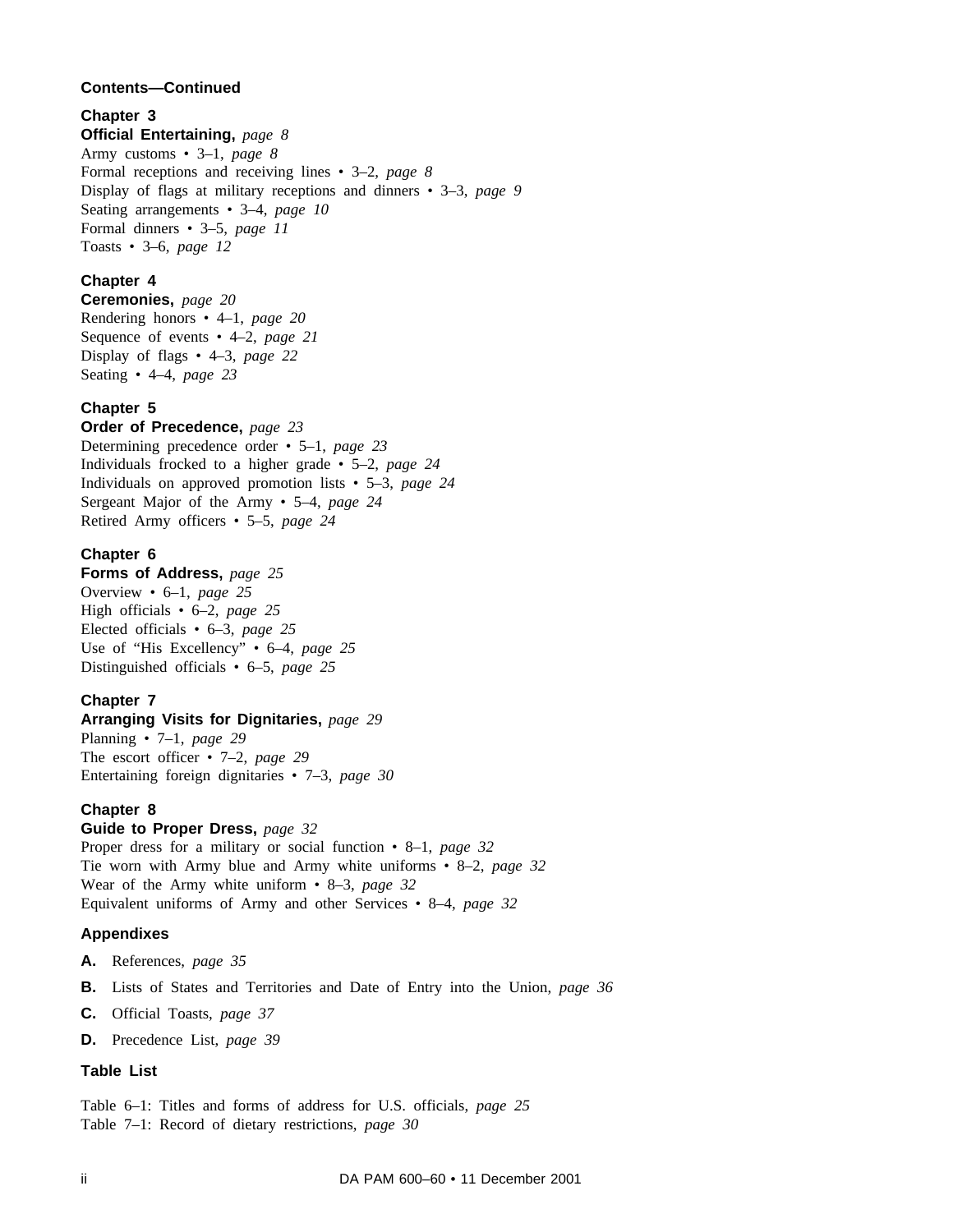#### **Contents—Continued**

- Table 8–1: Army uniform/civilian attire, *page 33*
- Table 8–2: Dress codes, *page 33*
- Table 8–3: Uniform comparison chart (men), *page 33*
- Table 8–4: Uniform comparison chart (women), *page 34*
- Table B–1: State and territory dates of entry into the Union, *page 36*
- Table C–1: Official toasts, *page 37*
- Table D–1: Precedence list of civilian and military persons, *page 39*

#### **Figure List**

- Figure 2–1: Formal engraved invitation, *page 2*
- Figure 2–2: Semi-engraved formal invitation, *page 3*
- Figure 2–3: Formal written invitation, *page 4*
- Figure 2–4: Acceptance of a formal invitation, *page 5*
- Figure 2–5: Regret to a formal invitation, *page 6*
- Figure 2–6: Withdrawal of an acceptance to a formal invitation, *page 6*
- Figure 2–7: Recalling an invitation, *page 7*
- Figure 2–8: Advancing an invitation, *page 7*
- Figure 2–9: Postponing an invitation, *page 8*
- Figure 3–1: Usual mixed dinner, *page 13*
- Figure 3–2: Usual large official dinner, *page 14*
- Figure 3–3: Married couples at mixed dinner, *page 14*
- Figure 3–4: Unmarried couples (No. 5) at mixed dinner, *page 15*
- Figure 3–5: Small mixed dinner (no hostess) (guest of honor and spouse are at No. 2), *page 15*
- Figure 3–6: Small mixed dinner (no hostess), *page 16*
- Figure 3–7: Roundtable seating arrangement, *page 16*
- Figure 3–8: Stag dinner with host and co-host, *page 17*
- Figure 3–9: Stag dinner with no co-host, *page 17*
- Figure 3–10: Another stag dinner arrangement with no co-host, *page 18*
- Figure 3–11: Stag dinner at roundtable with host and co-host, *page 18*
- Figure 3–12: Speaker's table at a banquet, *page 19*
- Figure 3–13: Sample of a dinner card, *page 19*
- Figure 3–14: Roundtable seating plan, *page 20*
- Figure 3–15: Rectangular or square seating plan, *page 20*

#### **Glossary**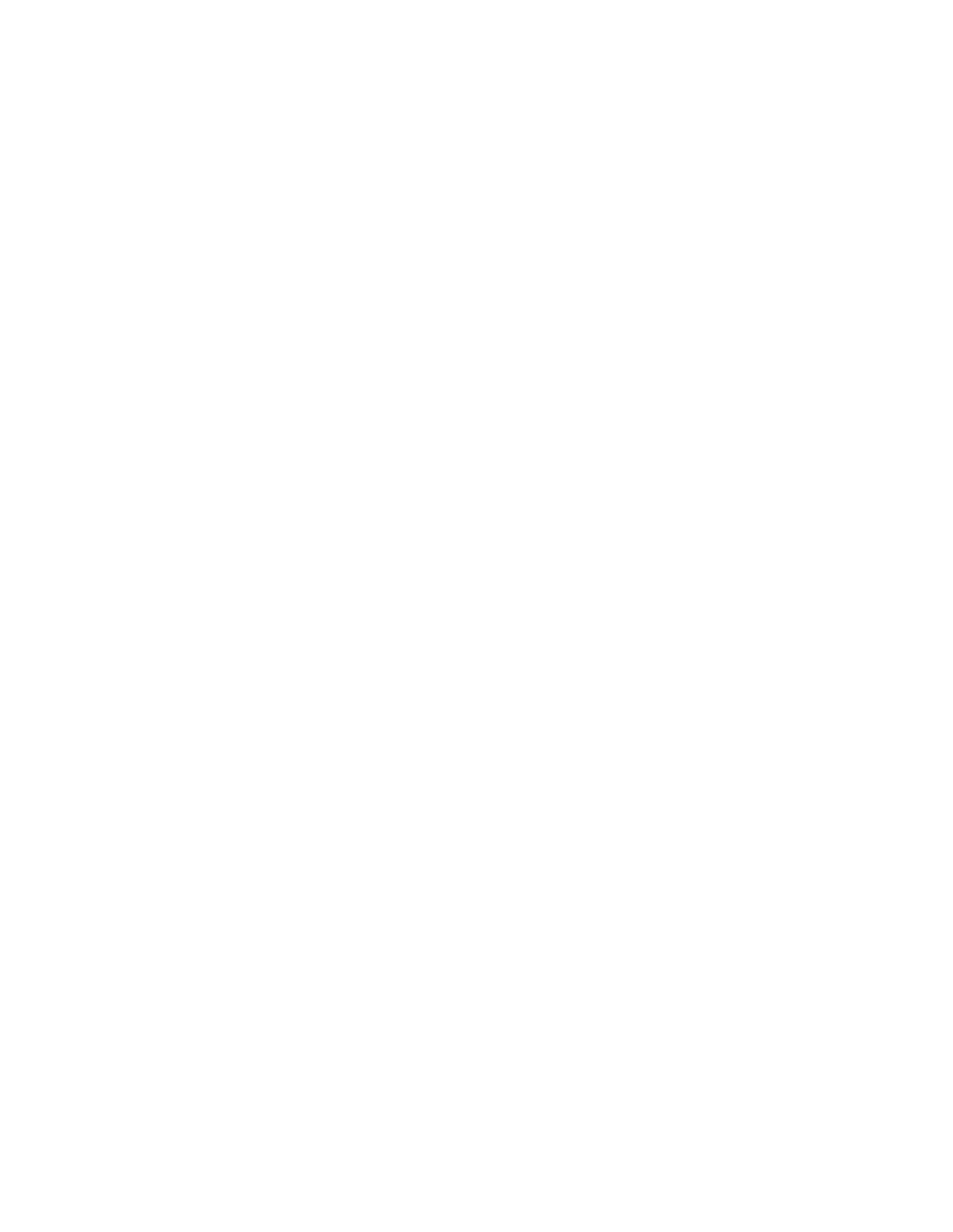# **Chapter 1 Visits and Introductions**

#### **1–1. Army customs**

The exchange of courtesy visits is one of the Army's oldest and most established traditions. This is one way soldiers can make social contacts among themselves. These visits, known as official and social calls, are essential to mutual understanding, respect, confidence, and teamwork. The size and complexity of today's Army may hinder the exchange of courtesy visits. You should follow established customs of the Service whenever possible. Additional sources of information regarding visits, introductions, protocol, and etiquette are listed in appendix A.

#### **1–2. General rules**

Policies for making official and social calls differ widely in the various commands and organizations. Such calls are not made as extensively as in past years. Ask the adjutant, the commander's aide, or the agency executive officer about the commander's wishes.

#### **1–3. Official calls**

*a. General.* All official calls are made at the office of the person visited.

*b. Arrival calls.* Paid by a subordinate to an immediate superior and then on that officer's superior; for example, a new major to a battalion sets a courtesy call with his or her battalion commander and brigade commander for introduction. Another method is to have the newcomer escorted to the various offices, introduced to fellow workers, then at a time convenient to superiors, by appointment, courtesy calls are made. Official calls should be made within 48 hours after arrival at the new location.

*c. Departure calls.* The official procedures for leaving an installation or post may vary. Custom requires that an officer departing the post make an official call on his immediate commanding officers as an act of courtesy.

#### **1–4. Social calls**

The practice of making social calls has declined greatly. The more common practice today is to have a "hail and farewell" to introduce newcomers and say goodbye to those leaving. However, upon arrival at the new location, one should inquire as to which method the commander prefers.

*a. Making social calls.* Some general rules for making social calls:

(1) Calls are normally made at the officer's residence.

(2) The visit is planned at a time convenient to the officer visited.

(3) If the commander is married and the commander's spouse is present, the spouse of the officer making the visit should also attend.

(4) Social calls should last no less than 10 minutes and no more than 15 unless the caller is requested to stay longer.

*b. Commander's reception.* The custom at many installations is for the senior officer to periodically entertain assigned officers and their spouses at a reception or series of receptions.

*c. New Year's Day call.* It is customary in many organizations for the officers of the unit to call on the commanding officer on New Year's Day. One should inquire as to the local policy and how the commander desires to have people call, for example, alphabetical: A–M 1300–1415, M–Z 1430–1545.

#### **1–5. Introductions**

Brevity and accuracy are two requirements that must be kept in mind when introducing people. The person making the introduction is completely in charge of the situation for the length of time that it takes to effect it. There are a few simple rules to remember, as shown below.

*a.* A man is always presented to a woman—with the exception of the president of any country, a king, a dignitary of the Church, or when a junior female officer is "officially" presented to a senior male officer.

*b.* The honored/higher ranking person's name is stated first, then the name of the person being presented.

*c.* Young people are presented to older people of the same gender.

*d.* A single person is introduced to a group.

# **Chapter 2 Invitations**

#### **2–1. Formal engraved invitations**

*a.* Engraved invitations (fig 2–1) are the most formal invitation and are issued for very special occasions. They are engraved with black ink on a good quality white or cream colored vellum card stock.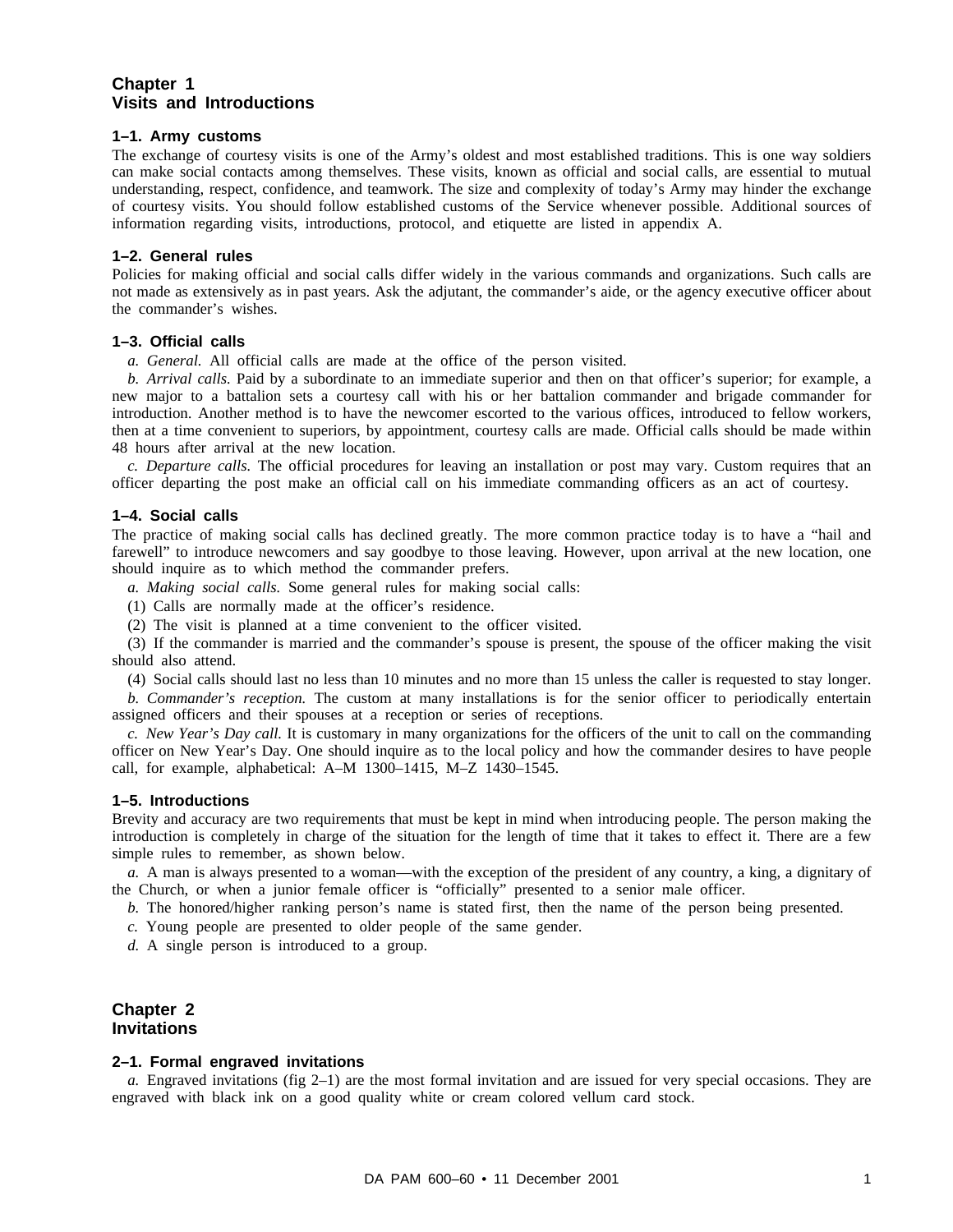*b.* Invitations are sent out 2 or 3 weeks in advance. If the function is extremely large, 3 or 4 weeks may be more suitable.

*c.* Engraved invitations often include an admittance card to be shown at the door. If admittance or seating cards are enclosed, they should be brought to the function.

*d.* If the party is in honor of a distinguished visitor or other high-ranking official, "the host" is usually the first line of the invitation, followed by "the event," then "in honor of," with the appropriate information on the individual(s) on the next line or two.

#### **2–2. Semi-Engraved invitations**

*a.* Semi-engraved invitations (fig 2–2) are adaptable to any date or occasion and are less expensive. Individuals who must entertain frequently will generally use these invitations, they are correct for luncheons, receptions, dinners, and retirements.

*b.* Honored guests may be designated by the phrases "in honor of Major General and Mrs. Smith" or "To meet Major and Mrs. Jones." The first phrase is more often used for prominent persons; the second, for new arrivals and guests.

*c.* Formerly, it was not considered correct to ask an important official "to meet" anyone of lesser rank. Today, however, most officials may wish to know for whom a party is given, possibly influencing his or her acceptance.



The Chief of Staff of the Army requests the pleasure of your company at a **Promotion Ceremony** in honor of **Brigadier General Benjamin S. Griffin** on Thursday, the third of June at ten o'clock Room 3E668, The Pentagon

 $R.S. V.P.$  $(703) 697 - 0692$ 

**Class A Service Uniform** Civilian Informal

**Figure 2–1. Formal engraved invitation**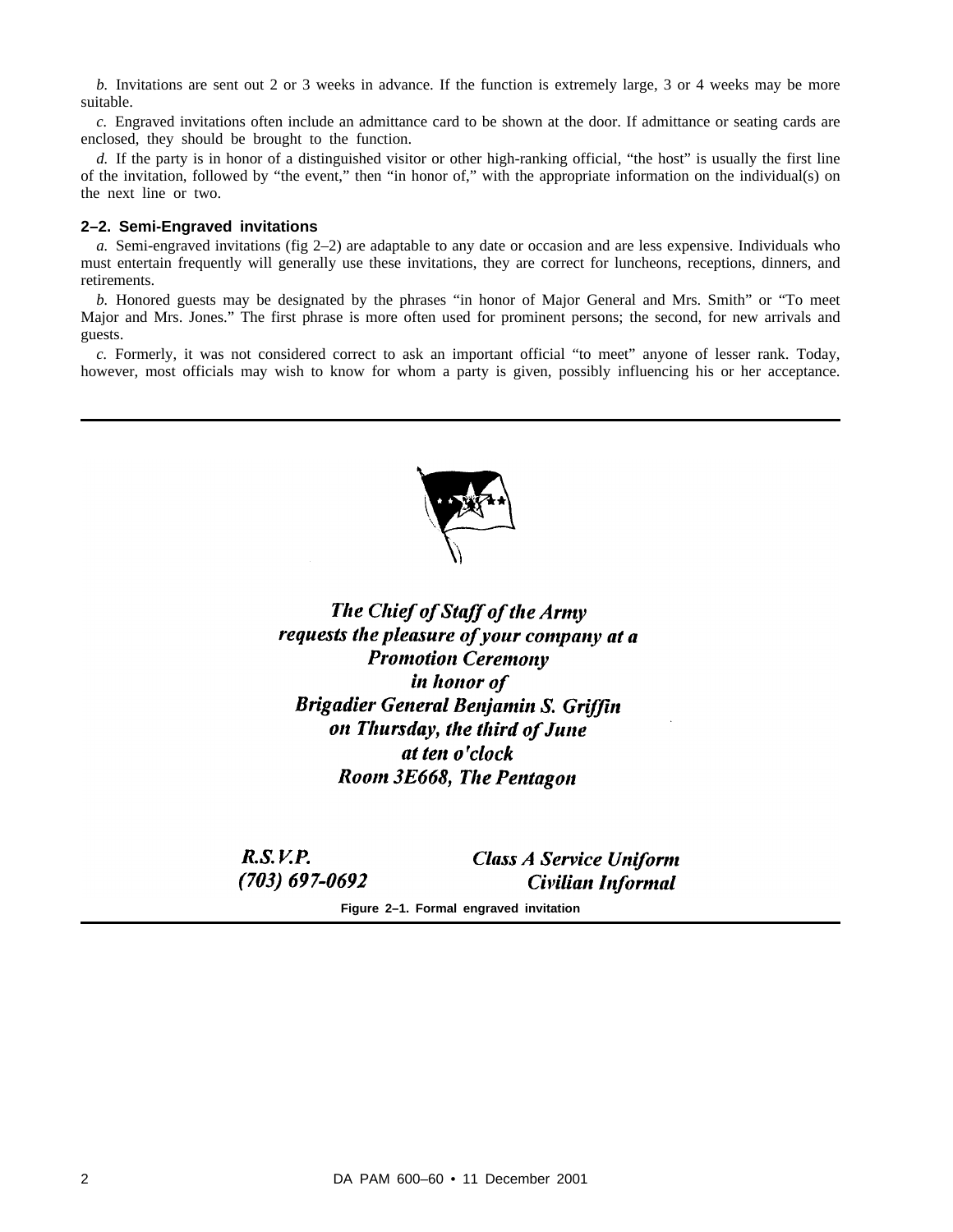

Lieutenant General and Mrs. Don Smith rencement survived una 111/20. at dinner on Fridays, the tenth of May. al six-thirty s'dock  $RS.V.P$ Civilian Informal  $555 - 1234$ 

#### **Figure 2–2. Semi-engraved formal invitation**

#### **2–3. Formal handwritten invitations**

Formal invitations may be hand-written (fig 2–3) on white or cream note paper in black ink. The wording and spacing used on the formal engraved invitation (fig 2–1) are followed. Often the host or hostess has a preference for handwritten invitations. They are more personal and a nice touch if the size of the party does not make preparing them burdensome.

#### **2–4. Telephone invitations**

*a.* Telephone invitations are correct for formal functions as well as for small affairs. They also can be used in a case where there is extreme short notice. The protocol officer, aide-de-camp, or secretary could make the calls.

*b.* To confirm oral invitations, reminder cards are frequently sent out to those who have accepted. The engraved, semi-engraved, or handwritten invitations may be used. Draw through the R.S.V.P. and telephone number, writing the words "To Remind" underneath. Or have the words "To Remind" printed on the invitation where the R.S.V.P. would normally be written.

#### **2–5. Telefax invitations**

Invitations may be extended by facsimile, especially in a case where time is limited. The fax should include the same information as the invitation above. The facsimile is also a tool to use to notify the invitee of a future event. This way the date and time can be "saved" months ahead of time, followed up by an invitation issued at a date closer to the event.

#### **2–6. Replies to formal invitations**

*a.* A reply to a formal invitation (fig 2–4) should be written 48 hours after receiving a luncheon or dinner invitation.

*b.* A regret (fig 2–5) includes the same information shown on the invitation, except that no reference is made to the time or place.

*c.* A formal invitation may request that the reply be addressed to an aide or social secretary. If this is not indicated under the R.S.V.P. on the invitation, the reply is addressed to the host and hostess.

*d.* A married couple may accept a formal invitation when only one can attend, depending on the event and their relationship with the host or guest of honor.

*e.* Printed reply cards may be enclosed with invitations to large official functions such as retirement reviews and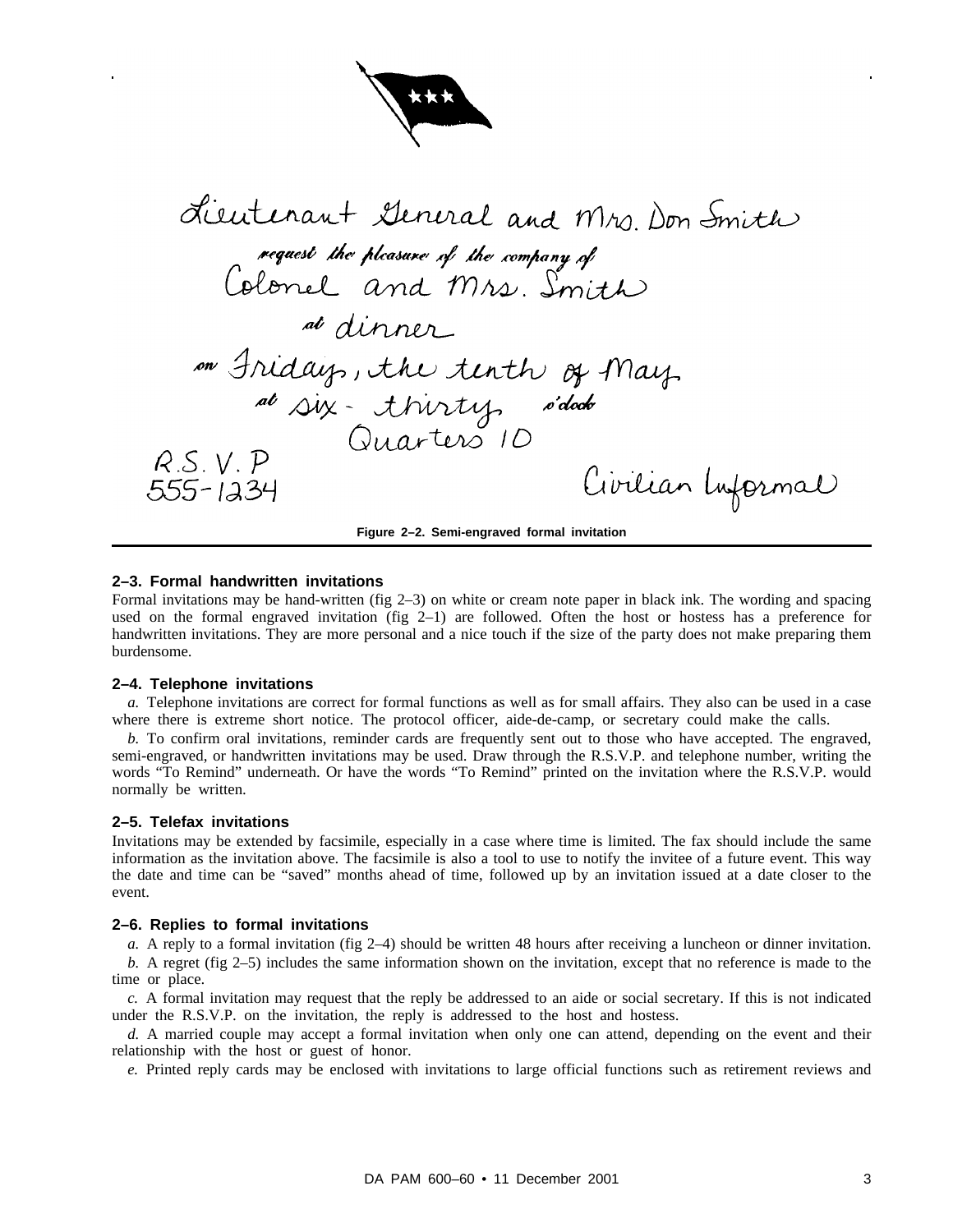receptions. This provides for accurate accountability of the guests. The card, with a self-addressed envelope, may be the fill-in type requesting specific information written by hand or typewritten.

The Chief of Staff and Mrs. Orown<br>reduced the pleasure of the company<br>of<br>Seneral and Mrs. White<br>at a dinner in chonor of<br>Colonel and Mrs. Robert Sields<br>on Iriday, the fifth of June<br>at six-thirty o' Clock<br>Quarters 23C  $R.S.V.P.$ Black tie  $555 - 0123$ 

**Figure 2–3. Formal written invitation**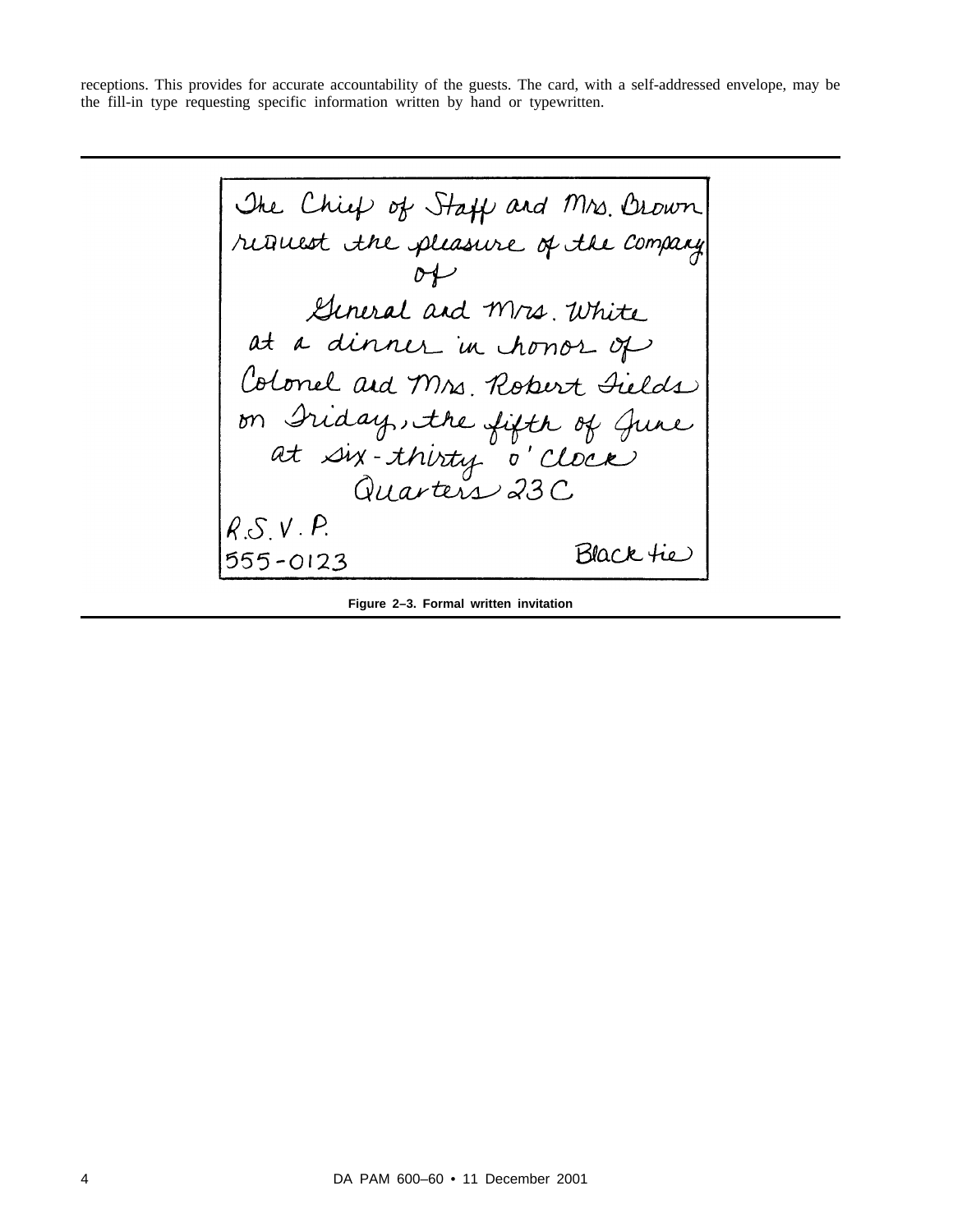Colonel and Mrs. Robert Fields accept with pleasure General and Mrs. Brown at dinner<br>on Iridays, the fiftle of June<br>at six-thirty o'clock

**Figure 2–4. Acceptance of a formal invitation**

#### **2–7. Withdrawing an acceptance or invitation**

There are few valid reasons to withdraw the acceptance of an invitation: serious illness, a death in the family, absence due to an upcoming transfer, official duty, or very important business elsewhere. It should be noted that an invitation to The White House takes precedence over all others (fig 2–6).

*a. Recalling a formal invitation.* When unavoidable circumstances warrant, a formal invitation may be recalled. If the occasion was small, and the invited guests would know the reason for withdrawal, none need be given. However, if guests are unaware of the reason for withdrawal, then the reason for recalling the invitation is prepared in a similar manner to the invitation (fig 2–7).

*b. Advancing or postponing an invitation.* Advancing or postponing is better than canceling! An announcement changing the date of an invitation must include an R.S.V.P. (figs 2–8 and 2–9).

#### **2–8. Informal invitations**

*a. General.* Invitations to informal dinner parties, luncheons, teas, cocktails, and buffet suppers may be extended by personal note, telephone, or a short message prepared on a calling card or formal card. If a reply is desired, include "R.S.V.P." or "Regrets only," followed by a telephone number or address. This may also be used on informal invitations when it is necessary to know the number of guests expected.

*b. Informal note.* An invitation to a social function may be extended by an informal note if the host or hostess does not wish to use the engraved card or the third person style invitation. Informal notes are correct for small informal dinners but are tiresome for large dinners and are incorrect for official dinners.

*c. Replies to informal invitations.*

(1) Informal notes and card invitations usually do not require a written answer, but one may be requested. A telephone reply is also proper.

(2) A written answer may be prepared either informally on a calling card or in the third person format used for engraved invitations (replies are addressed to the hostess only).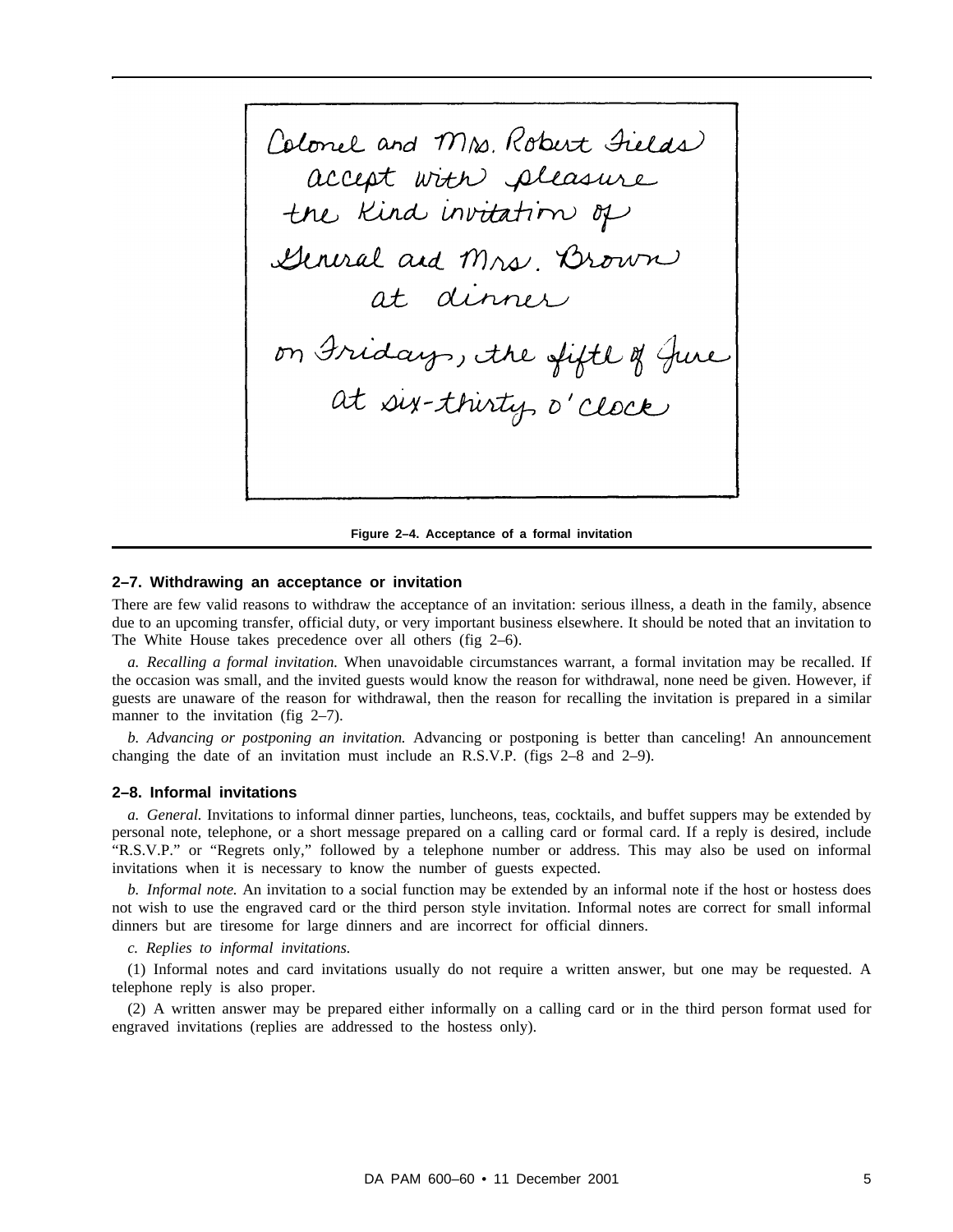Major and Mrs. Glenn anderson regret that because of illness in Mrs. Anderson's family<br>they will be unable to accept the kird invitation of Colonel and Mrs. Wilson to dinner on Monday, the ninth of may

**Figure 2–5. Regret to a formal invitation**

Major and Mrs. Caward Clark regret that because q a death they must withdraw from Colonel and Mrs. Iate's dinner on the fifth of april

**Figure 2–6. Withdrawal of an acceptance to a formal invitation**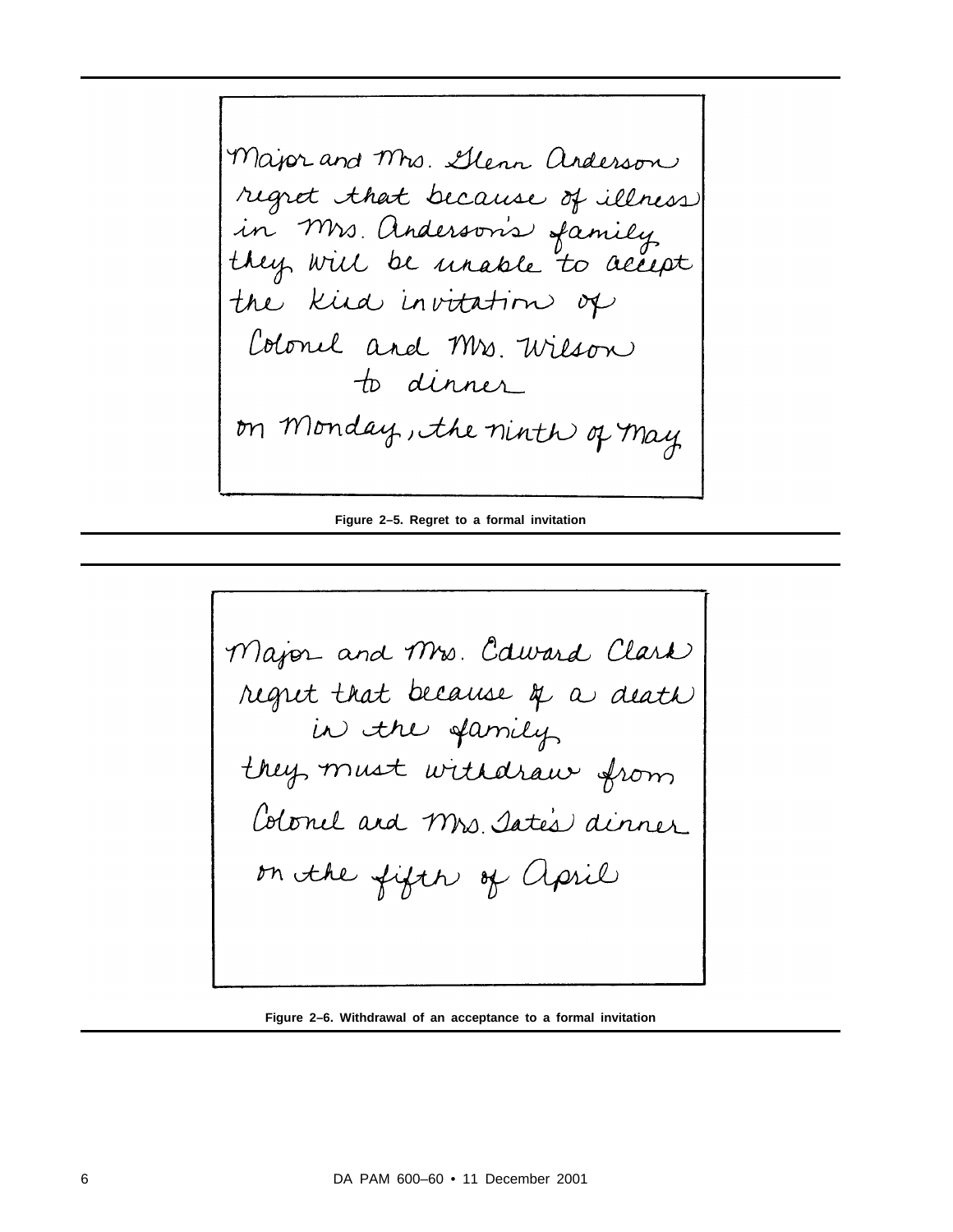Major General and Mrs. Steele regret exceedingly that because of the recent death of Mrs. Steele's father the invitation to dinner on Inesday, the first of May. must be recalled

**Figure 2–7. Recalling an invitation**

Because of the larly departure of The Chief of Staff of the army the reception in honor of General and Mrs. Daniel Clark will be advanced from Iriday, the second of March<br>to<br>Thursday, the first of March at six o'clock<br>Bort Myer afficers' Clus<br>R.S.V.P. 555-1234

**Figure 2–8. Advancing an invitation**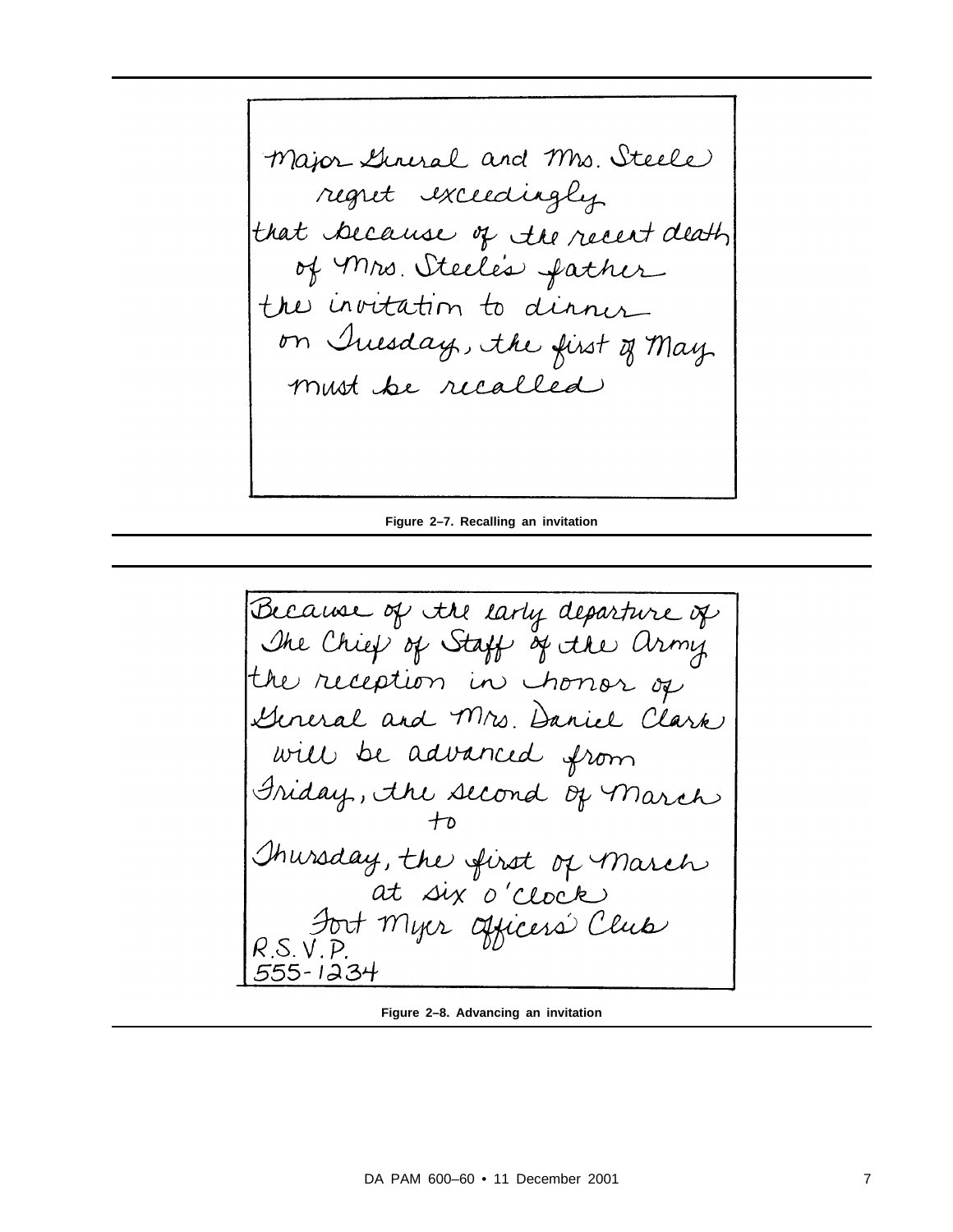Colonel and Mrs. Drew<br>ish to announce that<br>W reception in chonor of ral and Mrs. Ray Grant<br>wat be postponed until 55-123

**Figure 2–9. Postponing an invitation**

# **Chapter 3 Official Entertaining**

#### **3–1. Army customs**

*a. Foreign and local etiquette.* Often the Army officer is required to deal officially and socially with distinguished officials of his/her own country, as well as those of foreign countries. A knowledge of the correct protocol and etiquette for all occasions makes him/her feel at ease in these relationships. When a guest in a foreign country, the officer conforms with its customs. When a host in a foreign country, he/she observes the social customs and formalities of his/her own country.

*b. The host.* Normally, the senior local commander is the host when foreign dignitaries are visiting Army installations. When senior officials of the Army and officials of other governmental agencies or foreign governments are visiting at the same time, the senior Army official is the host for the Army.

*c. Guest of honor.*

(1) When the guest of honor is a high-ranking official, the custom is to let him choose the date for the occasion and to consult personal staff about the guest list and general arrangements.

(2) After these steps, a formal invitation with "To remind" written on it is sent to the guest of honor.

#### **3–2. Formal receptions and receiving lines**

*a. Formal reception.* The formal reception is used more within military circles than in the private sector.

(1) The formal reception has provided a means by which military and civilian personnel get to meet the honoree upon his/her selection to a position or departure from the same.

(2) Formal receptions are also convenient for other special events, such as a wedding reception honoring a newly married couple, or introducing a group of newly arrived individuals and spouses to other members of the organization.

*b. Planning the reception.* An aide or protocol officer responsible for the arrangements for a reception must carefully plan for it. Here are some points to keep in mind:

(1) In addition to flowers and potted plants, decorations may include the flags of the nations whose representatives are guests, as well as the personal flags of high-ranking officials in the receiving line.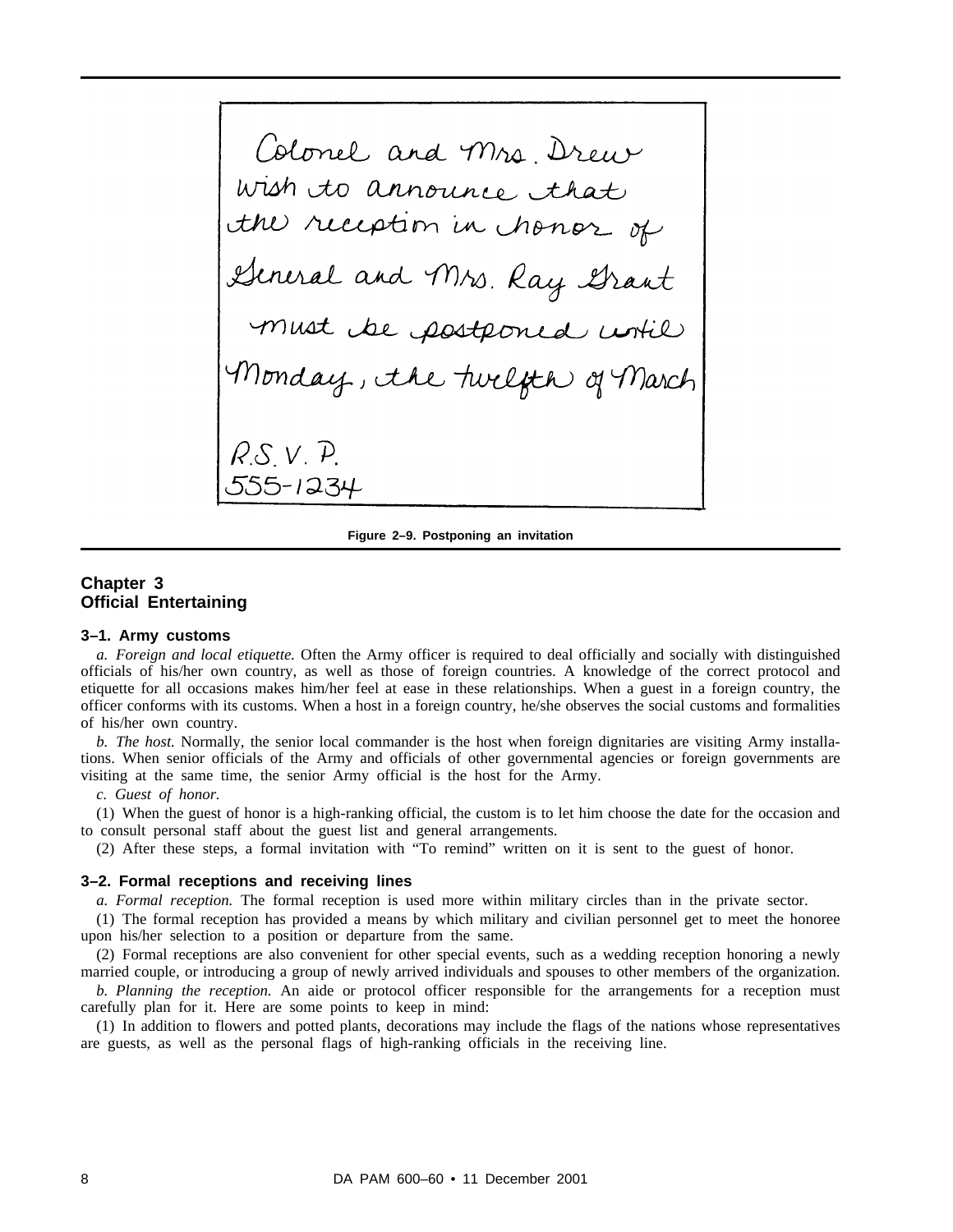(2) A carpet runner is often laid in front of the receiving line. The carpet is only for the official party to stand on. Carpet runners are not mandatory and may be excluded for reasons of safety.

(3) It is thoughtful to provide nearby seating so that those receiving guests may rest occasionally.

(4) If there is a band, the acoustics are checked, and the musical selections are discussed with the bandmaster. (5) Arrangements are made for appropriate photographs.

(6) The bar and buffet tables are separated to avoid congestion at either end of the room. The buffet tables are attractively decorated with flowers or a novel centerpiece.

(7) Soft drinks are made available for guests who do not drink alcoholic beverages.

(8) A group of junior personnel (officers, NCOs, and enlisted) may be stationed at the entrance to the building to greet and escort distinguished guests to the receiving line.

*c. The receiving line.*

(1) Formal luncheons, receptions, and dinners usually have a receiving line to afford each guest the opportunity to greet the host, hostess, and honored guest. The receiving line should be kept as small as possible.

(2) Suggested arrangements for receiving lines for official functions are listed below. These are only guides. The guest of honor is positioned based upon the host's preference.

*(a)* Host Guest of honor Hostess Spouse of guest of honor

*(b)* Host Guest of honor Spouse of guest of honor Hostess

(3) When a head of state is the guest of honor, the host and hostess relinquish their positions, and the line forms with the head of state, spouse of the head of state, the host, and hostess. At the head of the line there is an aide-decamp or an adjutant to announce the guests.

(4) Guests should not shake hands with the aide or staff officer receiving the name of the guest. Guests give only their official titles or "Mr. (Mrs.) (Miss) (Ms.)" Jones. The aide presents the guest to the host who, in turn, presents him or her to the guest of honor. The guest, in proceeding down the line, simply shakes hands and greets each person with a "How do you do?" or, in the case of a friend or acquaintance, "Good evening, Sir John," or "It is good to see you again, Sir John." Because names do not travel well, the guest should repeat his or her name to any person in the line to whom it has obviously not been passed. The receiving line is no place for lengthy conversation with either the host or the honored guest.

(5) One rule remains unchanged and should not be broken: Do not receive guests or go through a receiving line holding a cigarette or a drink.

(6) It is acceptable for a female to stand at the end of the line. However, some hosts invite a man closely associated with the occasion to stand at the end of the line so that a female need not be in this position. Other hosts feel that this is incorrect, since a reception is to honor certain individuals only. If a man of sufficient seniority who has an important connection with the function is not present, it is better not to have any man at all at the end of the line. It is not proper to station a randomly selected junior officer who has no connection with the guest of honor at the end of the line.

(7) When does the man precede his lady in going through a receiving line? The old rule of "ladies first" should be followed upon all occasions other than White House or diplomatic visits. At the White House, for instance, the man goes down the line first. Many of the guests will have official titles, and it is easier for an aide to recognize the official and to announce, "The Secretary of State," as the aide presents the Cabinet officer, quickly followed by, "and Mrs. Smith." The relationship of the couple is clarified more easily than when the procedure is reversed.

(8) Unless the function is very large, hosts usually receive for 30 minutes from the time given on the invitation and then join their guests. Therefore, it is necessary for guests to be punctual. Otherwise, they are not announced and will have to seek out their host and apologize for their tardiness. At a large function it may not be possible for latecomers to be introduced to the guests of honor. In any case, this is a matter for the discretion of the host.

*d. Positioning the receiving line.* Sometimes the question arises whether the receiving line should be on the guest's right or left as they enter the reception area. While it is preferable to position the receiving line to the left as you enter the room, consideration must be given to the layout of the room. If positioning the receiving line to the left side would adversely impact the buffet or dinner tables then use the right side. The line should be stationed so that the guests may pass smoothly and conveniently to the gathering of the other guests.

#### **3–3. Display of flags at military receptions and dinners**

*a. Placement.* At military receptions and dinners, especially when general officers are present, the custom is to display appropriate national colors and distinguishing flags in the "flag line."

(1) The flag line is centered behind the receiving line and/or the head table.

(2) Flags displayed behind the receiving line or head table are arranged in order of precedence. The flag of the United States is always located at the place of honor, that is, the flag's own right (the observer's left), regardless of the order or location of individuals in the receiving line. When a number of flags are grouped and displayed from a radiating stand, the flag of the United States is in the center and at the highest point of the group.

*b. Order of precedence.*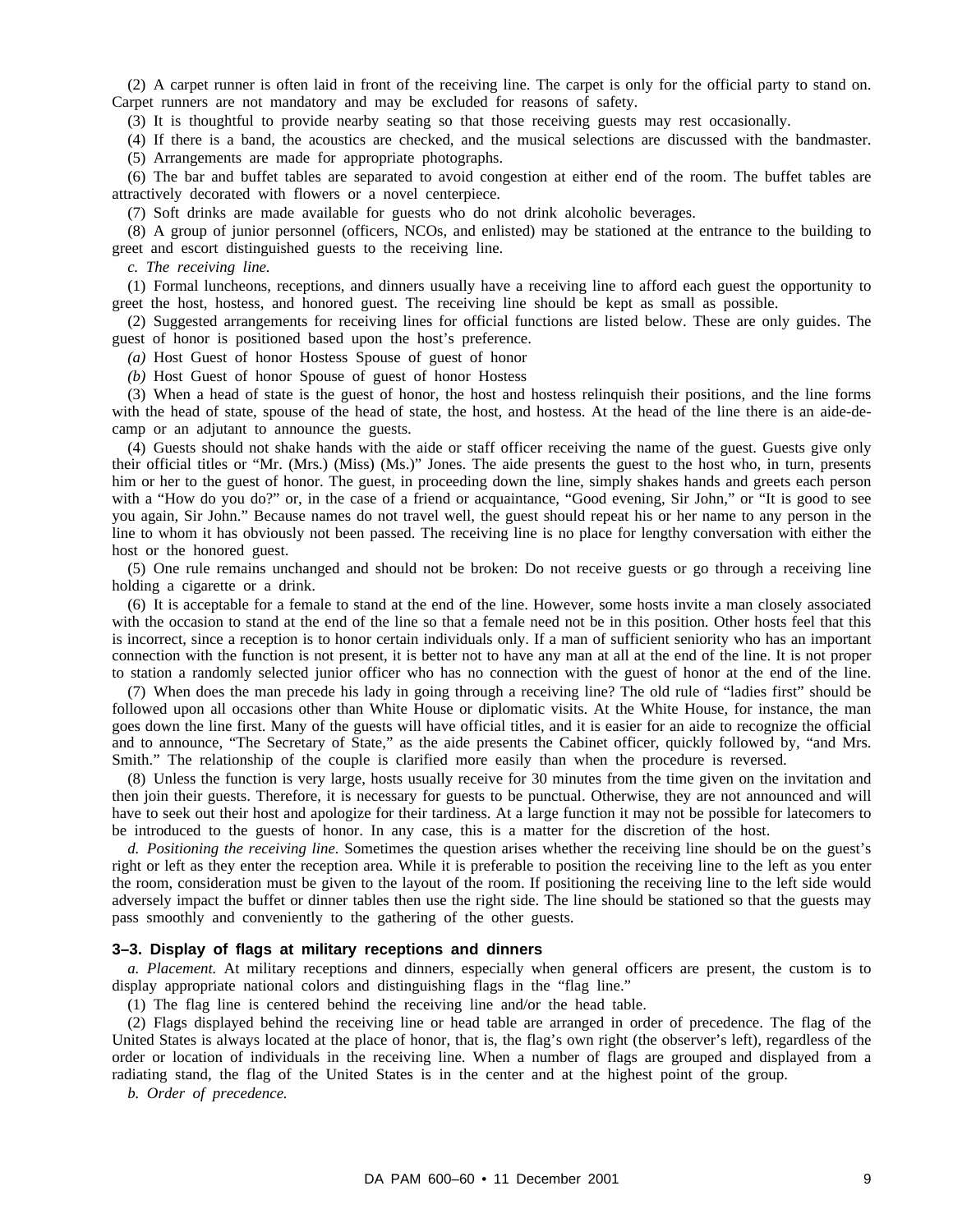(1) The flag of the United States is always displayed when foreign national flags, State flags, positional flags, individual flags, the United States Army flag, or other organizational flags are displayed or carried.

(2) The order of precedence of flags is as follows:

*(a)* The flag of the United States.

*(b)* Foreign national flags. Normally, these are displayed in alphabetical order (English alphabet).

*(c)* Flag of the President of the United States of America.

*(d)* Normally, the State flags are displayed in order of admittance to the Union. The territorial flags are displayed after the State flags in order of entry into the Union (see app B).

*(e)* Military organizational flags in order of precedence or echelon.

*(f)* Positional flags in order of precedence.

*(g)* Personal flags in order of rank.

(3) The order of precedence of Service Flags is as follows:

*(a)* United States Army.

*(b)* United States Marine Corps.

*(c)* United States Navy.

*(d)* United States Air Force.

*(e)* United States Coast Guard.

*(f)* Army National Guard.

*(g)* Army Reserve.

*(h)* Marine Corps Reserve.

*(i)* Naval Reserve.

*(j)* Air National Guard of the United States.

*(k)* Air Force Reserve.

*(l)* Coast Guard Reserve.

*c. General officer flags.*

(1) For each general officer present at the head table of a reception or dinner, only one general officer "star" flag for each grade may be displayed, regardless of the number present for each grade.

(2) If two or more service general officers are participating in an event, star flags for each Service are displayed. The star flag of the senior officer precedes the others.

(3) Positional flags take precedence over personal flags. It is incorrect to display a four-star personal flag for the Chief of Staff or Vice Chief of Staff of the Army. When these individuals visit an installation or agency, someone in the official party normally carries a positional flag for this purpose. Keep in mind that the host's flags are always displayed/flown.

(4) While AR 840–10 does not address the issue of the display of positional or personal flags of guests attending military functions, the HQDA procedure is to display the positional or personal flags of individuals participating in the function. Positional or personal flags of guests in attendance but not participating are not displayed.

(5) Personal colors for retired general officers are not authorized for public display (AR 840–10, para 3–32), except when the officer is being honored at an official military ceremony. Also, if the officer is in attendance on the reviewing stand in an official ceremony and the flag displaying his or her rank is not already on display.

*d. Flags of other nations.* When flags of two or more nations are displayed, they are to be flown from separate staffs of the same height. The flags should be of approximate equal size. International usage forbids the display of the flag of one nation above that of another nation in time of peace (4 USCS 7 (2000)). The exception to this is when the President directs that the flag of the United States be flown at half-staff. In this instance the flag of the United States will be flown at half-staff whether or not the flag of another nation is flown at full staff alongside the United States flag.

#### **3–4. Seating arrangements**

There are different plans for seating guests at dinners, luncheons, and banquets. The social occasion determines the best plan to use.

*a. Usual mixed dinner.* The plan in figure 3–1 is the traditional arrangement, with the host and hostess sitting at the head and foot of the table.

(1) Spouses are seated at dinners according to the ranks of their sponsors unless they personally hold official positions. For example: The wife of the man at the right of the hostess normally would sit at the right of the host. Rule to remember: The ranking female sits to the right of the host and the ranking man to the right of the hostess.

(2) All guests are seated by rank since female ambassadors, Cabinet members, and Congresswomen are on precedence lists within their own right and could outrank their husbands, or the senior man could sometimes be a bachelor or a widower. Situations like these would break the customary pattern of seating the husband next to the hostess and the wife next to the host.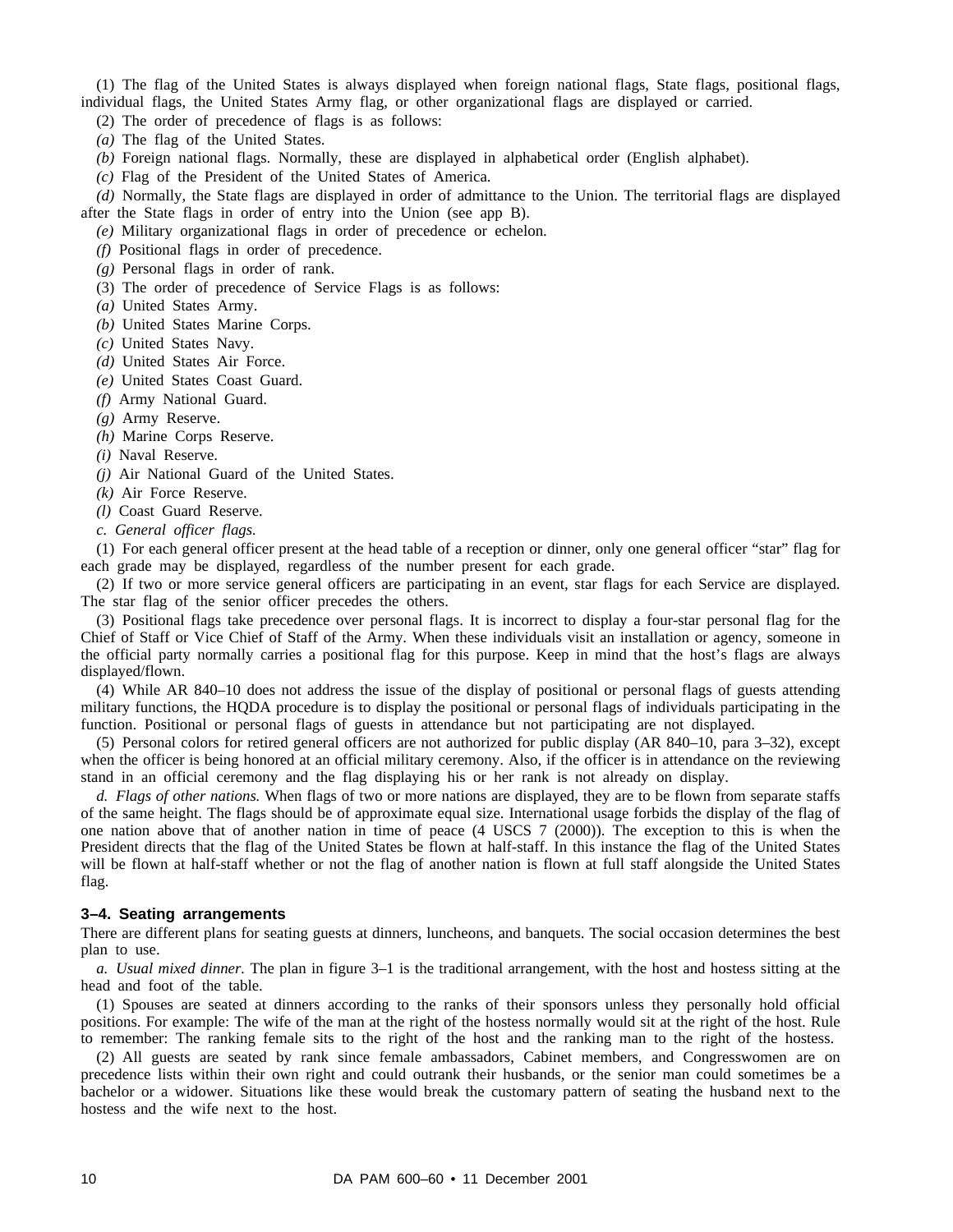(3) In completing the table plan, the second ranking man sits at the left of the hostess; the second ranking woman at the host's left. The third ranking lady sits at the right of the first ranking man; the fourth ranking lady at the left of the second highest-ranking man. This continues until all guests are seated. An exception to this arrangement would be if the guest of honor was an international visitor and language capabilities are in question, raising the need for a translator.

(4) If strict observance of rank would seat a wife next to her husband, one of them is moved. Pick that person to be moved and his new position carefully. Cause as little disruption of rank as possible.

(5) The host and hostess do not give up their positions at the head and foot of the table unless a guest is the president, king, or queen of a country. When this situation occurs, then the visiting dignitary sits at the head of the table and his wife at the other end. To avoid making themselves the "guests of honor" by sitting to the right of the distinguished visitors, the hostess sits to the left of the visitors and the host sits to the left of the visitor's wife. The highest ranking remaining guests would then be seated to the right of the dignitary and his wife. This rule does not apply to the President of the United States and the First Lady. They do not relinquish their places at the head and foot of the table when they are host and hostess.

(6) The plan in figure 3–2 is for large official dinners.

(7) When there is an equal number of males and females, some females must sit at the outside places on one side of the table. In the past this has been considered undesirable. To avoid this, two places may be set at each end of the table. Another way is to seat two females together; that is, move the third and seventh females together, and move the fifth male to the position of the seventh female at the end of the table, or make similar changes with the fourth and eighth female and the sixth man.

(8) When there are more males than females, there will be fewer places on one of the sides of the table, and men will occupy the last positions. Place settings must be spaced farther apart on that side to balance the table.

*b. Mixed dinner—multiples of four.* Arrangements used for seating guests in multiples of four at the usual mixed dinner are shown in figure 3–3 and figure 3–4.

(1) The plan in figure 3–3 is used when all couples are married.

(2) The plan in figure 3–4 is suggested when a couple (such as the fifth ranking man and woman) are not married. They should be seated side by side.

(3) At tables of 8, 12, or any multiple of 4, the host and hostess cannot sit opposite each other without putting two males or two females together if there is an equal number of each present. To balance the table, the hostess moves one seat to the left, putting her right-hand guest opposite the host.

*c. Mixed dinner—single host or hostess.* A single host or hostess, or a host or hostess entertaining in the absence of his or her spouse, may choose from several seating arrangements. The most suitable plan depends on the number, importance, and marital status of the guests.

(1) The plan in figure 3–5 is suggested for a small dinner of 8 to 10 when a hostess or co-host/hostess is not desired. Usually this is the plan when the guest of honor is married and is not accompanied by his spouse.

(2) The plan in figure 3–6 is suggested when the ranking male and female are not married to each other and the single host or hostess does not wish to have a hostess or co-host/co-hostess at a dinner in multiples of four.

*d. Mixed dinner—round table.* The round table is used for large or small groups. This seating arrangement is very successful in stimulating conversation. A seating arrangement for either is shown in figure 3–7. This table arrangement is good for hosts who prefer not to be the center of attention.

*e. Gentlemen—dinners and luncheons.* Figures 3–8 through 3–11 show plans for seating guests at gentlemen only parties or luncheons.

(1) The arrangement for host and co-host is in figure 3–8. Since the table for a large gentlemen only dinner or luncheon is usually long and narrow, the host and co-host generally sit opposite one another at the center of the table.

(2) The planning figure 3–9 is used if the party is small or if a co-host is not desired.

(3) Another lunch or dinner arrangement at which the host presides alone is in figure 3–10.

(4) The arrangement of the host and co-host at a round table is in figure 3–11.

*f. Ladies' luncheons.* The plans in figures 3–8 through 3–11 may be used for seating ladies at luncheons. A member of the hostess' family or a close friend, other than the guest of honor, may act as a co-hostess.

*g. Speaker's table at banquet.* The seating arrangement at a speaker's banquet is shown in figure 3–12. The host should seat lower ranking toastmasters and speakers as near to the center of the table with the least possible disturbance to another precedence. Lower ranking toastmasters and speakers are seated as to remain as inconspicuous as possible.

#### **3–5. Formal dinners**

Completely formal entertaining has practically disappeared from the American social scene because it requires a welltrained staff and expensive table furnishings. For these reasons, informal dinners have now become the norm. Details of strictly correct service, elaborate table settings, and formal menus can all be studied in general etiquette books. There may be times when the traditional formality of the past may need to be observed on some occasions, such as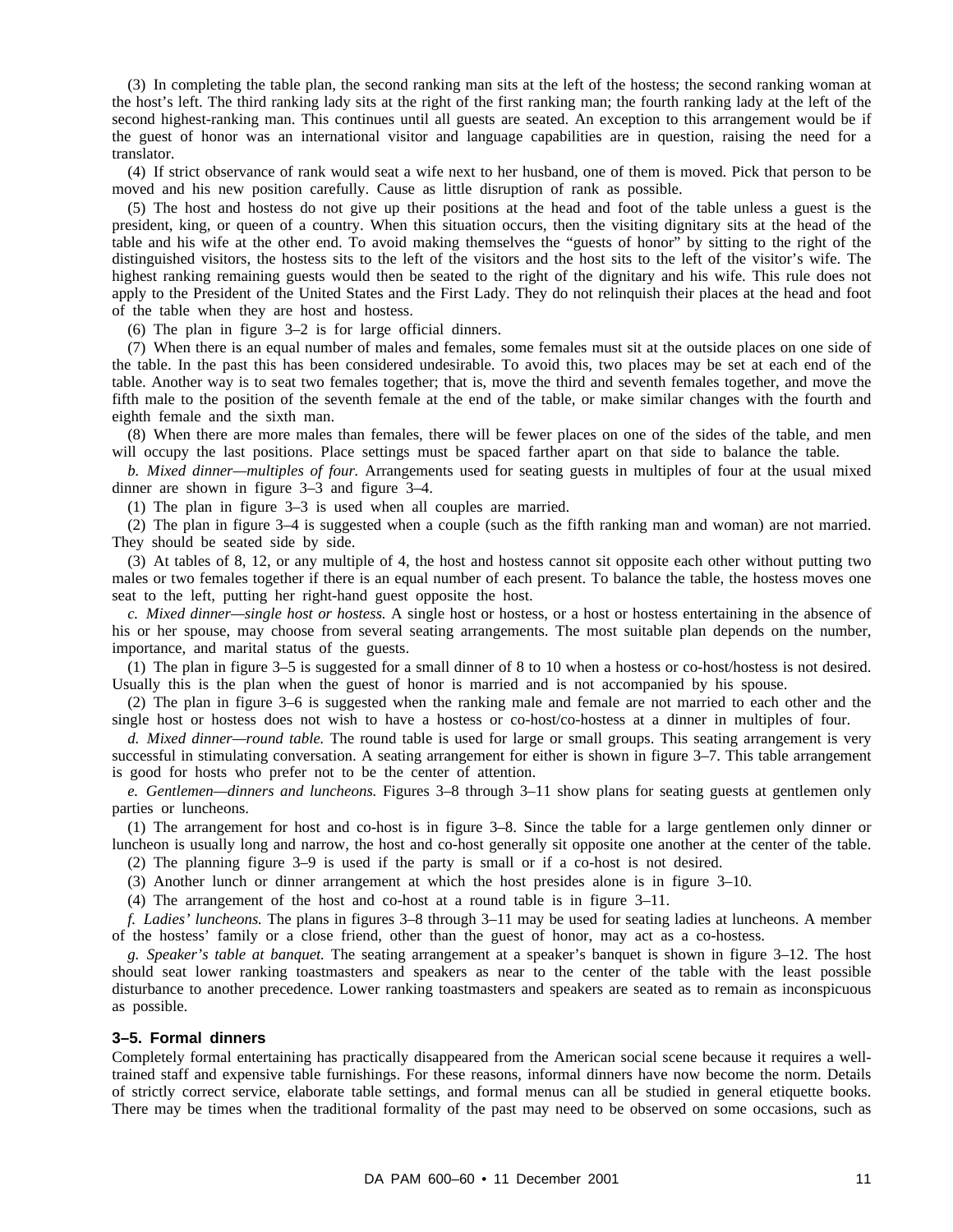White House state dinners or when abroad. Thus, a few principles are reviewed here to help those who may be required to attend a formal dinner.

*a. Dinner partners.* At formal dinners, each man escorts the dinner partner, who sits on his right, to the dinner table.

(1) Each man may learn his partner's name from cards in small envelopes arranged on a silver tray in the entrance hall (see sample card in fig 3–13). At large dinners in hotels or clubs, a tray of name cards is usually placed in the room where cocktails are served.

(2) Each man opens his envelope or card in time to meet his dinner partner. The host makes certain that every man either knows or is presented to his dinner partner. At large official dinners, the aides make the introductions.

(3) After noting the name of his dinner partner on his card, each man checks the seating chart. The chart is usually displayed near the tray of name cards. It is generally a table-shaped board that shows the location of each guest's seat at the table.

(4) The host leads the way to the dining room. He escorts the ranking female and seats her at his right. The hostess comes next with the ranking male, unless the guest of honor is of a very high position. In this case, the host (hostess) and guest of honor enter the dining room first. The host or hostess and ranking female (male) enter next. All other guests follow in pairs, in no particular order of precedence.

#### *b. Place cards.*

(1) The place cards most generally used are heavy white cards about 2 inches high and 3 inches long. The flag of the hosting official or general officer or a unit crest may be embossed or stamped in the upper left corner or top center. The title or rank and surname are handwritten in black ink. If two people of the same rank and last name are present, a first initial may be used.

(2) Sergeants through master sergeants are referred to as "sergeant." Sergeants major and command sergeants major as, "Sergeant Major." Second lieutenant and a first lieutenant are referred to as "Lieutenant," and lieutenant colonels and colonels as "Colonel," and all general officers as "General."

*c. Smoking at the table.* Smoking between courses or before the toasts is frowned upon at dinners. The safest rule to follow is, when there is the slightest doubt about smoking, don't. Remember, too, that most dinner guests do not appreciate the aroma of pipe and cigar smoke.

*d. Interpreters.* An interpreter may be required at a dinner for a foreign dignitary. The interpreter should sit close to the dignitary and the person for whom he/she is interpreting. Typical seating plans for an event requiring an interpreter are shown at figures 3–14 and 3–15. The interpreter's duties are so demanding that he or she will find it difficult to eat and interpret effectively at the same time. However, this does not preclude the interpreter from being seated at the table to the right of the foreign dignitary and being served as are the other dinner guests.

*e. Thank you notes.*

(1) A thoughtful guest will always write a thank you note to the host/hostess who has entertained him or her. It is also thoughtful to send flowers or a gift for very special occasions.

(2) It is generally not necessary to write a thank you note for large official functions, such as a reception to which hundreds of guests have been invited.

#### **3–6. Toasts**

*a.* Toasts are given upon various occasions—at wedding receptions, dinners, birthday parties, anniversaries, and dining-ins/outs. Today we honor individuals and/or institutions by raising our glasses in a salute while expressing good wishes and drinking to that salute. Etiquette calls for all to participate in a toast. Even non-drinkers should at least raise the glass to the salute.

*b.* Those offering a toast, male or female, should stand, raise the glass in a salute while uttering the expression of good will. Meanwhile, the individual(s) being toasted should remain seated, nod in acknowledgment, and refrain from drinking to one's own toast. Later, they may stand, thank the others, and offer a toast in return. A female may respond with a toast or she may remain seated, smile at the person who toasted her and raise her glass in a gesture of "Thanks, and here's to you."

*c.* At a formal event, the host initiates the toasting, Mr. Vice/Madame Vice at a Dining-in/out, or any guest when the occasion is informal. The subject of the toast is always based upon the type of occasion. General toasts would be "to your health," or to "success and happiness," although special occasions such as weddings or birthdays would require toasts more specific in nature such as, "to Mary and John for a lifetime of happiness and love" in the case of a wedding, or on a birthday, "may your next 25 years be as happy and as successful as your first 25 years."

*d.* When you are the one making the toasts at a formal occasion, you must be well prepared. You must have advance information about the person or persons to be toasted in order that your remarks are pertinent, related to the individual, and are accurate. If he or she is a close friend, you may make a more personal remark.

*e.* Toasts are generally given at the end of a meal, during or after dessert as soon as the wine or champagne is served and before any speeches are made. Toasts at dining-ins or dining-outs are often presented just prior to being seating for the meal.

*f.* At a small dinner a toast may be proposed by anyone as soon as the first wine has been served, and guests stand only if the person giving the toast stands. More than one toast may be drunk with the same glass of wine.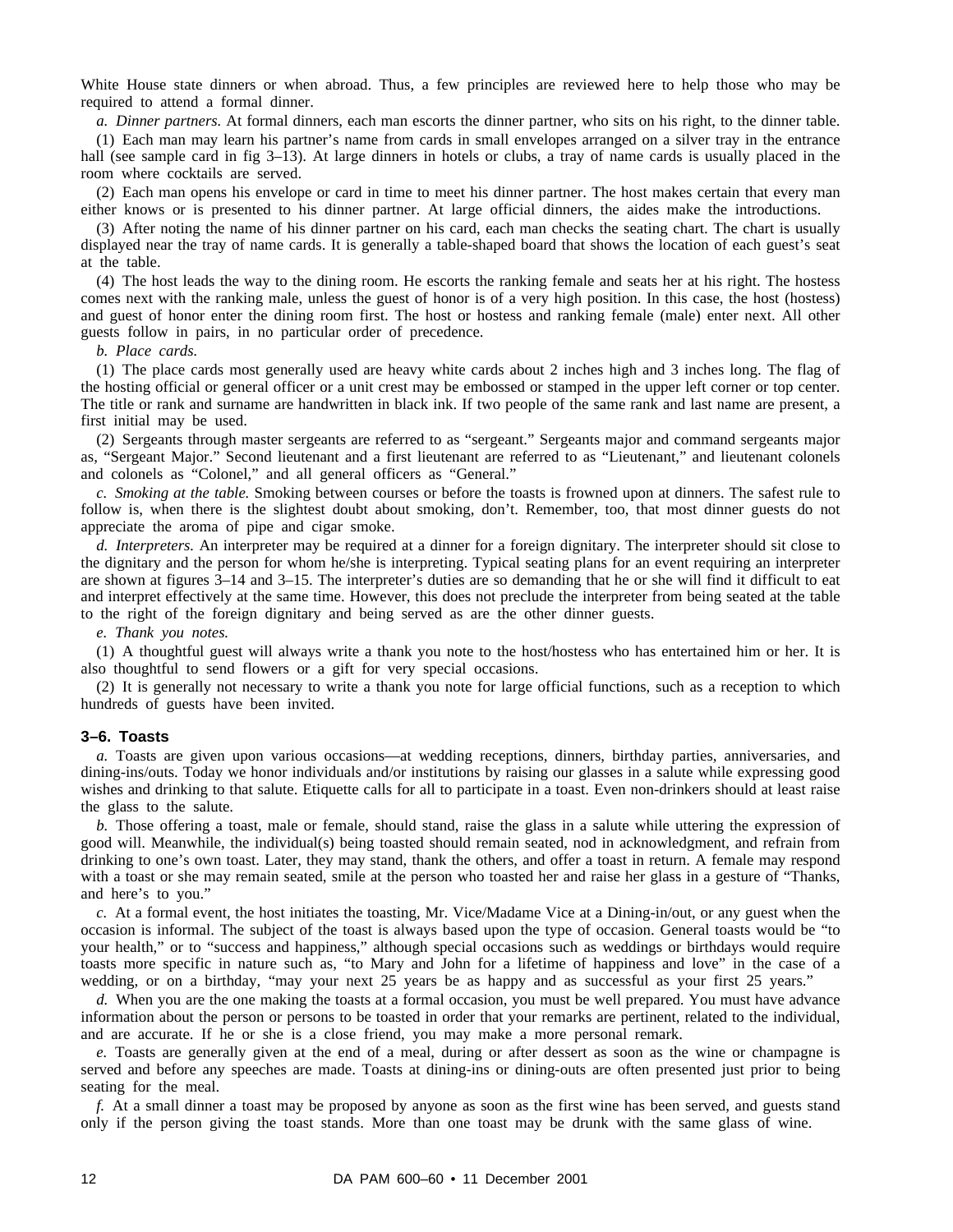*g.* When toasting Prisoners of War water should be used as the toasting beverage.

*h*. For toasts to foreign guests or to heads of state, see appendix C or contact HQDA (SAUS–IA–FL), Foreign Liaison Protocol, at (703) 697–4762 or DSN: 227–4762.

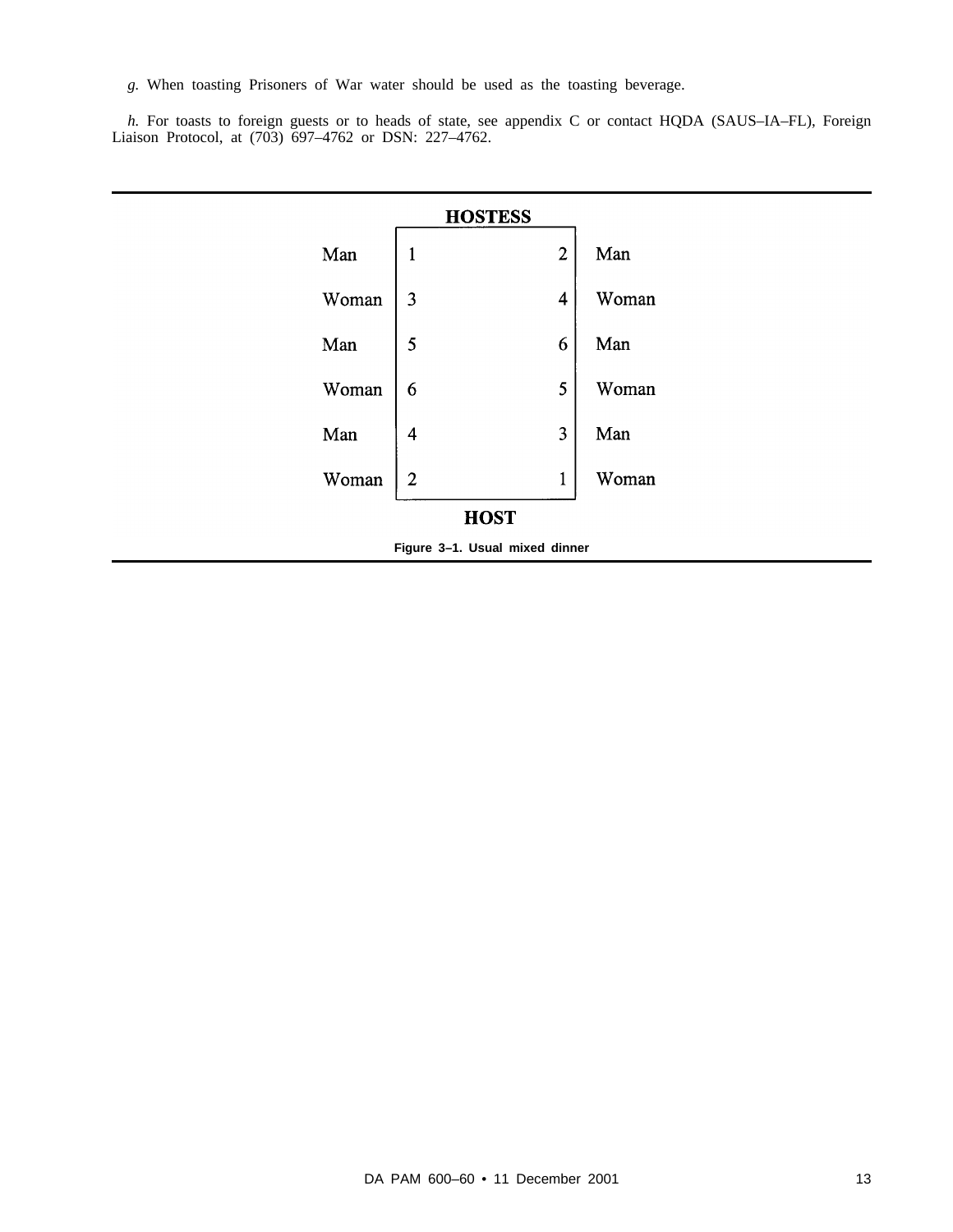

**Figure 3–2. Usual large official dinner**

|       |   | Man |                |                |
|-------|---|-----|----------------|----------------|
| Woman |   |     |                | <b>HOSTESS</b> |
| Man   | 5 |     | $\overline{2}$ | Man            |
| Woman | 3 |     | 5              | Woman          |
| Man   | 4 |     | 3              | Man            |
| Woman | 2 |     | 1              | Woman          |

# **HOST**

**Figure 3–3. Married couples at mixed dinner**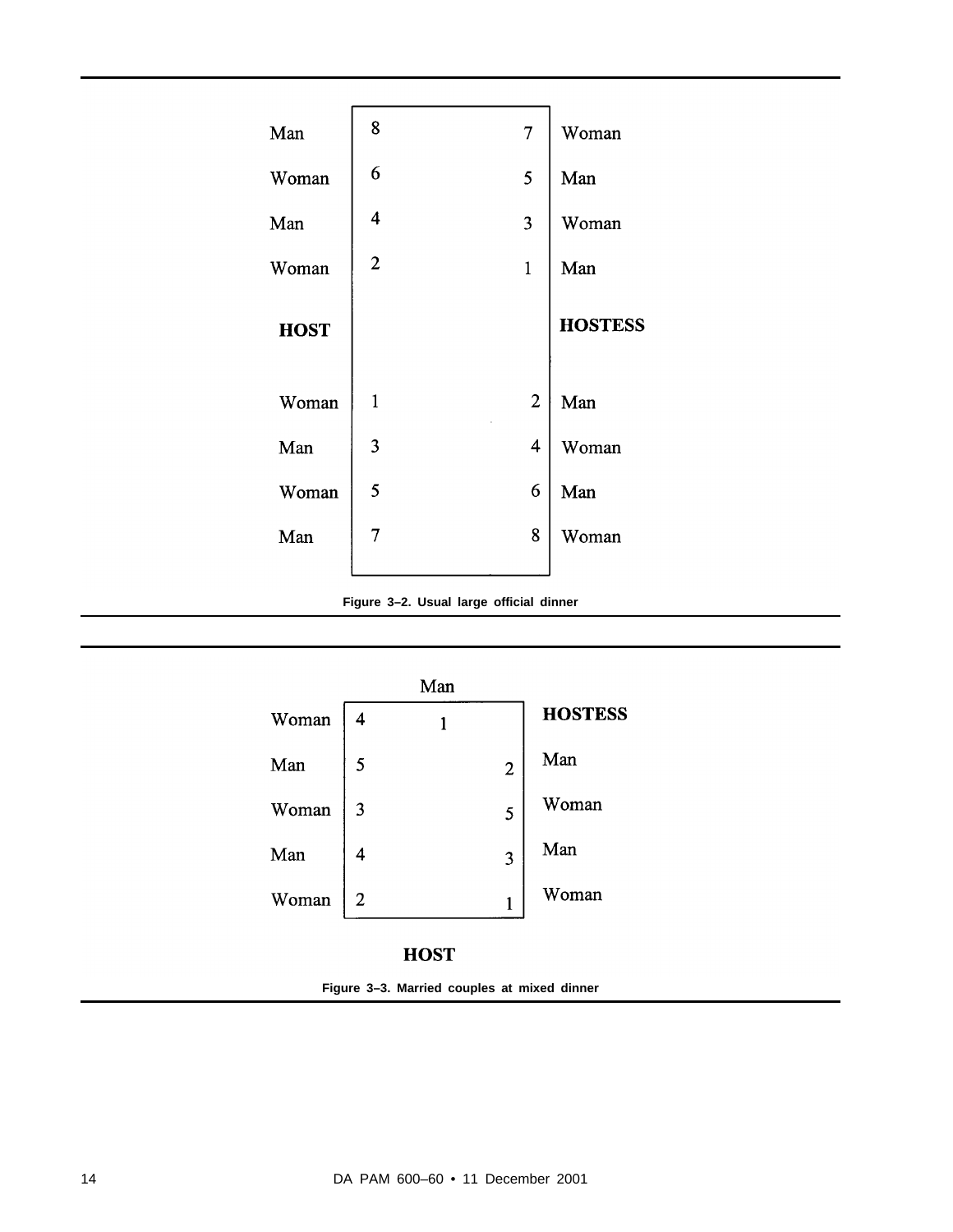



**Figure 3–4. Unmarried couples (No. 5) at mixed dinner**

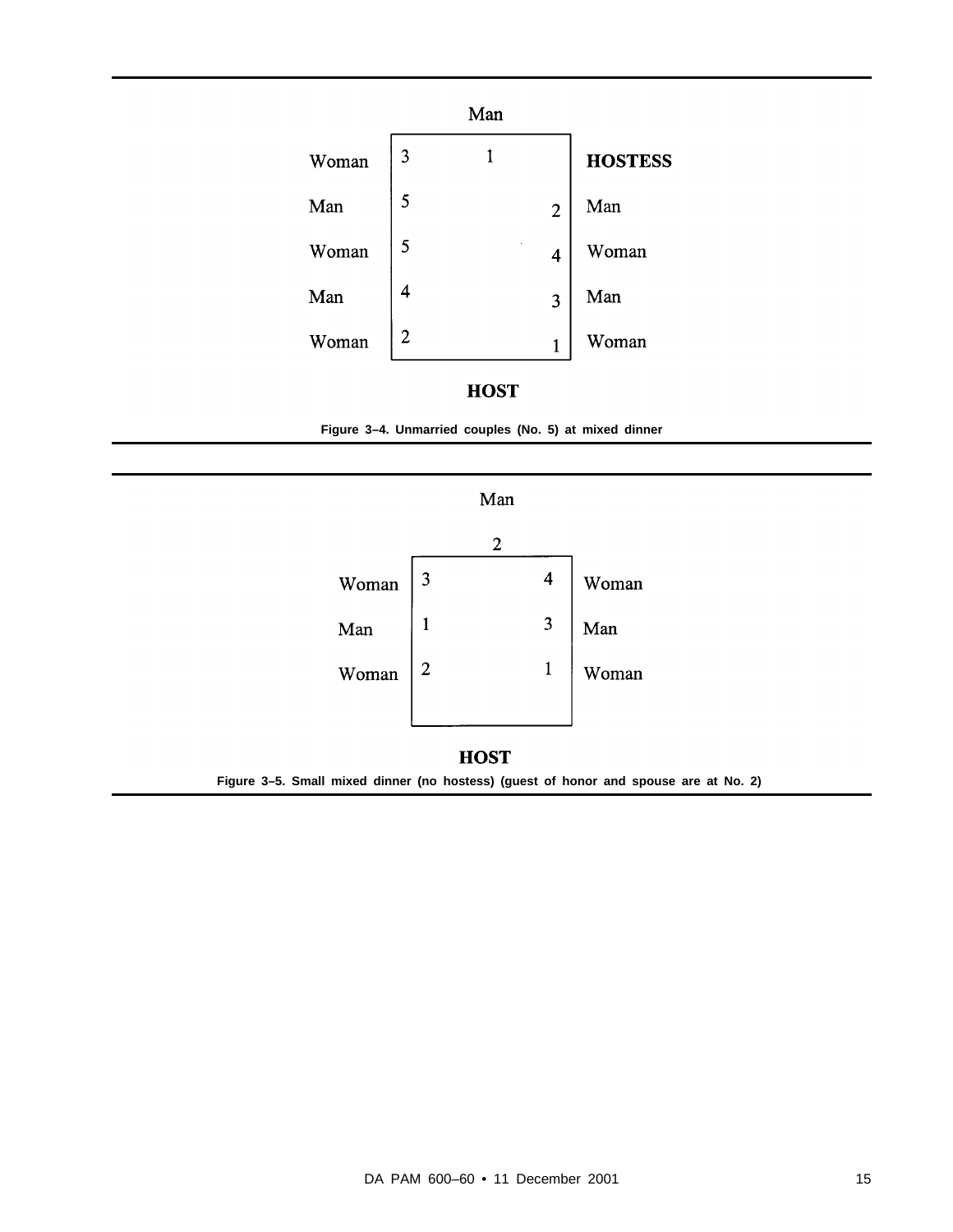



**Figure 3–6. Small mixed dinner (no hostess)**

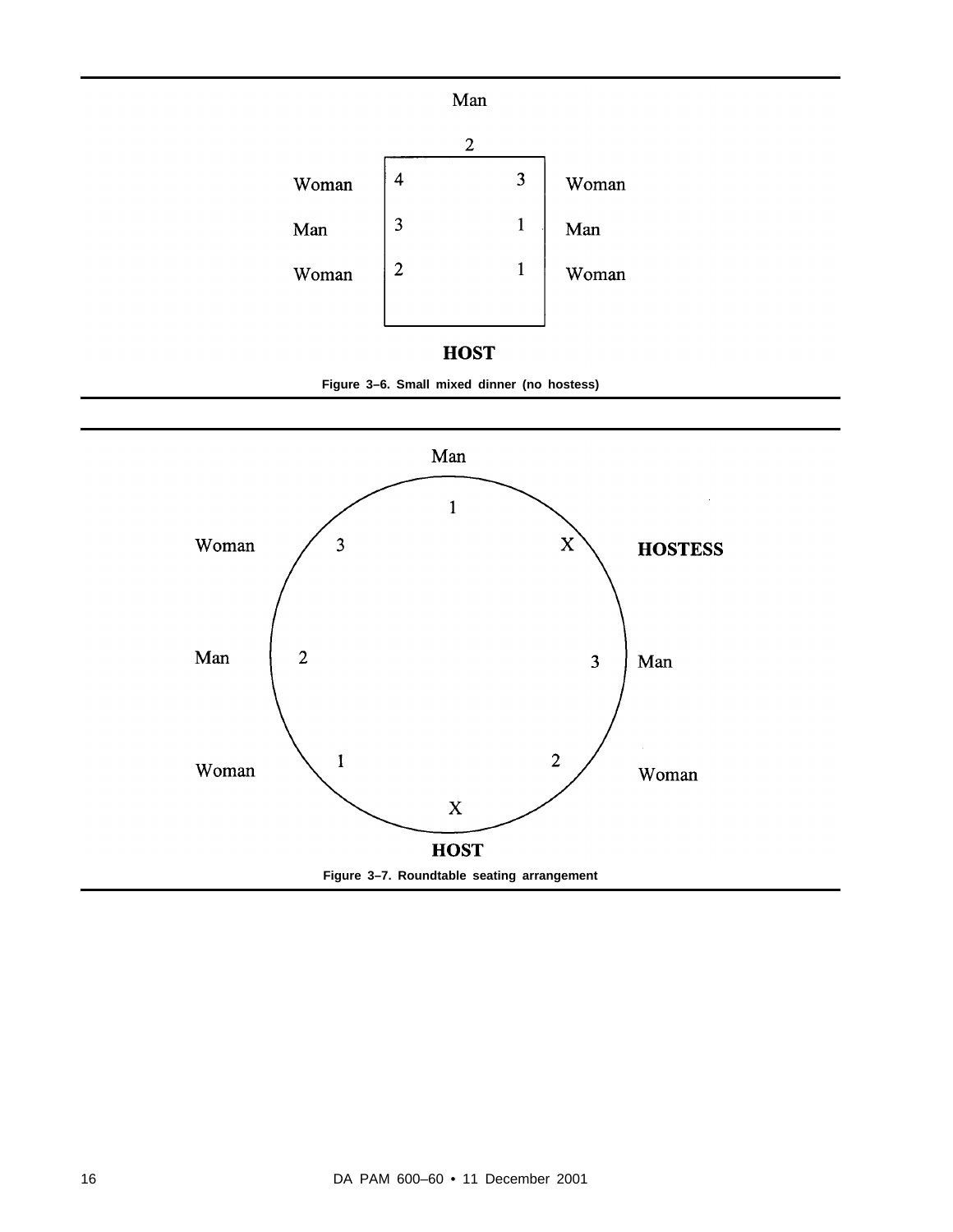| 12             | 9            |
|----------------|--------------|
| 8              | 5            |
| 4              | $\mathbf{1}$ |
| <b>CO-HOST</b> | <b>HOST</b>  |
| $\overline{2}$ | 3            |
| 6              | 7            |
|                | 11           |





| $\mathbf{1}$                            |    | $\overline{c}$          |
|-----------------------------------------|----|-------------------------|
| 3                                       |    | $\overline{\mathbf{4}}$ |
| 5                                       |    | 6                       |
| 7                                       |    | 8                       |
| 9                                       |    | 10                      |
| 11                                      |    | 12                      |
|                                         | 13 |                         |
| Figure 3-9. Stag dinner with no co-host |    |                         |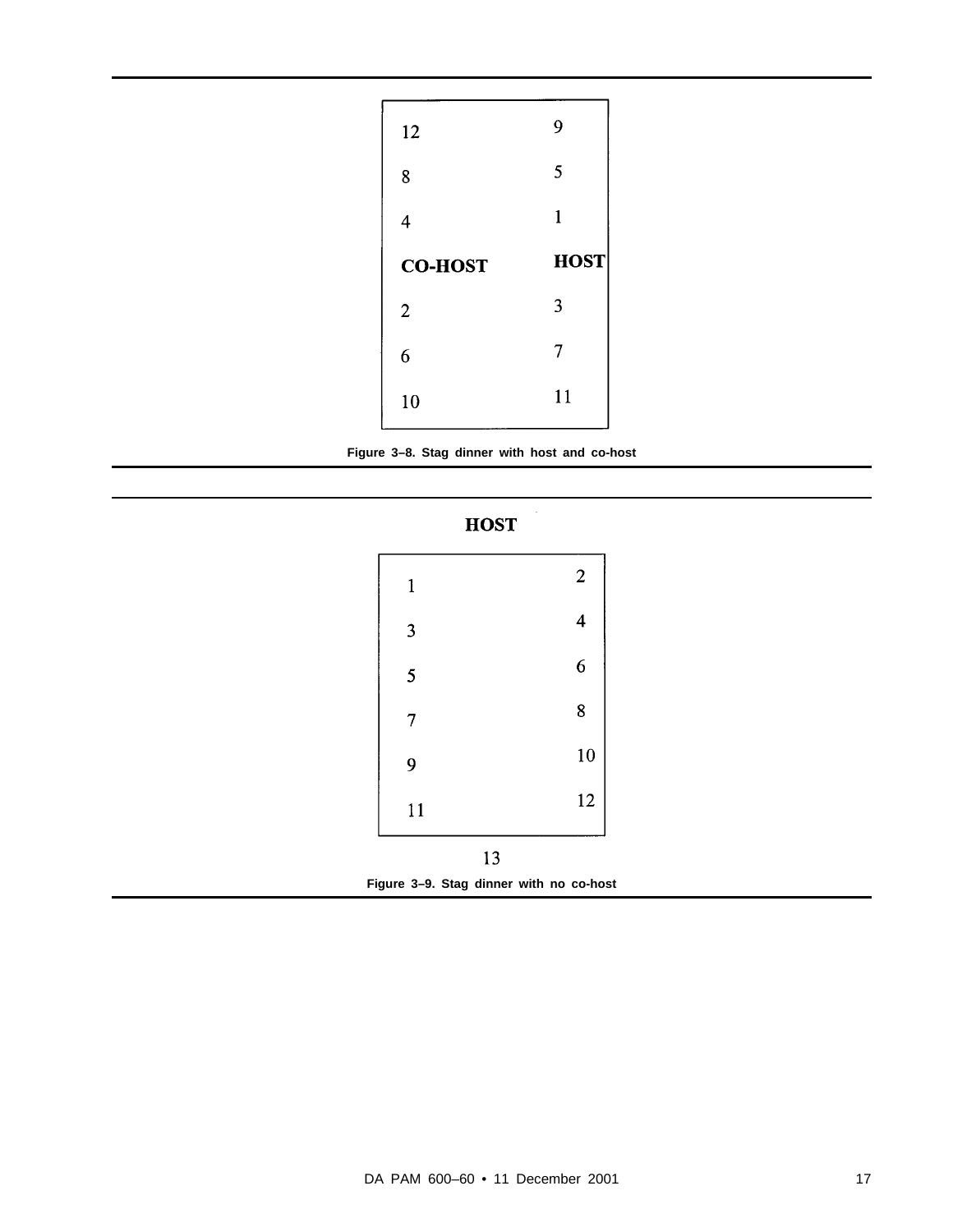



**Figure 3–11. Stag dinner at roundtable with host and co-host**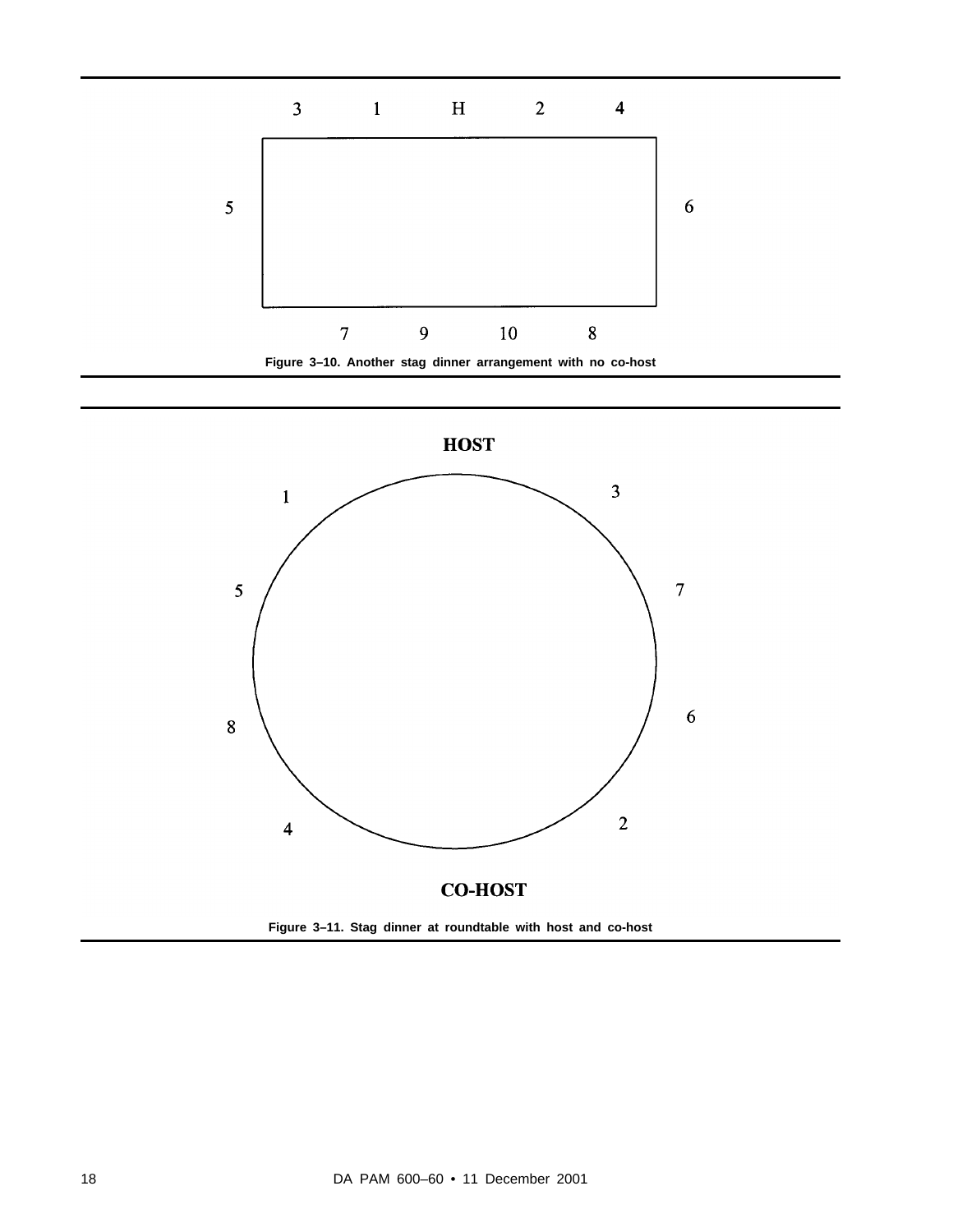

**Figure 3–12. Speaker's table at a banquet**





**Figure 3–13. Sample of a dinner card**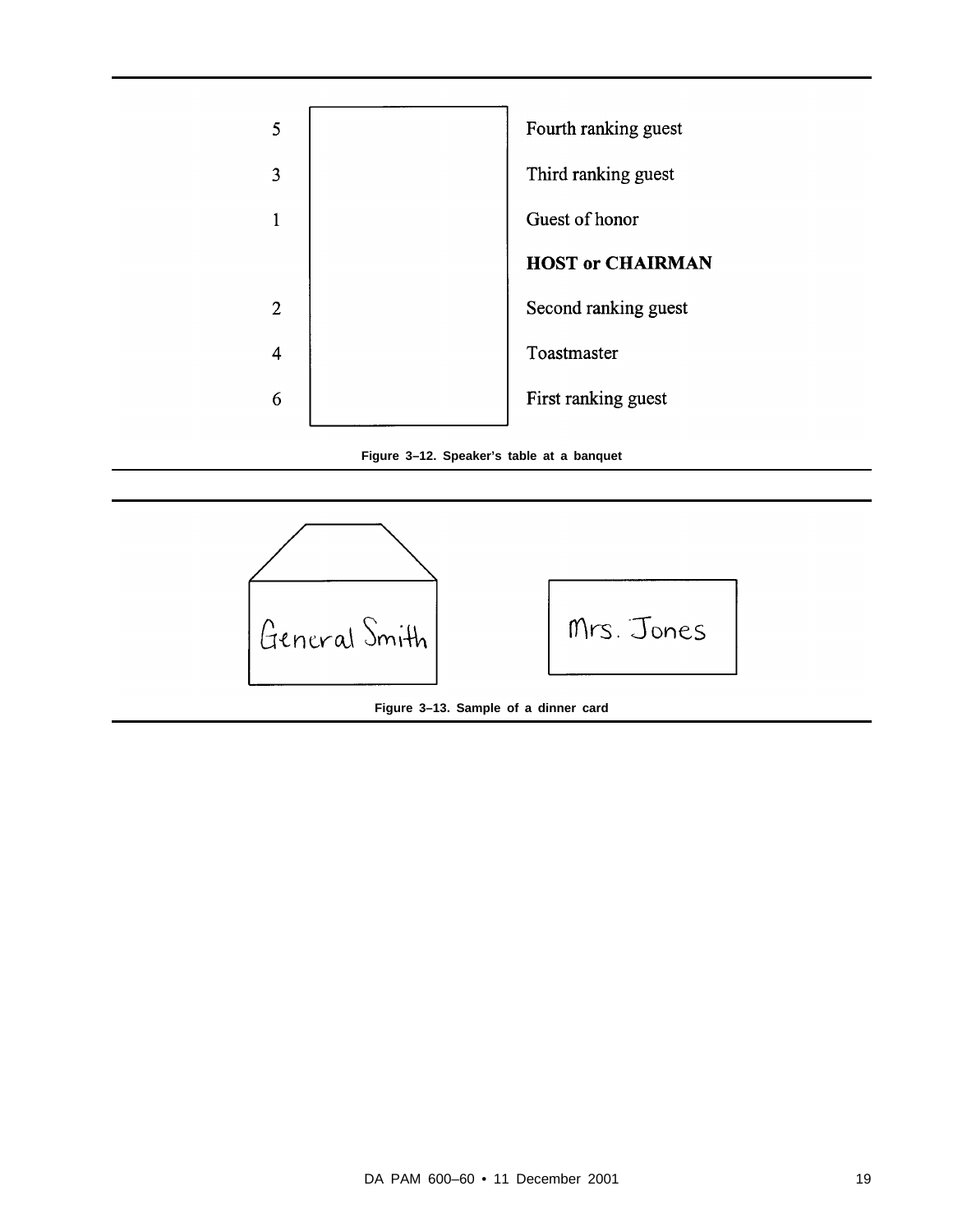

**Figure 3–14. Roundtable seating plan**



# **Chapter 4 Ceremonies**

# **4–1. Rendering honors**

*a. Military ceremony.* This section is intended to provide general information with regard to rendering of honors by both military and civilian participants and attendees at military ceremonies. For this publication, *participants* are defined as anyone participating in a ceremony and who would normally be on the reviewing stand or located with the host of the ceremony. *Attendee* is defined as anyone attending a ceremony as a guest or onlooker and who is not located on the reviewing stand or with the host. Neither definition applies to units participating in a ceremony (that is, platoons, companies, batteries, troops, color guards, and so forth). For information on the actual conduct of ceremonies,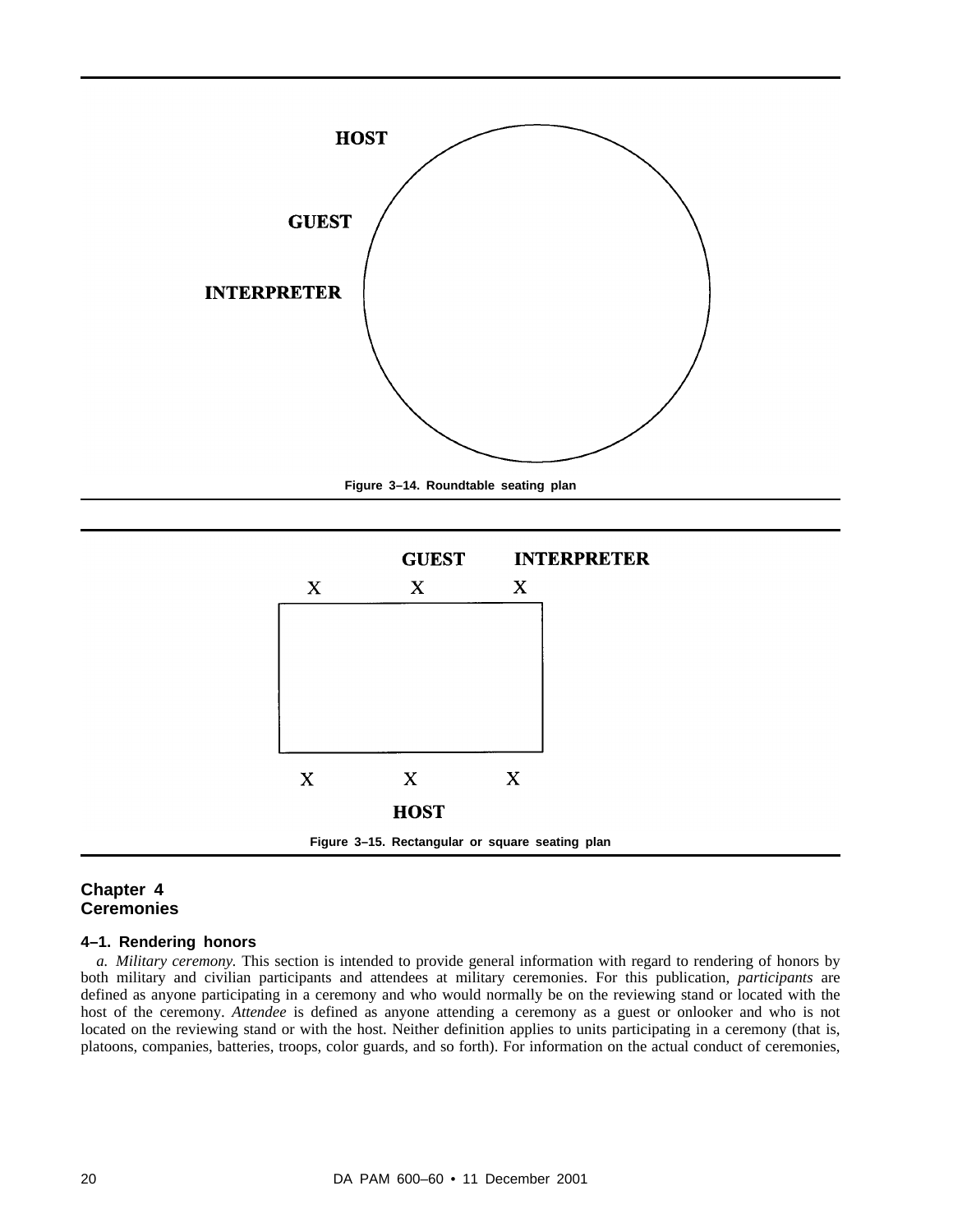see Field Manual (FM) 22–5, Drill and Ceremonies, and obtain additional guidance on parades and reviews from Commander, Military District of Washington (ATTN: ANC&SE), Fort Lesley J. McNair, Washington, DC 20319. *b. Cannon salute accompanied by musical honors.*

(1) *Participants.* Military in uniform—render the hand salute; military and civilians in civilian attire—stand at attention, and if wearing headdress, remove it (except that women never remove their headdress).

*Note.* Individuals being honored will salute as well.

(2) *Attendees.* Military in uniform—face the ceremonial party and render the hand salute; military and civilians in civilian attire—face the ceremonial party and stand at attention and if wearing headdress, remove it (except that women never remove a headdress).

*c. During the national anthem and foreign anthems.*

(1) *Participants.* While outdoors, military in uniform stand at attention and render the hand salute, while indoors they stand at attention. While outdoors or indoors, civilians stand at attention holding their headdress over their left shoulder with their right hand over the heart, if no headdress, they hold their right hand over their heart. While outdoors or indoors, military in civilian attire stand at attention holding their headdress over their left shoulder. If no headdress, they stand at attention.

(2) *Attendees.* Same as for participants.

*d. During passing of colors.*

(1) *Participants.* Military in uniform—(outdoors) stand at attention and render the hand salute when the Colors come within six paces and hold the salute until the Colors are six paces beyond; (indoors) stand at attention six paces before and after the Colors. Civilians—(outdoors) stand at attention holding headdress with the right hand over the left shoulder and with the right hand over the heart (if no headdress, hold the right hand over the heart); (indoors) stand at attention.

(2) *Attendees.* Same as for participants.

*e. During a military funeral (flag draped casket).* Anytime the casket is being moved—while standing still and in civilian clothes (outdoors), stand at attention with the right hand over the heart; (indoors) stand at attention. If in uniform (outdoors), salute; while indoors and in uniform, stand at attention. One may follow behind the casket with the mourners; it is not necessary to stay in place when the casket moves.

*Note.* For more definitive guidance, see AR 600–25, appendix A.

#### **4–2. Sequence of events**

*a. Standard sequence of events.* The outlined below is a standard sequence of events followed at the greater majority of ceremonies. In some cases, a modified sequence of events is used to fit the particular ceremony at hand.

Pre-Review Concert Formation of Troops Arrival of Reviewing Official March On **Honors** Sound Off Inspection Honors to the Nation (Presentation of Award, promotion, retirement) Remarks March in Review

*b. Modified sequence of events.* The following outlines are suggested sequences for the appropriate ceremonies. In some cases, a modified sequence of events is used to fit the particular ceremony.

(1) *Retirement ceremony.*

Pre-ceremony concert/entertainment Ceremony begins March On **Honors** Sound Off Inspection Colors Advanced Honors to the Nation Presentation of Award (*if applicable*) then Retirement Certificate to the Retiree Presentation of Award (*if applicable*) then Certificate of Appreciation to Spouse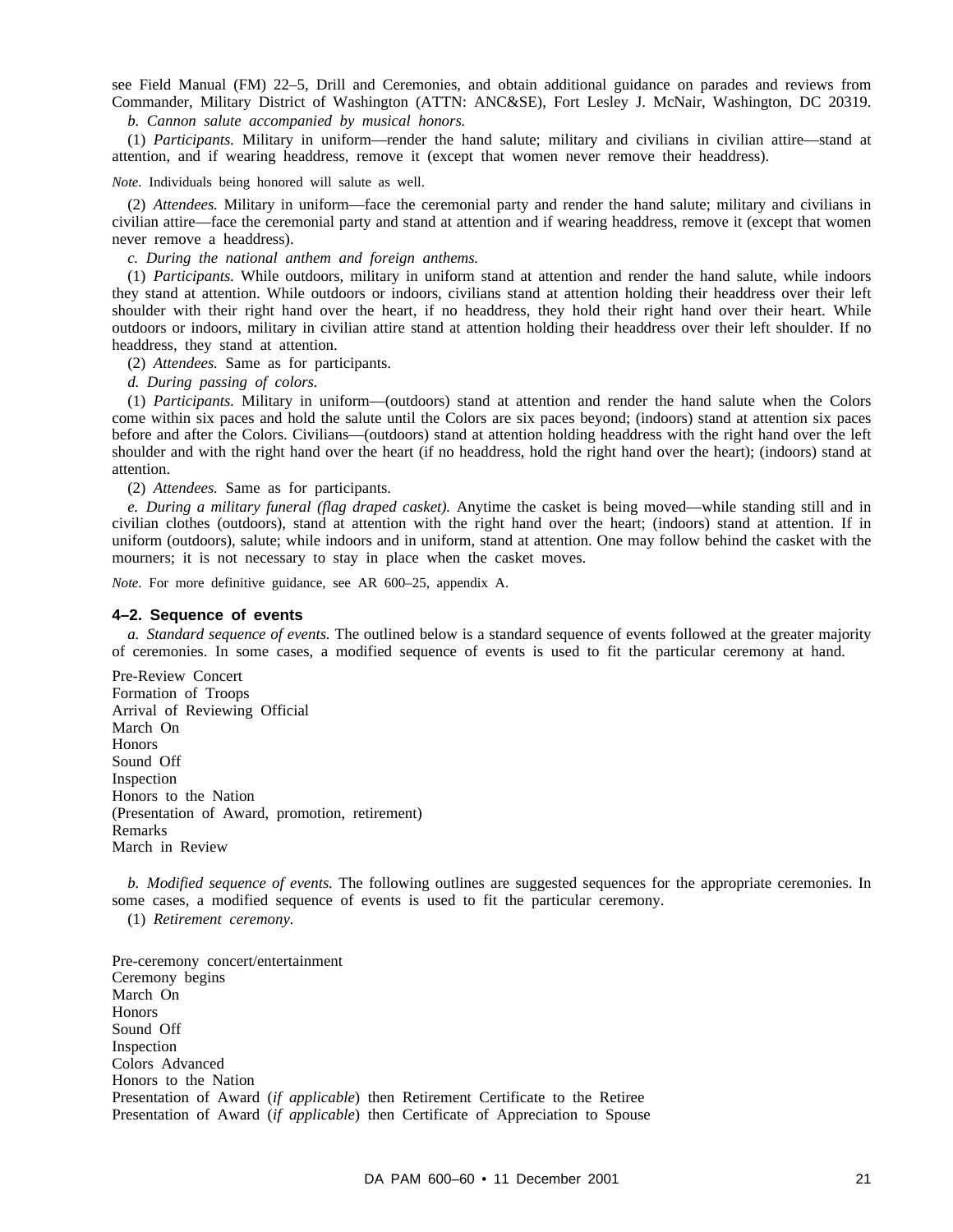Colors Posted Remarks by: Host Retiree March in Review Final Musical Salute Receiving Line

(2) *Award ceremony.*

Ceremony begins Official Party is announced Remarks by Host (Award Presenter) Presentation of Award Remarks by Award Recipient Receiving Line

(3) *Promotion ceremony.*

Ceremony begins Official Party is announced Remarks by Host Promotion Orders are read Rank Insignia is pinned on Remarks by Promoted Individual and presentation of flowers/gifts to spouse/family members (*if applicable*) Receiving Line

(4) *Retreat ceremony.*

*(a)* The unit is formed facing the flag five minutes (if possible) before the sounding of retreat.

*(b)* Four minutes before the sounding of retreat, the adjutant or other appointed officer takes his position centered on and facing the line of troops and commands, **"Battalion**, **Attention"** and then, **"Parade**, **Rest**."

*(c)* The adjutant faces about and executes parade rest. On the last note of "Retreat," the evening gun is fired. The adjutant then comes to attention, faces about, and commands, **"Battalion, Attention,** and **Present, Arms"** so that the unit is at present arms when the first note of "To the Color" or the National Anthem is sounded. The adjutant then faces about and executes present arms. The adjutant's salute is the signal for the band to begin playing to "To the Color."

*(d)* At the last note of "To the Color" or the National Anthem, the adjutant faces about, commands **"Order, Arms,"** and then directs **"Take Charge of Your Units."**

*(e)* Unit commanders render the hand salute. The adjutant returns all salutes with one salute. This terminates the retreat formation.

#### **4–3. Display of flags**

Although AR 840–10, Flags, Guidons, Streamers, Tabards, and Automobile and Aircraft Plates, covers in depth the use and etiquette for flags, some common sense rules need to be emphasized.

*a.* When displayed in a line, flags may be set up in one of two ways: from the flag's right to left (the most common method) or with the highest precedence flag in the center if no foreign national colors are present. When set up from right to left, the highest precedence flag always goes on the right of all other flags. In other words, as you look at the flag display from the audience, the highest precedence flag (normally the U.S. flag) is on your far left, other flags extend to your right in descending precedence. When setup with the highest precedence flag in the center, other flags are placed, in descending precedence, first to the right, then to the left, alternating back and forth (see AR 840–10, fig  $2-3$ ).

*b.* Some points to remember when displaying flags:

(1) When the U.S. flag is displayed with foreign national flags, all flags will be comparable in size. The flagstaffs or flagpoles on which they are flown will be of equal height. The tops of all flags should be of equal distance from the ground (AR 840–10, para 2–4*b*).

(2) The Flagstaff head (finial) is the decorative ornament at the top of a flagstaff. The only finials authorized on the flag by Army organizations are the—

- *(a)* Eagle (Presidential Flagstaffs).
- *(b)* Spearhead (the only device used with Army flags).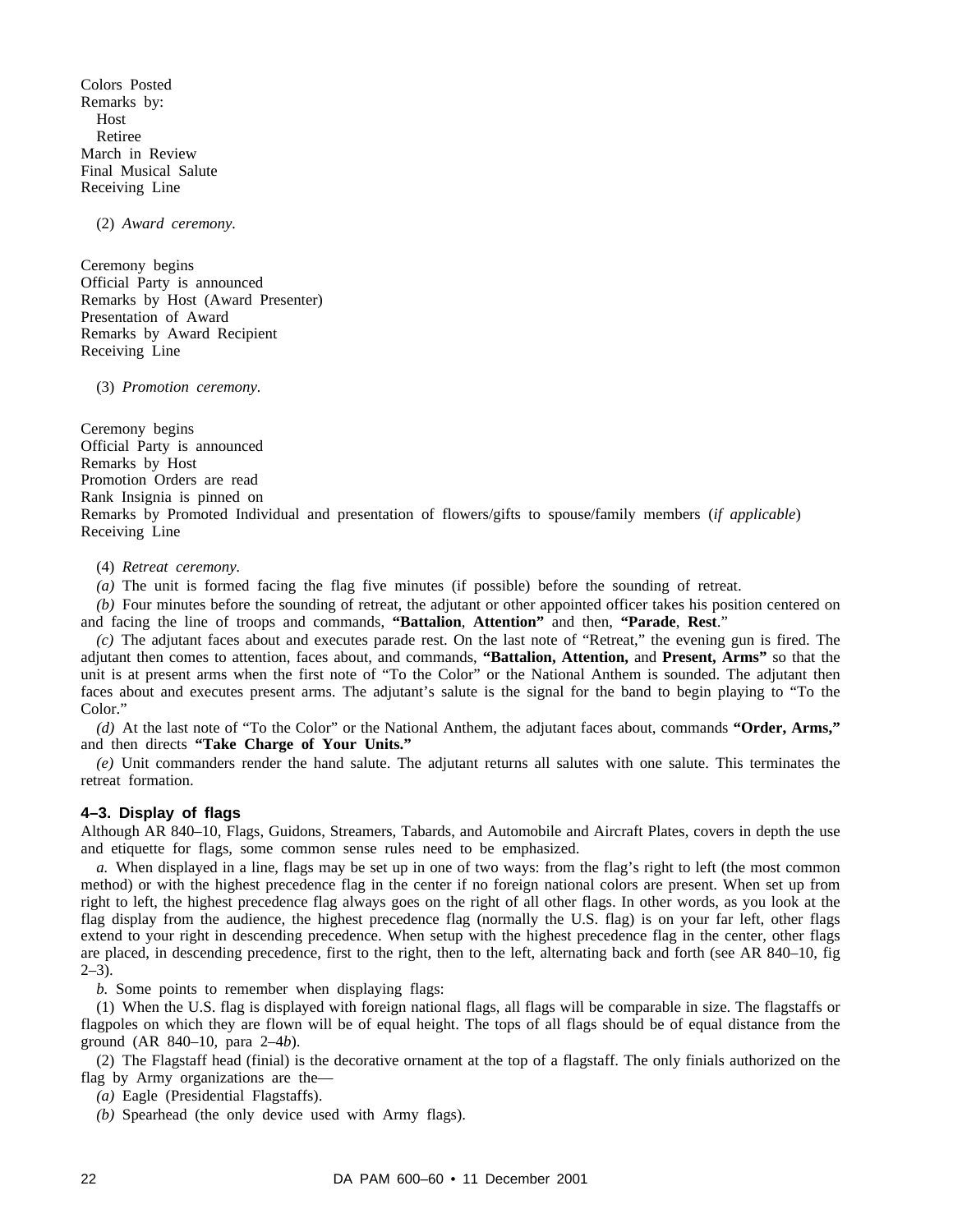*(c)* Acorn (markers and marking pennants flagstaffs).

*(d)* Ball (outdoor wall mounted for advertising or recruiting) (AR 840–10, para 8–2).

(3) When displaying the Army flag, the Lexington 1775 and Kosovo Air Campaign streamers are always positioned at the center facing forward (AR 840–10, para 6).

(4) Ensure all finials are positioned in the same direction. For most Army flags, this means that the flat portion of the finial is facing forward.

(5) Ensure that general officer personal flags are hung on the staff right side up. When properly hung, the point of the star (stars) will point to the right as the flag is viewed.

(6) When displaying the flag of the Chief of Staff, Army, or Vice Chief of Staff, Army, don't confuse the two. The Chief of Staff's flag has one diagonal, while the flag of the Vice Chief of Staff has two diagonals.

(7) When using spreaders to display flags (spreaders are horizontal devices that allow the flag to "flair" slightly, thereby giving it a better appearance), ensure the flag is draped across the spreader from the flag's left to right.

(8) Ensure the U.S. flag is always the same height or higher than all other flags on display. This also holds true for other national colors being used in the same display.

#### **4–4. Seating**

Seating at ceremonies has always been a cause for concern. Generally, there are two areas that must be considered: seating of the official party and seating of guests.

*a. Seating the official party.* Consideration must primarily begin with the reviewing officer. The reviewing officer is the key individual in the official party even though the host is in charge. Field Manual 22–5, chapter 9, clearly points out the positions of the official party and should be followed in preparation of the ceremony.

*b. Seating of guests.* Normally the personal guests of the reviewing officer and distinguished guests are seated to the rear of the dais (reviewing stand) on the right side facing the line of troops. Protocol dictates that the families of both be seated first, followed by the senior ranking non-family guest.

*c. Overview seating.* On the left rear of the dais, VIP guest seating in the front row is normally used for overflow and to recognize the importance of the personal friends. Depending on the number of seats available, guests expected, and wishes of the reviewing officer, the personally invited guests should be as close to the reviewing party as possible.

# **Chapter 5 Order of Precedence**

#### **5–1. Determining precedence order**

*a.* This chapter contains some general rules that should be followed when determining precedence order.

*b.* In unofficial life, precedence is determined according to age, friendship, and the *prominence* of the guests. Age naturally receives deference, as do clergymen and persons of scholastic distinction, unless there is a noticeable difference in age.

*c.* In a private home, a foreign guest is always given the place of honor unless someone of advanced age is present. A stranger (such as a house guest brought by a friend), an out-of-town guest, or a guest invited for the first time has precedence over frequent guests or relatives.

*d.* In official life, protocol governs the precedence of government, ecclesiastical, and diplomatic personnel. Age is not honored in itself. A young official precedes an older one if the office of the younger one is higher. There is only one *official* precedence list, and it is the responsibility of the Chief of Protocol in the State Department.

*e.* Unlike other countries with "official" lists of precedence, custom and tradition have established the order of precedence in the United States (see app D).

*f.* In the United States, official position is determined by election or appointment to office or by promotion within the military establishment. The relative importance of different offices is weighed. The date an office was established determines its seniority.

*g.* Military rank takes precedence over the principle of "courtesy to the stranger." For example, a visiting foreign officer at an American dinner given in his honor may not be seated in the guest of honor's seat if another foreign dignitary or foreign officer of higher rank is a guest also. When it is impossible to avoid inviting someone of higher rank other than the guest of honor, the host must decide whether to—

(1) Ask the ranking guest to waive his right for the occasion in favor of the guest of honor.

(2) Seat the guests strictly according to precedence, even if it places the guest of honor well down the table (when ambassadors and very high ranking guests are present, this plan must be followed).

(3) Make the senior guest the co-host.

*h.* A visiting foreign officer is given precedence over an American officer of a slightly higher rank. But, a foreign officer is only seated ahead of the Chief of Staff of the Army if the foreign officer is of the same rank or greater position in his own country.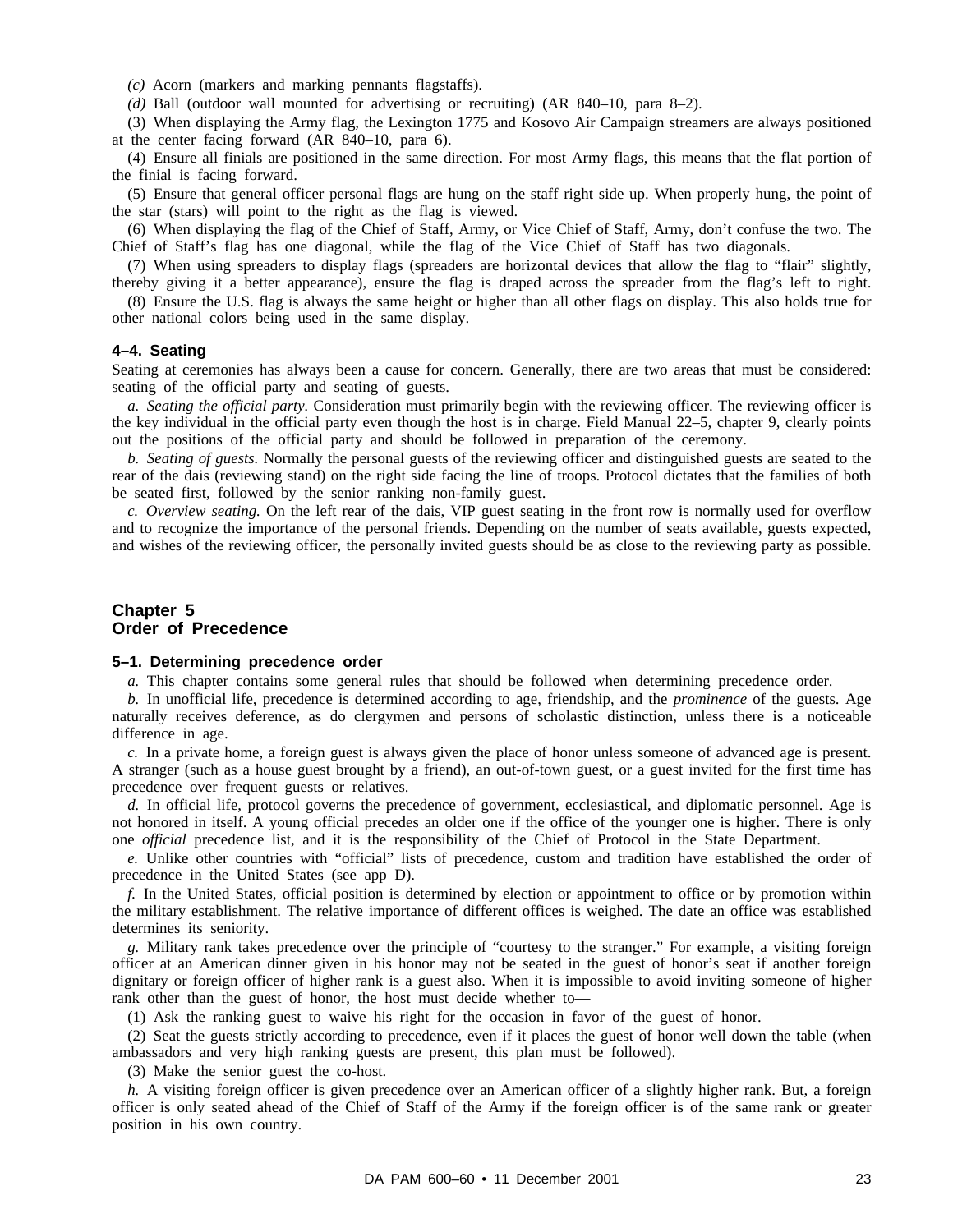*i.* A hierarchy of the church determines protocol within ecclesiastical circles.

*j.* Diplomatic precedence has been established by international agreement dating from the Regulation of Vienna of 19 March 1815. The precedence of the various Chiefs of Mission is decided by their length of service in the receiving country. The sending country's size, date of independence, and importance in international affairs usually are not considered when establishing precedence.

(1) An ambassador accredited in May 1976 precedes another accredited in January 1977. An ambassador, however, always precedes a minister.

(2) Below the rank of charge d'affaire, precedence is established according to the position in the mission. For example, when the British Ambassador ranks the Danish Ambassador, the British First Secretary precedes the Danish First Secretary at dinners. A change of ambassador or ministers alters the relative positions of the entire staff. An ambassador traveling on leave or visiting his or her home country does not have the same status as when "on post."

(3) Although other officials may concede their positions on certain occasions, the Chief of the Mission, as the representative of his or her government, never yields his or her place.

*k.* When persons without protocol ranking are included at an official dinner, age, local prominence, and mutual interests are considered when seating unofficial guests. Linguistic ability may also be a deciding factor when foreign guests are present. After the guest of honor and second ranking official have been seated, non-ranking guests may be placed between those of official rank in the most congenial arrangement.

*l.* At times it may not be possible to give a dignitary the seat that is due by protocol. The host should express his regrets to the guest as soon as he or she arrives and explain the reason for the breach of protocol.

*m.* In spite of all these established rules, protocol does not cover some unforeseen situations, such as a newly created official position, or the appointment of a female to a diplomatic or Cabinet post where her official position may far outrank that of her husband. Common sense and discretion usually resolve problems such as these.

*n.* Protocol and precedence vary from country to country. For the proper protocol to observe in a foreign country, contact the protocol service in that country's ministry of foreign affairs or equivalent department. The highest ranking local official sometimes determines protocol.

#### **5–2. Individuals frocked to a higher grade**

These individuals are entitled to all honors, courtesies, and benefits of the higher grade except for pay and allowances. They are, therefore, seated ahead of others in their actual pay grade but behind all individuals actually holding the rank to which frocked. When more than one frocked person is present (frocked to the same rank), effective date of frocking will dictate precedence.

#### **5–3. Individuals on approved promotion lists**

Such individuals differ from those who are frocked to the next higher grade in that they continue to wear the insignia of rank of the current pay grade. There is no requirement to allow their seating above others in the same rank and grade.

#### **5–4. Sergeant Major of the Army**

At Army official and social functions, conferences, meetings, and ceremonies, the Sergeant Major of the Army (SMA) is accorded protocol ranking equivalent to a general officer. He or she should be ranked behind the last four star general officer or civilian equivalent. However, if the Director of the Army Staff is present, the Sergeant Major of the Army is ranked immediately following the Director of the Army Staff. These courtesies should, in addition to seating, include billeting, transportation, and parking consistent with existing Army regulations. Among the senior enlisted representatives of each Service, precedence is determined by Service seniority when at Army events. When the SMA is visiting a command or installation, that command's command sergeant major should be consulted on protocol issues involving the SMA. A former SMA retains the rank of Sergeant Major of the Army and should be afforded similar courtesies as the SMA. When the SMA and one or more former SMAs are present, the serving SMA takes precedence, and the former SMAs are ranked by date of rank as SMA. In the case of a SMA who held the rank of CSM, use the date of appointment as SMA.

#### **5–5. Retired Army officers**

Retired officers are ranked following active duty officers of the same grade. They are ranked in order of recency of retirement, not by age. Former Chiefs of Staff of the Army are ranked immediately following the current CSA and in order of recency of retirement. For example, the last CSA to retire will be ranked first after the current CSA. Retired Army officers are authorized to wear the uniform of the highest grade held during their active service on ceremonial occasions such as military funerals, memorial services, inaugurals, patriotic parades, national holidays, or other military parades or ceremonies in which any Active Army or Reserve unit is taking part (see AR 670–1, para 29–3). Retired general officers of the Regular Army, ARNG, and USAR may display their individual flags privately in their homes. Public display of individual flags is prohibited except when the officer is being honored at an official military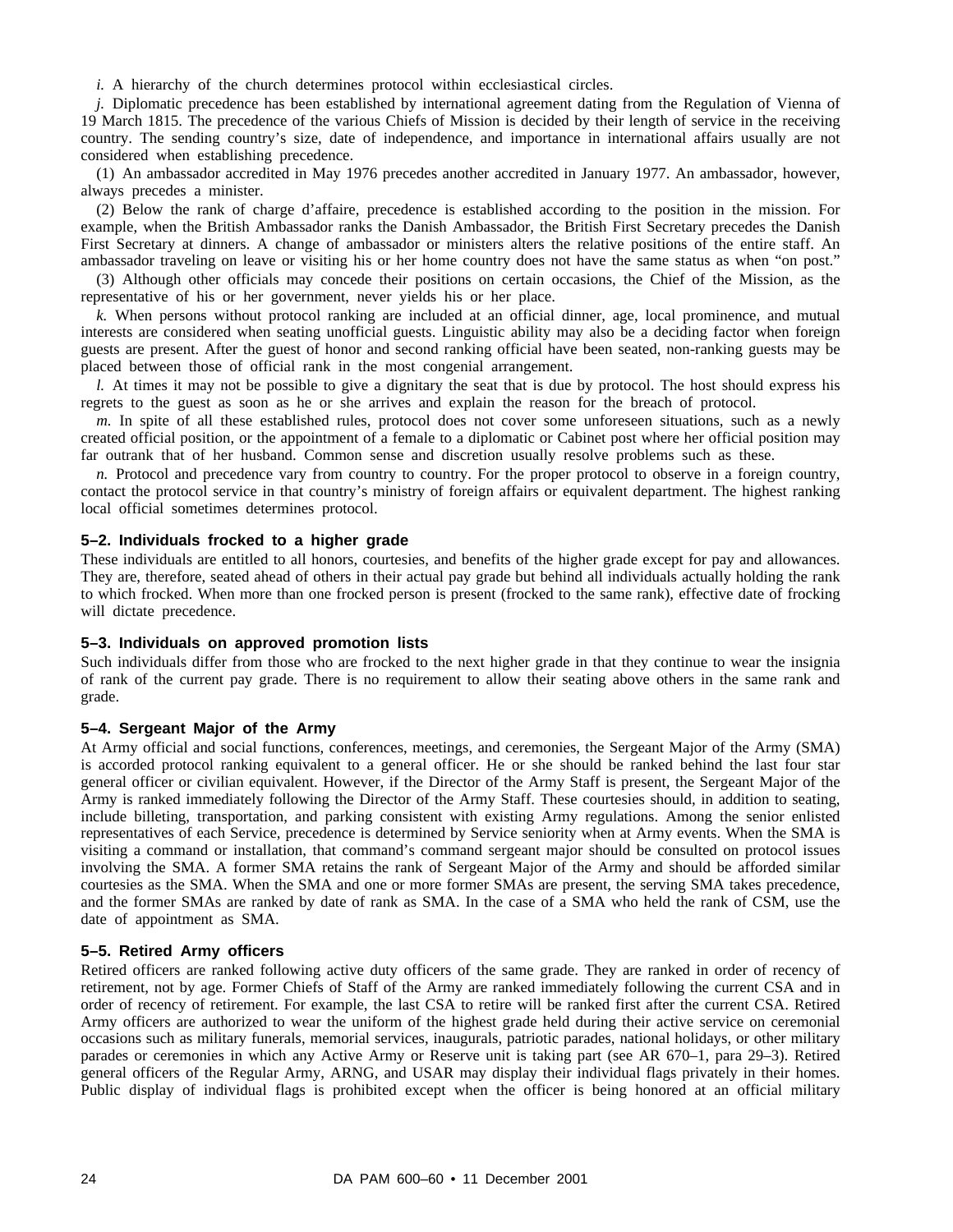ceremony or the officer is in attendance on the reviewing stand in an official military ceremony and another flag depicting his or her rank is not already displayed.

# **Chapter 6 Forms of Address**

#### **6–1. Overview**

As part of their official duties, Army officers and their spouses may be required to take part in social functions in the United States and overseas. This chapter provides general rules that will be helpful.

#### **6–2. High officials**

Address high officials such as presidents, ambassadors, and Cabinet members by their titles only, never by name. When addressing the spouse of the President, alone or together with the President, use only the surname, never her full name or initials. Spouses of high-ranking officials, including the Vice President and Cabinet members, do not share their spouse's official titles; therefore, write and address them in the usual way.

#### **6–3. Elected officials**

Address all Presidential appointees and Federal and State elected officials as "The Honorable." As a general rule, do not address county and city officials (excluding mayors) as "The Honorable."

#### **6–4. Use of "His Excellency"**

Although the courtesy title "His Excellency" is accorded to high foreign officials, it is rarely used in addressing officials of the United States. However, some Governors within their own States are accorded this title.

#### **6–5. Distinguished officials**

Table 6–1 shows the titles and forms of address for some distinguished officials of the United States. Locate other listings of titles and forms of address in *Protocol* by Mary Jane McCaffree and Pauline Innis. For questions concerning titles and forms of address, contact Department of the Army Protocol, Office of the Chief of Staff Army (DACS–DSP), DSN 227–0692.

| Table 6-1<br>Titles and forms of address for U.S. officials |                                                               |  |  |
|-------------------------------------------------------------|---------------------------------------------------------------|--|--|
| <b>Official</b>                                             | Form of address                                               |  |  |
| The President of the United States                          |                                                               |  |  |
| Envelope:                                                   |                                                               |  |  |
| Official                                                    | The President<br>The White House<br>Washington, DC 20500      |  |  |
| Social                                                      | The President and Mrs. Doe (surname only)                     |  |  |
| Wife of President                                           | Mrs. Doe (surname only)                                       |  |  |
| Salutation                                                  | Dear Mr. President                                            |  |  |
|                                                             | Dear Mr. President and Mrs. Doe                               |  |  |
| <b>Complimentary Close</b>                                  | Respectfully                                                  |  |  |
|                                                             | or Respectfully yours                                         |  |  |
| Invitation                                                  | The President                                                 |  |  |
|                                                             | Or, if abroad:                                                |  |  |
|                                                             | The President of the United States of<br>America and Mrs. Doe |  |  |
| Introductions                                               | Same as above                                                 |  |  |
| Wife of President                                           | The First Lady, Mrs. Doe (Surname only)                       |  |  |
| Conversation                                                | Mr. President                                                 |  |  |
|                                                             | Or, in prolonged conversation: Sir                            |  |  |

The Vice President of the United States

Envelope:

Official **Official** The Vice President United States Senate Washington, DC 20510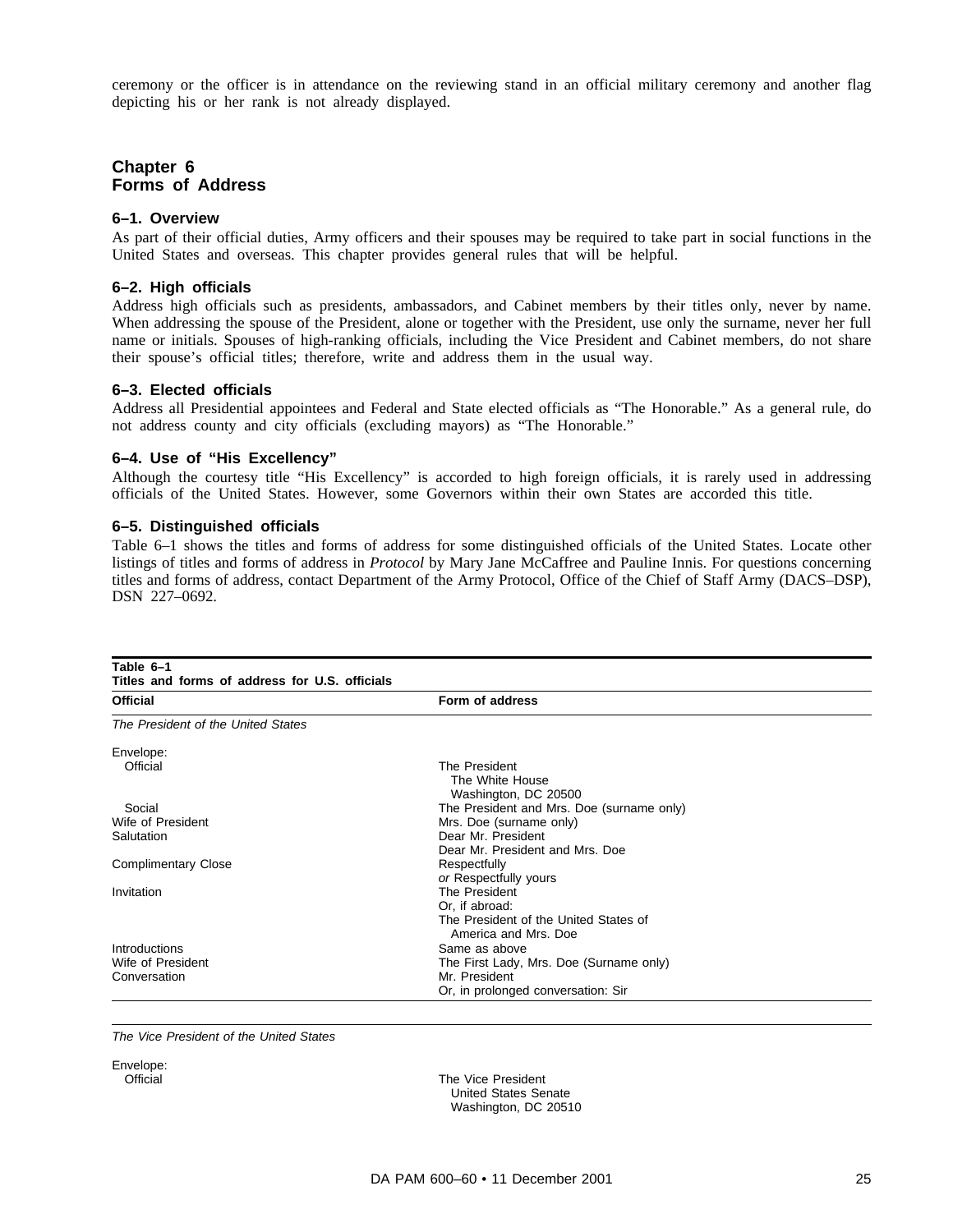| Table 6-1<br>Titles and forms of address for U.S. officials-Continued                           |                                                                                                                                                              |
|-------------------------------------------------------------------------------------------------|--------------------------------------------------------------------------------------------------------------------------------------------------------------|
| Social                                                                                          | The Vice President and Mrs. Smith<br>(Surname only)<br>(Home address)                                                                                        |
| Wife of Vice President<br>Salutation                                                            | Mrs. John Charles Smith<br>Dear Mr. Vice President<br>Dear Mr. Vice President and Mrs. Smith                                                                 |
| <b>Complimentary Close</b><br>Invitation                                                        | Respectfully or Respectfully yours<br>The Vice President<br>Or, if abroad:<br>The Vice President of the United States                                        |
| Conversation                                                                                    | of America and Mrs. Smith<br>Mr. Vice President<br>Or, in prolonged conversation: Sir                                                                        |
| <b>United States Senator</b>                                                                    |                                                                                                                                                              |
| Envelope:<br>Official                                                                           | The Honorable John Doe<br><b>United States Senate</b><br>Washington, DC 20510                                                                                |
| Social<br>Salutation<br><b>Complimentary Close</b><br>Invitations<br>Place card                 | The Honorable John Doe and Mrs. Doe<br>Dear Senator Doe<br>Sincerely<br>Senator (and Mrs.) Doe<br>Senator Doe                                                |
| Introductions                                                                                   | Mrs. Doe<br>Senator Doe or The Honorable John<br>Doe, United States Senator from (State)                                                                     |
| Conversation                                                                                    | Senator Doe or Senator<br>When the senator is a woman: Use Senator                                                                                           |
| <b>United States Representative</b>                                                             |                                                                                                                                                              |
| Envelope:<br>Official                                                                           | The Honorable John Doe<br>House of Representatives<br>Washington, DC 20515                                                                                   |
| Social<br>Salutation<br><b>Complimentary Close</b><br>Invitation<br>Place Card<br>Introductions | The Honorable John Doe and Mrs. Doe<br>Dear Mr. Doe<br>Sincerely<br>Mr. (and Mrs.) Doe<br>Mr. Doe<br>Mr. Doe or The Honorable John Doe                       |
| Conversation                                                                                    | Representative from (State)<br>Mr. Doe<br>When the Representative is a woman: Use Mrs. or Miss                                                               |
| Secretary of Defense                                                                            |                                                                                                                                                              |
| Envelope:<br>Official                                                                           | The Honorable John Charles Doe<br>Secretary of Defense                                                                                                       |
| Social                                                                                          | Washington, DC 20301<br>The Honorable John Charles Doe<br>The Secretary of Defense and Mrs. Doe                                                              |
| Wife of Cabinet Member<br>Salutation<br><b>Complimentary Close</b><br>Invitation<br>Place Card  | Mrs. John Charles Doe<br>Dear Mr. Secretary and Mrs. Doe<br>Respectfully or Sincerely<br>The Secretary of Defense (and Mrs. Doe)<br>The Secretary of Defense |
| Introductions                                                                                   | Mrs. Doe<br>Secretary Doe or The Secretary of<br>Defense, Mr. Doe or<br>The Honorable John Charles Doe,                                                      |
| Conversation                                                                                    | Secretary of Defense<br>Mr. Secretary or Mr. Doe or Sir                                                                                                      |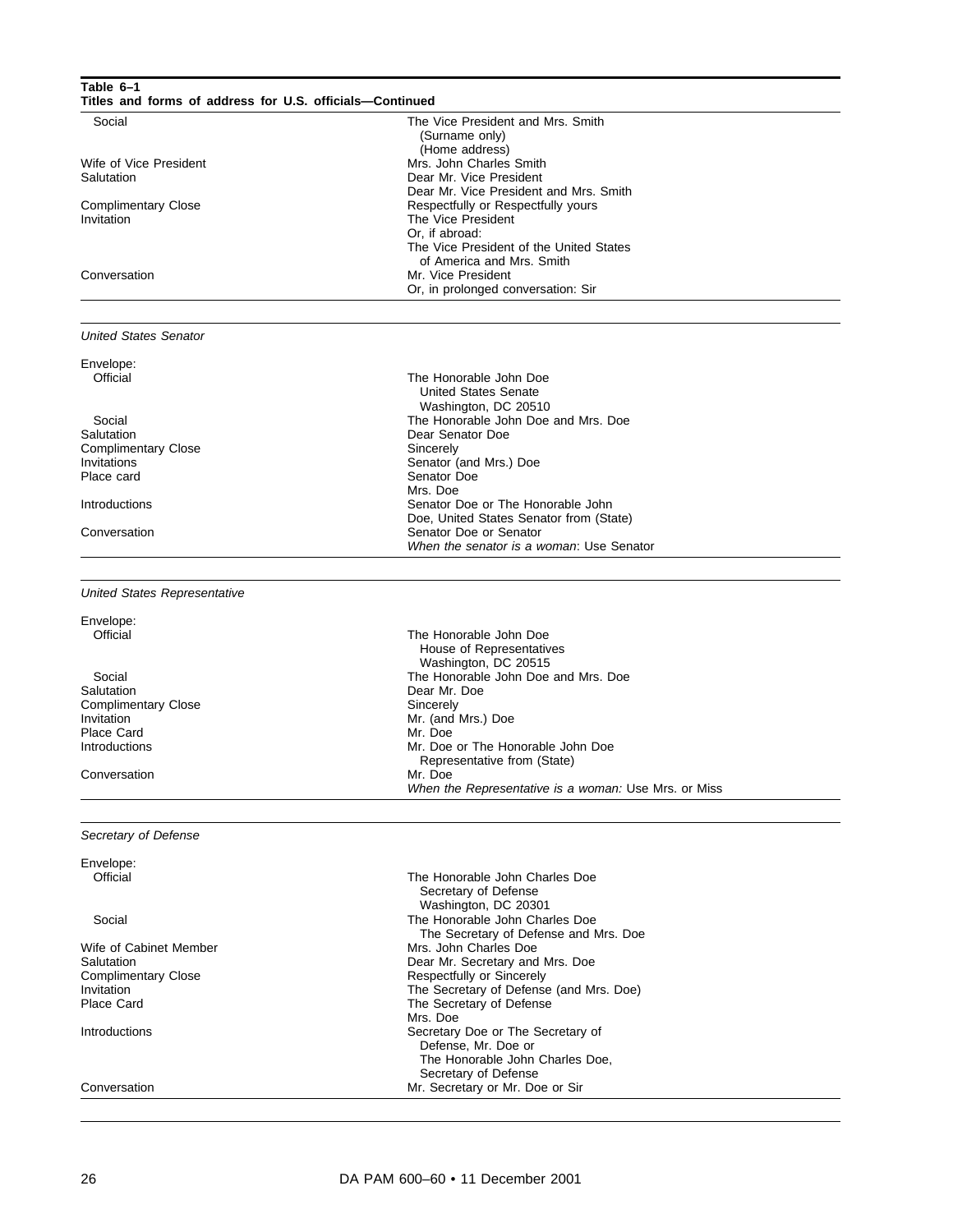#### **Table 6–1 Titles and forms of address for U.S. officials—Continued**

Secretaries of the Armed Services

| Envelope:<br>Official<br>The Honorable John Charles Doe<br>Secretary of the Army (Navy, Air<br>Force)<br>The Honorable John Charles Doe<br>Social<br>Secretary of the Army (Navy, Air<br>Force) and Mrs. Doe<br>Salutation<br>Dear Mr. Secretary<br>Sincerely<br><b>Complimentary Close</b> |
|---------------------------------------------------------------------------------------------------------------------------------------------------------------------------------------------------------------------------------------------------------------------------------------------|
|                                                                                                                                                                                                                                                                                             |
|                                                                                                                                                                                                                                                                                             |
|                                                                                                                                                                                                                                                                                             |
|                                                                                                                                                                                                                                                                                             |
|                                                                                                                                                                                                                                                                                             |
|                                                                                                                                                                                                                                                                                             |
|                                                                                                                                                                                                                                                                                             |
|                                                                                                                                                                                                                                                                                             |
|                                                                                                                                                                                                                                                                                             |
| Invitation<br>The Secretary of the Army (Navy, Air                                                                                                                                                                                                                                          |
| Force) and Mrs. Doe                                                                                                                                                                                                                                                                         |
| Place Card<br>The Secretary of the Army (Navy, Air                                                                                                                                                                                                                                          |
| Force) Mrs. Doe                                                                                                                                                                                                                                                                             |
| Secretary Doe or The Secretary of the<br>Introductions                                                                                                                                                                                                                                      |
| Army (Navy, Air Force) or                                                                                                                                                                                                                                                                   |
| The Honorable John Thomas Doe, Secretary                                                                                                                                                                                                                                                    |
| of the Army (Navy, Air Force)                                                                                                                                                                                                                                                               |
| Conversation<br>Mr. Secretary or Mr. Doe                                                                                                                                                                                                                                                    |
|                                                                                                                                                                                                                                                                                             |
| Governor of a State                                                                                                                                                                                                                                                                         |
| Envelope:                                                                                                                                                                                                                                                                                   |
| Official<br>The Honorable John Thomas Doe                                                                                                                                                                                                                                                   |
| Governor of California (City, State)                                                                                                                                                                                                                                                        |
| The Honorable<br>Social                                                                                                                                                                                                                                                                     |
| The Governor of California                                                                                                                                                                                                                                                                  |
| and Mrs. Doe                                                                                                                                                                                                                                                                                |
| Salutation<br>Dear Governor Doe                                                                                                                                                                                                                                                             |

The Governor of California (and Mrs. Doe)

Governor Doe or

ifornia)

Complimentary Close Sincerely<br>
Invitation The Gove

Place Card **Place Card Covernor of California**<br>
Introductions **Covernor Covernor Doe** 

#### Conversation Governor Doe or Governor or Sir

#### Mayor

Envelope:<br>Official

Complimentary Close<br>Invitation Place Card Mayor Doe Introductions and Mayor Doe Introductions and Mayor Doe Mayor Doe Introductions

The Honorable John Joseph Doe Mayor of San Francisco (State, ZIP) Social Social Social Contract Contract Contract Contract The Honorable John Joseph Doe and Mrs. Doe Salutation Dear Mayor Doe<br>
Complimentary Close Complise Complimentary Close The Mayor of San Francisco (and Mrs. Doe)<br>Mavor Doe or The Honorable Joseph Doe Mayor of San Francisco (or the city of) Conversation **Mayor Doe or Mr. Mayor or Sir** Mayor Doe or Mr. Mayor or Sir When the Mayor is a woman: Use Mayor, Mrs., or Miss

The Honorable John Thomas Doe, Governor of California (or the State of Cal-

Assistant Secretaries

Envelope:<br>Official

Complimentary Close<br>Invitation:

The Honorable John Doe Assistant Secretary of the Army for . . . Washington, DC 20310 Social Social Social Social Social Social Social Social Social Social Social Social Social Social Social Social Social Social Social Social Social Social Social Social Social Social Social Social Social Social Social Socia Dear Mr. Doe<br>Sincerely Mr. (and Mrs.) Doe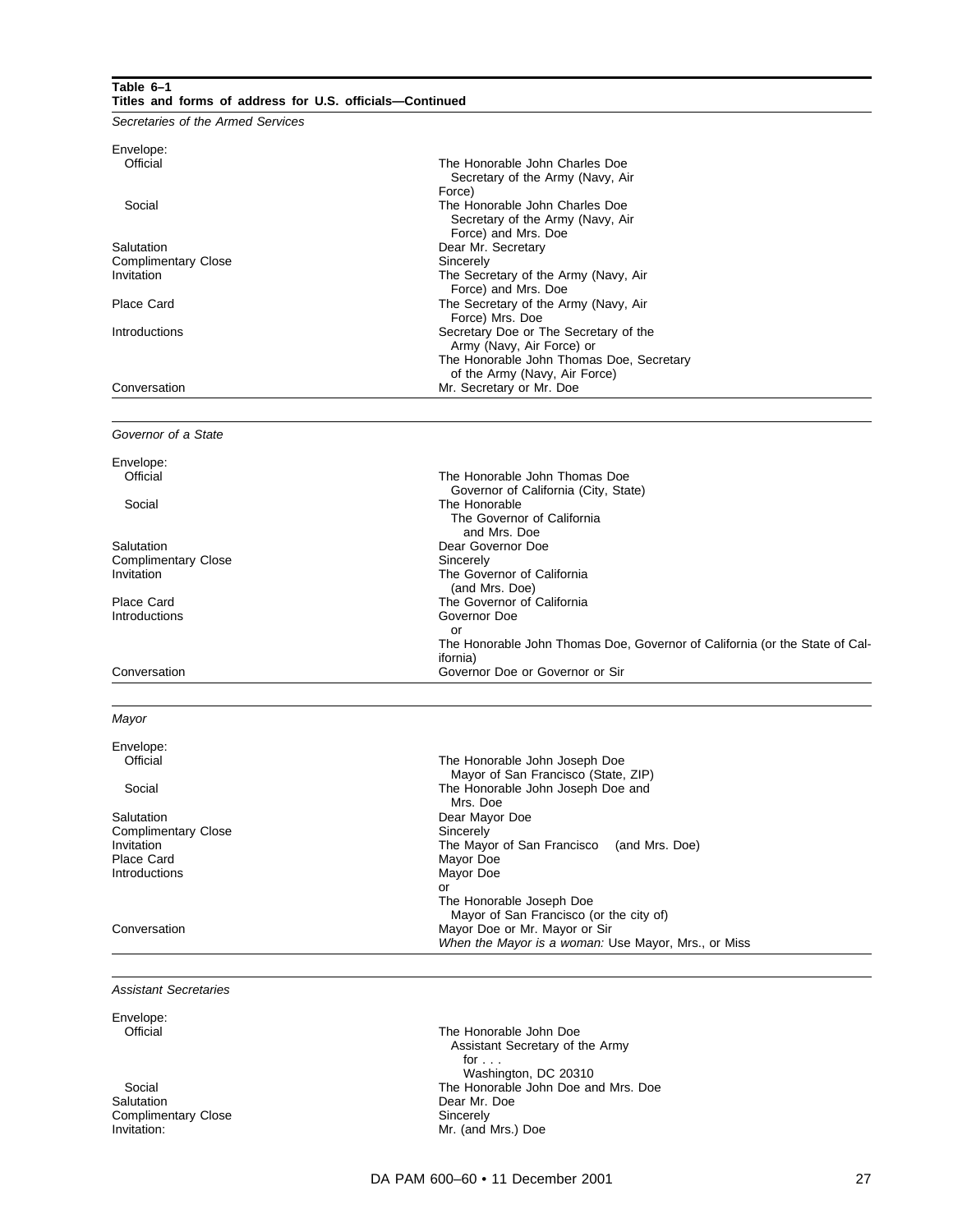| Table 6-1<br>Titles and forms of address for U.S. officials-Continued |                                                                                                                                                                         |  |  |
|-----------------------------------------------------------------------|-------------------------------------------------------------------------------------------------------------------------------------------------------------------------|--|--|
| Place Card                                                            | Mr. Doe                                                                                                                                                                 |  |  |
| Introductions                                                         | Mr. Doe<br>or                                                                                                                                                           |  |  |
|                                                                       | The Honorable John Doe,<br>Assistant Secretary of the Army                                                                                                              |  |  |
| Conversation                                                          | for. $\ldots$<br>Mr. Doe                                                                                                                                                |  |  |
|                                                                       |                                                                                                                                                                         |  |  |
| <b>Officers</b>                                                       |                                                                                                                                                                         |  |  |
| Envelope:<br>Official                                                 | (full rank) John Charles Doe, USA                                                                                                                                       |  |  |
| Social                                                                | (USAF, USMC)<br>(full rank) and Mrs. John Charles Doe<br>When the officer is a women:                                                                                   |  |  |
| Salutation                                                            | (full rank) Mary Smith Doe and Mr. John Smith<br>Dear General, Colonel, Lieutenant Doe<br>(Use General for all grades of general,<br>Colonel for colonel and lieutenant |  |  |
|                                                                       | colonel, and Lieutenant for all grades of<br>lieutenant)                                                                                                                |  |  |
| <b>Complimentary Close</b><br>Invitation                              | Sincerely<br>General, Colonel, Lieutenant (and Mrs.,<br>Mr.) Doe                                                                                                        |  |  |
|                                                                       | (Use General for all grades of general,<br>Colonel for colonel and lieutenant                                                                                           |  |  |
|                                                                       | colonel, and Lieutenant for all grades of<br>lieutenant)                                                                                                                |  |  |
|                                                                       | When the officer is a women:<br>(full rank) Mary Smith Doe and Mr. John Smith                                                                                           |  |  |
| <b>Place Card</b>                                                     | General, Colonel, Lieutenant Doe                                                                                                                                        |  |  |
| Conversation                                                          | General, Colonel, Lieutenant Doe                                                                                                                                        |  |  |
|                                                                       | (full rank) (full name) (position title)                                                                                                                                |  |  |
| Warrant officer (man or woman)                                        |                                                                                                                                                                         |  |  |
| Salutation                                                            | Dear Mr. (Mrs.) (Miss) Jones                                                                                                                                            |  |  |
| Invitation                                                            | Chief Warrant Officer (and Mrs.) Doe                                                                                                                                    |  |  |
| Place card                                                            | Chief Warrant Officer (and Mr.) Doe<br>Mr. (Mrs.) (Miss) Doe                                                                                                            |  |  |
|                                                                       |                                                                                                                                                                         |  |  |
| Enlisted personnel                                                    |                                                                                                                                                                         |  |  |
| Envelope:<br>Official                                                 | (full rank) John Charles Doe, USA                                                                                                                                       |  |  |
| Social                                                                | (USAF, USMC)<br>(full rank) and Mrs. John Charles Doe                                                                                                                   |  |  |
|                                                                       | When the soldier is a women:<br>(full rank) Mary Smith Doe and                                                                                                          |  |  |
|                                                                       | Mr. John Smith                                                                                                                                                          |  |  |
| Salutation<br>Sergeant Major of the Army                              | Dear Sergeant Major of the Army                                                                                                                                         |  |  |
| Command Sergeant Major                                                | Dear Sergeant Major                                                                                                                                                     |  |  |
| Sergeant Major<br>First Sergeant                                      | Dear First Sergeant                                                                                                                                                     |  |  |
| Master Sergeant                                                       | Dear Master Sergeant                                                                                                                                                    |  |  |
| Sergeant First Class<br><b>Staff Sergeant</b>                         | Dear Sergeant                                                                                                                                                           |  |  |
| Sergeant<br><b>Complimentary Close</b>                                | Sincerely                                                                                                                                                               |  |  |
| Invitation                                                            | (full rank) and Mrs. John Charles Doe<br>When the soldier is a women:<br>(full rank) Mary Smith Doe and<br>Mr. John Smith                                               |  |  |
| Place Card                                                            |                                                                                                                                                                         |  |  |
| Sergeant Major of the Army<br>Command Sergeant Major                  | Sergeant Major of the Army<br>Sergeant Major Doe                                                                                                                        |  |  |
| Sergeant Major                                                        | Sergeant Major Doe                                                                                                                                                      |  |  |
|                                                                       |                                                                                                                                                                         |  |  |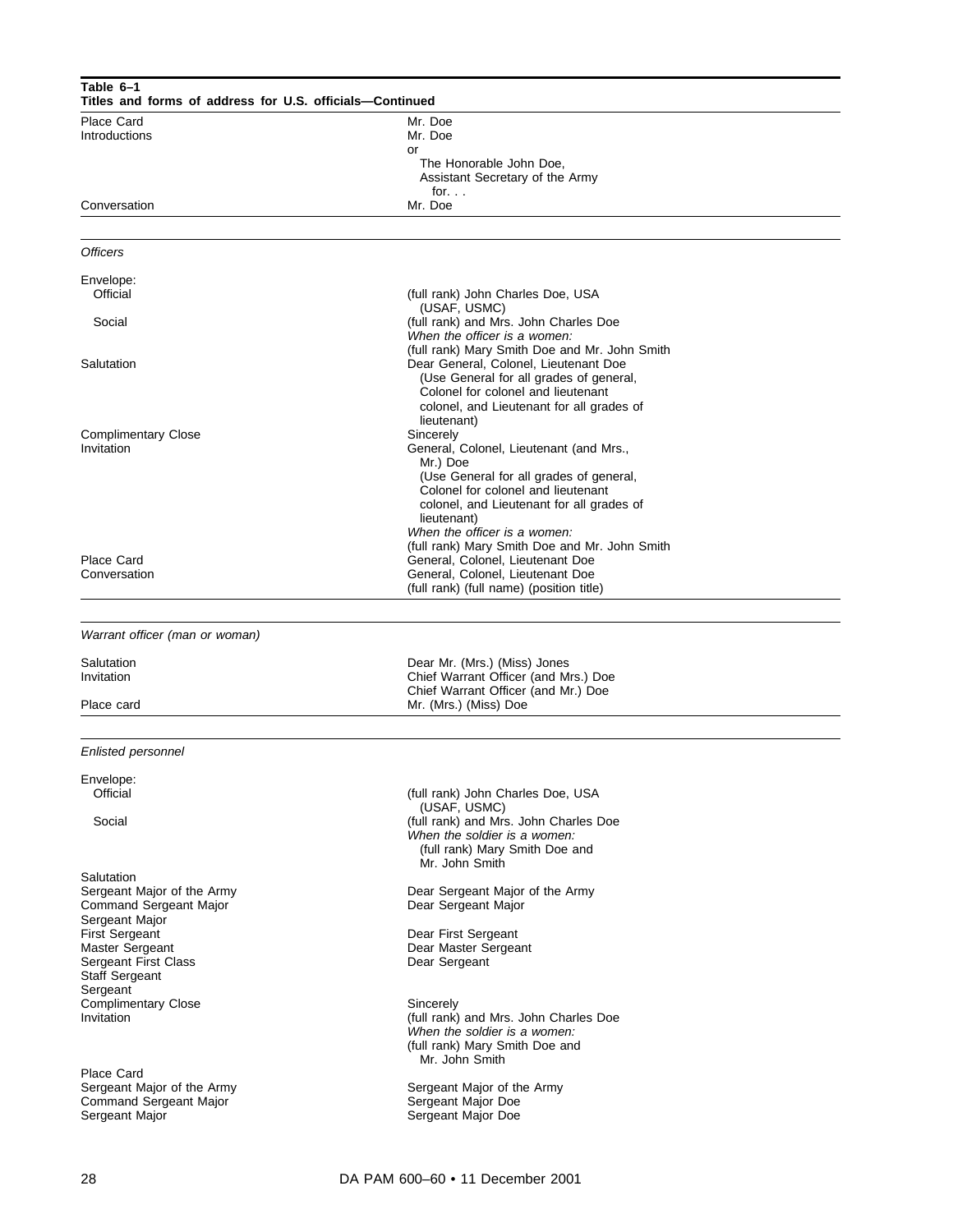#### **Table 6–1 Titles and forms of address for U.S. officials—Continued**

First Sergeant Master Sergeant Sergeant First Class Staff Sergeant **Sergeant** 

Sergeant Doe

# **Chapter 7 Arranging Visits for Dignitaries**

#### **7–1. Planning**

*a.* At HQDA level an executive agent is designated to plan the visit of a foreign dignitary. At other levels the respective protocol offices execute the planning for the visit of a dignitary with guidance from an executive agent or specific requests from the dignitary. An aide for a U.S. dignitary will coordinate with the executive agent or local protocol project officer. The aide or escort officer may experience certain logistic, social, and protocol problems. Often the itinerary has been clearly defined by higher authority, and all that is required of the aide or escort officer is to carry out the plan. However, an inexperienced planner may fail to anticipate unexpected and troublesome details. Imaginative forethought combined with common sense will generally avoid embarrassing surprises. Careful consideration must also be given to security requirements in the early planning stages of the visit.

*b.* The last minute details of the visit must be carefully planned and a realistic timetable established. The names of all persons in any way associated with the visit, their exact duties and schedules, and the transportation of persons and luggage should all be laid out well in advance.

*c.* Planning should include, but not be limited to, the elements below.

(1) Ensure that all arrangements, including reservations for hotels and restaurants, are in writing.

(2) Provide for special dietary needs required by national custom, religious convictions, or individual dietary restrictions.

(3) Ensure that dignitaries are met and seen off by officers of equal rank whenever possible. As a general rule, this requires that a general officer be present at the arrival and departure of a general officer on an official visit.

(4) Ensure that all drivers of the official party are briefed regarding their schedules and are given exact directions so that they can operate independently if they become separated from the other vehicles.

(5) Ensure a folder is prepared for each member of the visiting party. The folder should contain, as a minimum, a map of the area, the local itinerary, and lists of room assignments and telephone numbers.

(6) Provide billeting for the escort officer in the same building as the dignitary when possible. If not, make suitable transportation available to the escort.

(7) Set aside enough time in the schedule for meetings, calls, meals, changes of clothes, coffee breaks, visits to shopping facilities, occasional rest periods, and transportation. The planner should actually time the travel from place to place and allow extra time for boarding vehicles and transferring baggage.

(8) Ensure an aide is available from their own armed service. Frequently, aides are officers of the highest caliber and are destined for future positions of authority in their country. They will form lasting impressions about the United States and the Army, based on the treatment they receive as members of a visiting party. Give special attention to their transportation, dining, and recreational needs. Their living accommodations at least should be single rooms in hotels and in distinguished visitors quarters. Room assignments should be in keeping with their status as members of a dignitary's party rather than their rank.

(9) Carefully plan the schedules for spouses of guests, especially those of foreign guests. Determine their interests and make plans for the following:

*(a)* Sightseeing trips to places of historic interest, scenic views, or whatever the local area offers.

*(b)* Shopping tours (if there are excellent stores offering American-made products). These may include fashion shows.

*(c)* Luncheons. If the dignitary is given a staff luncheon, his wife is given a luncheon by her American hostess or another high ranking official's wife. American officials wives attend. Notable local citizens are invited, such as those of the same national origin as the guest and the wives of consular officials in the area.

*(d)* Tea hosted by one of several American wives to honor the visitor and her companions.

#### **7–2. The escort officer**

*a.* The selection of an escort officer is a difficult task. The choice cannot be based solely on the availability of a particular officer. Not all officers are suitable as an escort because they have differences in appearance, bearing, background, and experience.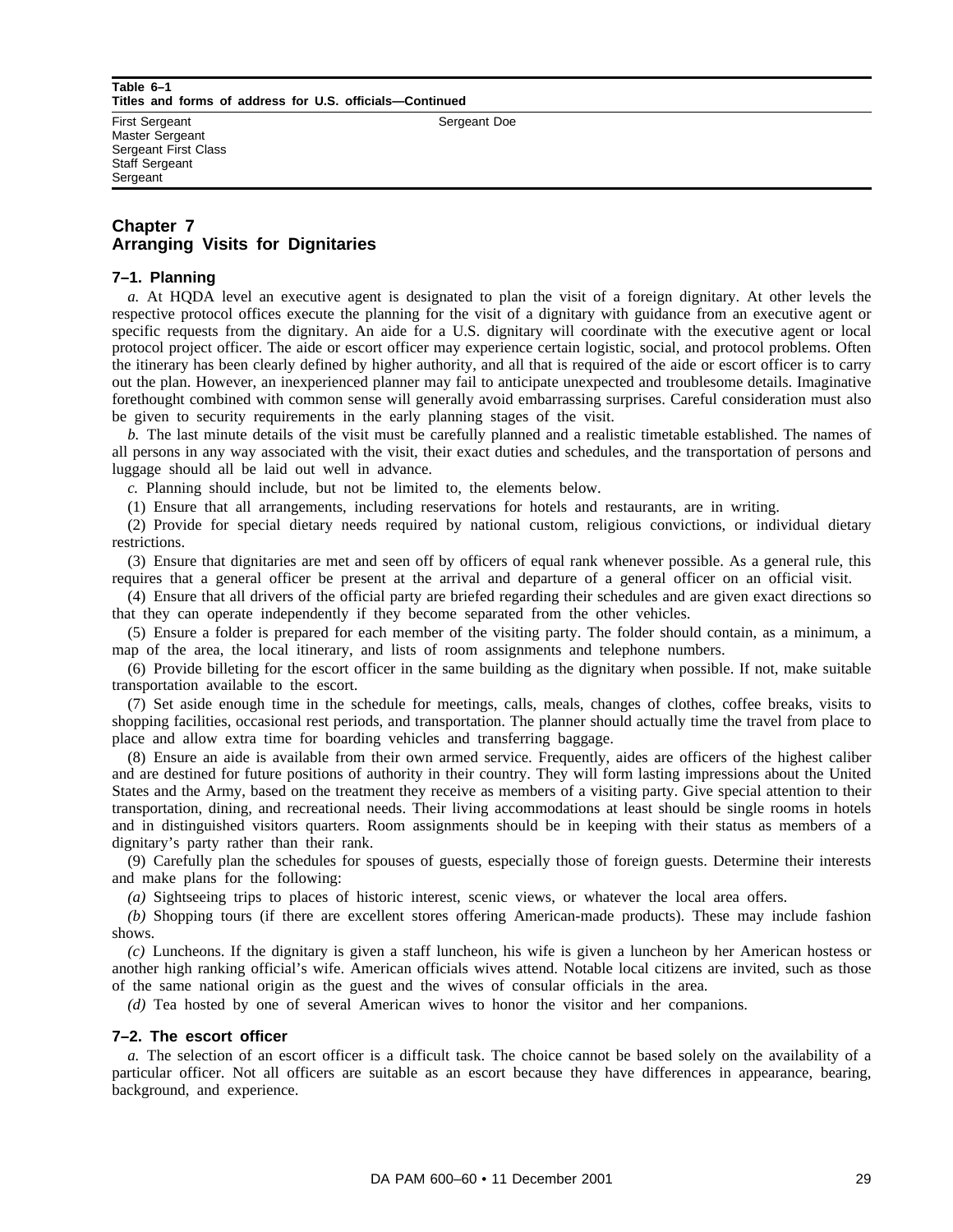*b.* In many cases, it is necessary to select an officer with a speaking knowledge of the guest's language. An officer with absolute fluency, however, may be a less suitable escort officer than another having somewhat less fluency.

*c.* There are effective escort officers at all levels and in any organization. At times, a commander may not want to part with a valued subordinate even for a few days. The officer planning the visit must then use great tact and convince the commander that the foreign dignitary's visit is in the best interest of the nation and the Army.

*d.* The overall escort officer has charge of the entire visit or tour, but it may be advisable to appoint a local escort officer who is familiar with the local installation or activity that the dignitary is to visit.

*e.* The local escort officer should be chosen carefully and briefed on the local schedule. The briefing, including likely problems and best solutions, should include the following often overlooked points:

(1) Uniform requirements are made for all planned activities. Escorts must know that they too have to be in the prescribed uniform for the event.

(2) The local escort officer must keep the overall escort officer informed of the schedule and any changes to it. The local escort officer makes every attempt to avoid surprise. The overall escort officer is informed of any special requests or wishes of the dignitary.

(3) Both escort officers must know where emergency type facilities (that is, dry cleaners, shoe repair, and so forth) are located so that they can take care of any requirements the dignitary or escort may have.

(4) The overall escort officer is told of the toasts to be offered at formal luncheons and dinners and for the correct responses to them. The overall escort officer must also know about any speeches or press interviews that are to be given by the dignitary.

(5) The escorts must have information or reference material on handling any emergency, such as messing, transportation, and medical needs.

(6) It is wise to have an escort for a foreign wife. When choosing her escort, consider her language, age, and position. Escorts may be female officers or Service wives whose language capabilities, travel, or position would make them valuable to the guest.

#### **7–3. Entertaining foreign dignitaries**

In planning a local schedule, the tendency is to resort to the more ordinary entertainment since it is easiest to plan. Use distinctive local resources to vary the guests' exposure to American entertainment. By sharing the responsibility of host with different groups, visitors are exposed to larger social circles. Local civic organizations are often willing to help entertain visiting dignitaries. Although many prefer to invite persons of equal position to a dinner or small party, some variety may improve larger functions such as receptions. When possible, include guests of the same national origin as the guest of honor, as well as a representative selection of junior officers.

*a. Menus.* At the same time the invitations are sent out, the menu should be planned. The most important aspect in planning menus for foreign guests is dietary restrictions. Guests may say that once they are outside their country, they conform to local customs (see table  $7-1$  for a record of dietary restrictions by country).

*Note.* Individual dietary restrictions may vary. When entertaining foreign guests, it is best, when in doubt, to contact the State Department Office of Protocol or the embassy of the foreign country.

*b. Beverages.* Many foreign guests do not drink alcoholic beverages. The host should provide a complete range of drinks from orange juice, light alcoholic beverages (such as Compari and soda) to heavier drinks, such as scotch and soda.

*c. Aids to entertainment.* Biographic notes on guests and country information sheets are invaluable in aiding conversation. Sending guest lists to U.S. guests helps them become familiar with foreign names. Names that have pronunciations unfamiliar to English-speaking persons may be spelled phonetically as well. The same courtesy may be extended to foreign guests.

| Table 7-1<br>Record of dietary restrictions |         |         |                |       |
|---------------------------------------------|---------|---------|----------------|-------|
| Country                                     | No beef | No pork | No restriction | Other |
| <b>ARGENTINA</b>                            |         |         | X              |       |
| AUSTRALIA                                   |         |         | X              |       |
| <b>AUSTRIA</b>                              |         |         | X              |       |
| <b>BELGIUM</b>                              |         |         | х              |       |
| <b>BOLIVIA</b>                              |         |         | Χ              |       |
| <b>BRAZIL</b>                               |         |         | X              |       |
| <b>BULGARIA</b>                             |         |         | Χ              |       |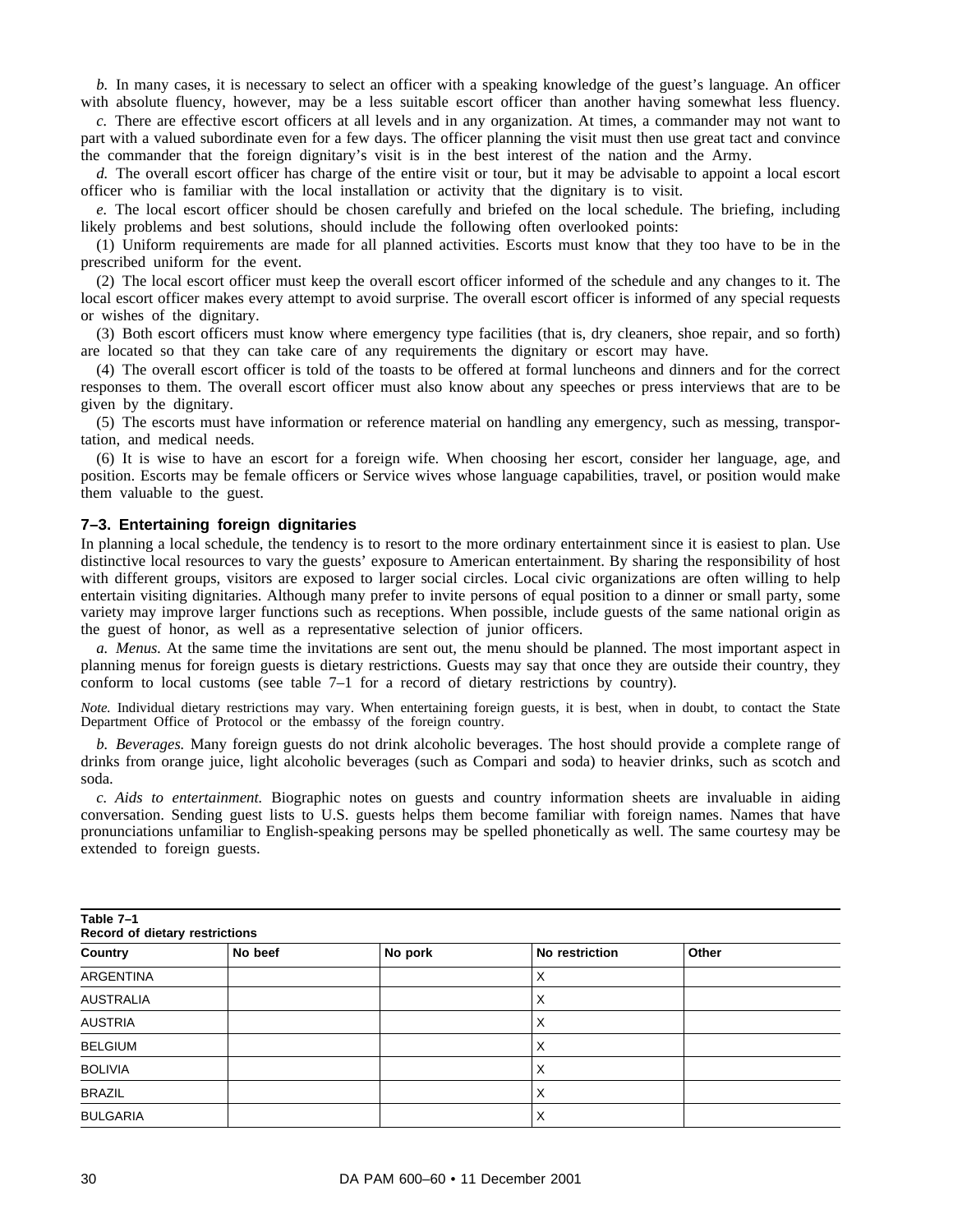| Table 7-1<br>Record of dietary restrictions-Continued |         |             |                |             |
|-------------------------------------------------------|---------|-------------|----------------|-------------|
| <b>BURMA</b>                                          |         |             | $\mathsf X$    |             |
| CAMEROON                                              |         |             | $\pmb{\times}$ |             |
| CANADA                                                |         |             | $\sf X$        |             |
| CHILE                                                 |         |             | X              |             |
| <b>CHINA</b>                                          |         |             | $\sf X$        |             |
| <b>COLOMBIA</b>                                       |         |             | $\sf X$        |             |
| CZECHOSLOVAKIA                                        |         |             | $\sf X$        |             |
| <b>DENMARK</b>                                        |         |             | X              |             |
| DOMINICAN REPUBLIC                                    |         |             | $\sf X$        |             |
| <b>ECUADOR</b>                                        |         |             | X              |             |
| <b>EGYPT</b>                                          |         | $\mathsf X$ |                |             |
| EL SALVADOR                                           |         |             | $\sf X$        |             |
| <b>ETHIOPIA</b>                                       |         |             | $\sf X$        |             |
| <b>FINLAND</b>                                        |         |             | X              |             |
| <b>FRANCE</b>                                         |         |             | $\sf X$        |             |
| <b>GERMANY</b>                                        |         |             | X              |             |
| <b>GHANA</b>                                          |         |             | $\sf X$        |             |
| <b>GREAT BRITIAN</b>                                  |         |             | X              |             |
| <b>GREECE</b>                                         |         |             | $\sf X$        |             |
| <b>GUATEMALA</b>                                      |         |             | X              |             |
| <b>HAITI</b>                                          |         |             | $\sf X$        |             |
| <b>HONDURAS</b>                                       |         |             | X              |             |
| <b>HUNGARY</b>                                        |         |             | $\sf X$        |             |
| <b>INDIA</b>                                          | X       | Χ           |                |             |
| <b>INDONESIA</b>                                      |         | $\mathsf X$ |                |             |
| <b>IRAN</b>                                           |         | X           |                |             |
| <b>ISRAEL</b>                                         |         | $\mathsf X$ |                | $\mathsf X$ |
| <b>ITALY</b>                                          |         |             | Χ              |             |
| <b>JAPAN</b>                                          |         |             | $\mathsf{X}$   |             |
| <b>JORDAN</b>                                         |         | $\mathsf X$ |                |             |
| <b>KOREA</b>                                          |         |             | $\mathsf X$    |             |
| LEBANON                                               |         | $\mathsf X$ |                |             |
| <b>MALASYIA</b>                                       |         | $\mathsf X$ |                |             |
| <b>MEXICO</b>                                         |         |             | $\mathsf X$    |             |
| MOROCCO                                               |         | $\mathsf X$ |                |             |
| <b>NEPAL</b>                                          | $\sf X$ |             |                |             |
| NETHERLANDS                                           |         |             | $\mathsf X$    |             |
| NEW ZEALAND                                           |         |             | $\mathsf X$    |             |
| NICARAGUA                                             |         |             | $\mathsf X$    |             |
| <b>NIGERIA</b>                                        |         |             | $\sf X$        |             |
| <b>NORWAY</b>                                         |         |             | $\sf X$        |             |
| <b>PAKISTAN</b>                                       |         | $\mathsf X$ |                |             |
| PANAMA                                                |         |             | $\mathsf X$    |             |
|                                                       |         |             |                |             |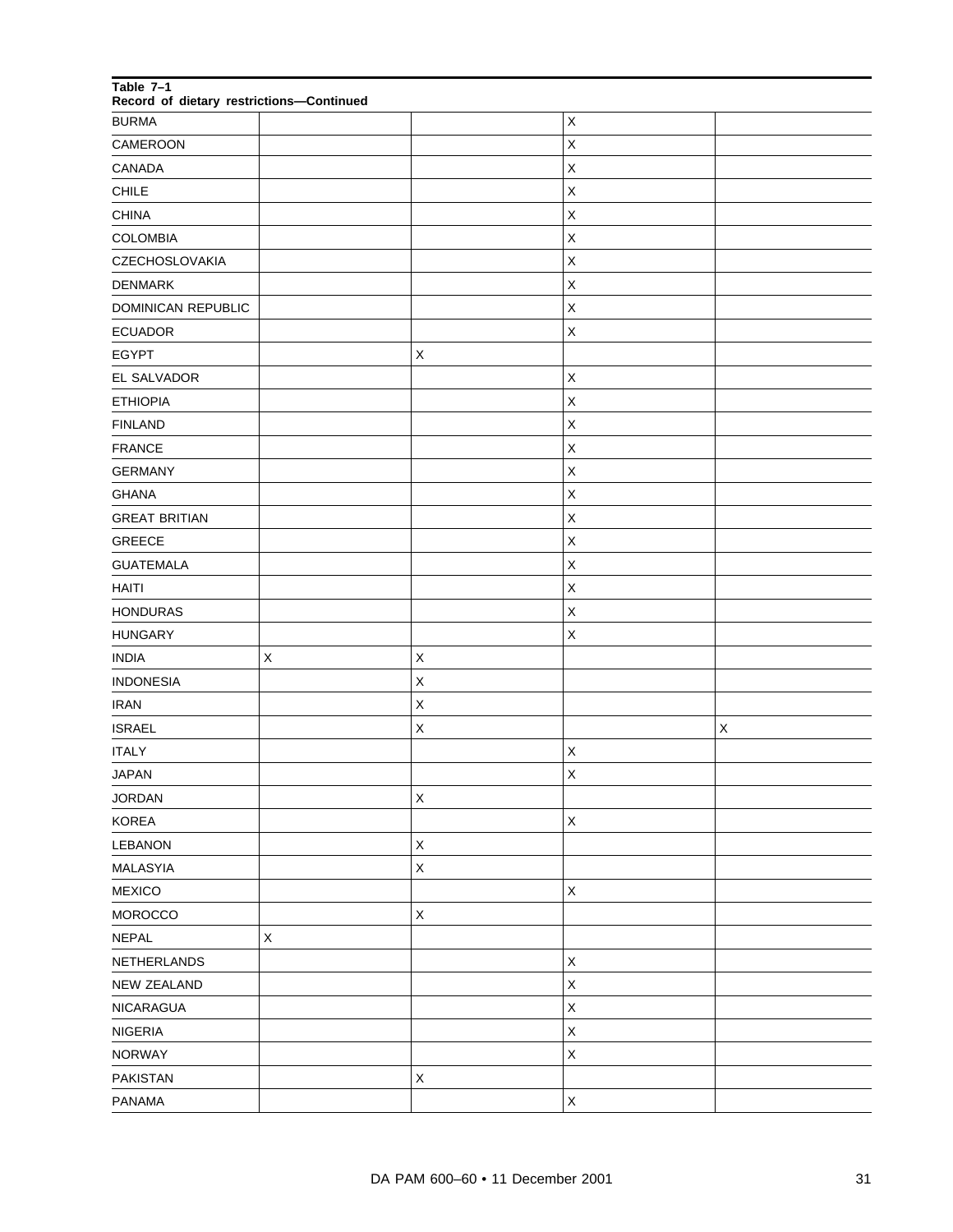| Table 7-1<br>Record of dietary restrictions-Continued |   |   |   |  |
|-------------------------------------------------------|---|---|---|--|
| PARAGUAY                                              |   |   | X |  |
| PERU                                                  |   |   | X |  |
| <b>PHILIPPINES</b>                                    |   |   | X |  |
| <b>POLAND</b>                                         |   |   | X |  |
| PORTUGAL                                              |   |   | X |  |
| <b>ROMANIA</b>                                        |   |   | X |  |
| <b>SAUDI ARABIA</b>                                   |   | X |   |  |
| SOUTH AFRICA                                          |   |   | X |  |
| <b>SPAIN</b>                                          |   |   | X |  |
| SWEDEN                                                |   |   | X |  |
| SWITZERLAND                                           |   |   | X |  |
| <b>THAILAND</b>                                       | X |   |   |  |
| <b>TUNISIA</b>                                        |   | X |   |  |
| <b>TURKEY</b>                                         |   | X |   |  |
| <b>USSR</b>                                           |   |   | X |  |
| <b>URUGUAY</b>                                        |   |   | X |  |
| VENEZUELA                                             |   |   | X |  |
| YUGOSLAVIA                                            |   |   | X |  |
| ZAIRE                                                 |   |   | X |  |

# **Chapter 8 Guide to Proper Dress**

# **8–1. Proper dress for a military or social function**

The guidance shown at table 8–1 is for Army personnel to use in choosing the proper dress while attending a military or social function. The occasions listed are those for which a guest would normally receive a written invitation. For correct uniform composition, accessories, insignia, and accouterments, see AR 670–1. Table 8–2 provides guidance on the dress codes normally used today.

#### **8–2. Tie worn with Army blue and Army white uniforms**

The four-in-hand tie is worn with the Army blue and Army white uniforms at functions that begin in the afternoon and before the hour of retreat. The host may prescribe either the four-in-hand or bow tie for evening affairs according to the degree of formality.

#### **8–3. Wear of the Army white uniform**

The Army white uniform may be worn as prescribed by local commanders in areas that require this uniform (AR 670–1), or in other areas as the individual wishes.

#### **8–4. Equivalent uniforms of Army and other Services**

Table 8–3 and table 8–4 contain the uniform equivalency and occasions for wear by males and females in the Army, Marine Corps, Navy/Coast Guard, and Air Force. It also contains the appropriate attire for female and male civilian spouse/escorts.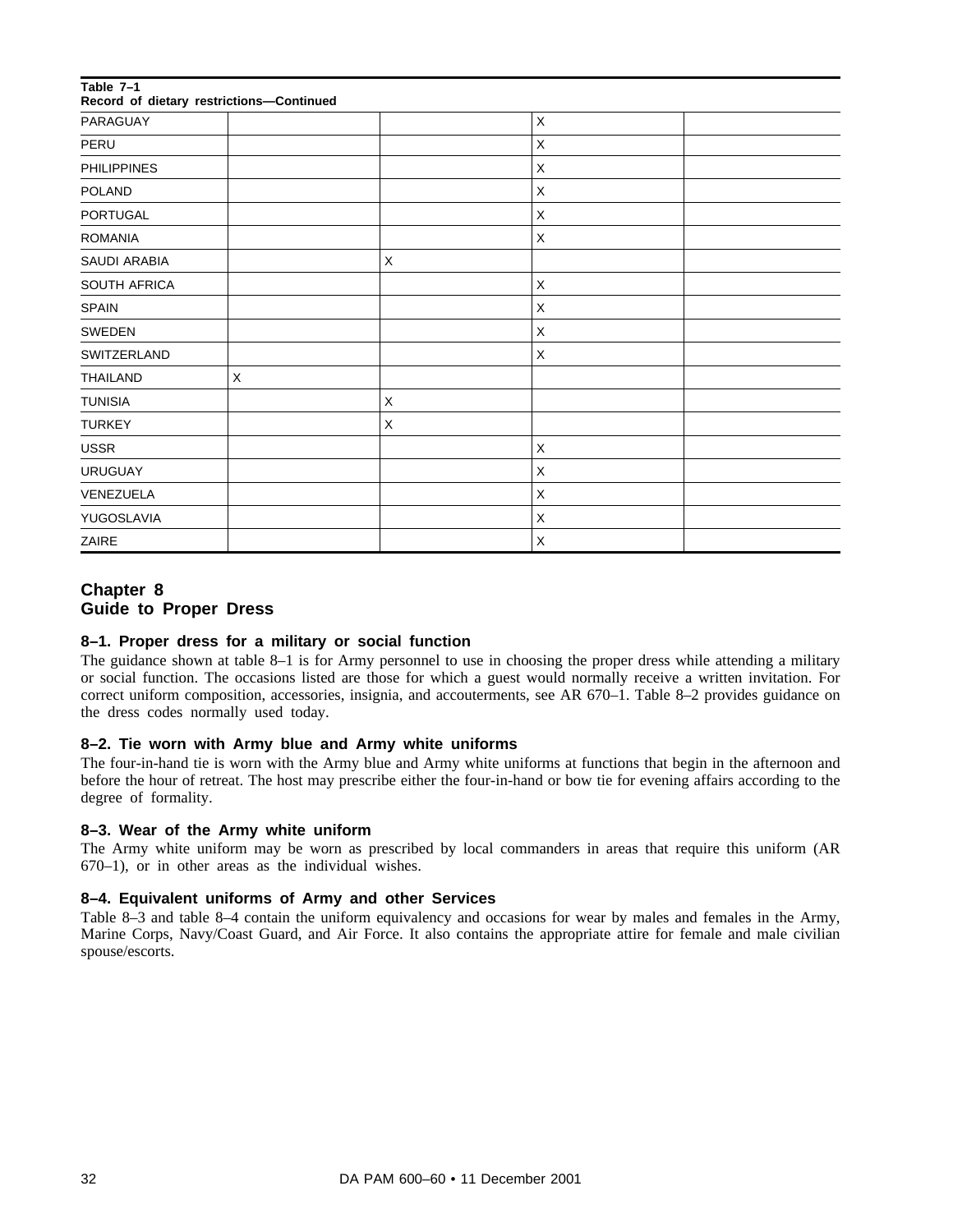| Table 8-1<br>Army uniform/civilian attire                                                              |                        |                                                                                       |                      |
|--------------------------------------------------------------------------------------------------------|------------------------|---------------------------------------------------------------------------------------|----------------------|
| Occasion/function                                                                                      | <b>Civilian attire</b> | Army uniforms                                                                         | Ladies attire        |
| Ceremonies, parades, reviews,<br>official visits of foreign dignitar-<br>ies                           | Coat and tie           | Army blue with four-in-hand,<br>Army green                                            | Afternoon dress/suit |
| Receptions, daytime or early<br>evening semi-formal occasions<br>requiring more than duty uni-<br>form | Dark business suit     | Army blue with bow tie or four- Cocktail dress<br>in-hand                             |                      |
| Official formal functions (black<br>tie)                                                               | Dinner jacket/tuxedo   | Army blue, white, or black mess Long or short evening dress<br>Army blue with bow tie |                      |
| Official formal evening functions Tails<br>(white tie)                                                 |                        | Army blue, or black evening<br>mess                                                   | Evening formal       |

Notes:

<sup>1</sup> The Army white/Army white mess/Army white evening mess uniforms may be substituted for the Army blue equivalent uniforms from April to October, except in clothing zones I and II where they may be worn year-round.

| Table 8-2<br>Dress codes |                                         |
|--------------------------|-----------------------------------------|
| Category                 | <b>Dress</b>                            |
| Formal (White Tie)       | Blue/white evening mess                 |
| Semiformal (Black Tie)   | Blue/white mess; Army blue with bow tie |
|                          | Army blue w/four-in-hand (Note 1)       |
| Uniform informal         |                                         |
| Duty uniform             | Army green (Note 2)                     |
| Civilian informal        | Civilian coat and tie                   |
| Casual                   | Civilian open collar or sweater w/coat  |
| Very casual              | Shirt and slacks                        |

Notes:

<sup>1</sup> Enlisted personnel may wear the Army green uniform with black bow tie, and white shirt.

<sup>2</sup> Or uniform dictated by local policy.

| Table 8-3<br>Uniform comparison chart (men)                                                           |                                                                                                  |                                                                                                              |                                                                                               |                                                                                                                    |                      |
|-------------------------------------------------------------------------------------------------------|--------------------------------------------------------------------------------------------------|--------------------------------------------------------------------------------------------------------------|-----------------------------------------------------------------------------------------------|--------------------------------------------------------------------------------------------------------------------|----------------------|
| Occasion/function                                                                                     | Army                                                                                             | <b>Marine Corps</b>                                                                                          | <b>Navy/Coast Guard</b>                                                                       | <b>Air Force</b>                                                                                                   | Civilian attire      |
| Ceremonies: parades, re-<br>views, official visits of ci-<br>vilian dignitaries, change<br>of command | <b>ARMY GREEN</b><br><b>UNIFORM</b><br>General duty wear                                         | <b>SERVICE UNI-</b><br><b>FORM General</b><br>wear                                                           | <b>SERVICE DRESS</b><br><b>UNIFORM</b><br>General wear                                        | <b>SERVICE DRESS</b><br><b>UNIFORM</b><br>General wear                                                             | <b>Business suit</b> |
| Receptions: daytime/<br>early evening formal or<br>semi-formal (no bow tie<br>required)               | <b>ARMY BLUE/</b><br><b>WHITE UNIFORM</b><br>Wear at general of-<br>ficial/social occa-<br>sions | <b>BLUE DRESS A</b><br>OR B and WHITE<br>DRESS A OR B<br>Wear at general of-<br>ficial/social occa-<br>sions | <b>FULL DRESS UNI-</b><br><b>FORMS</b><br>Wear at general of-<br>ficial/social occa-<br>sions | <b>CEREMONIAL</b><br><b>DRESS UNI-</b><br>FORMS (winter/<br>summer) Informal<br>daytime and eve-<br>ning occasions | Dark business suit   |
| Social function of general ARMY BLUE/<br>or official nature-black<br>tie                              | <b>WHITE MESS</b><br>Equivalent to black<br>tie                                                  | EVENING DRESS<br><b>B</b> or MESS DRESS<br><b>UNIFORM Equiva-</b><br>lent to black tie                       | <b>DINNER DRESS</b><br><b>UNIFORM Equiva-</b><br>lent to black tie                            | <b>MESS DRESS UNI-</b><br><b>FORM</b><br><b>Black tie occasions</b>                                                | Dinner jacket/tuxedo |
| Official formal evening:<br>state event-white tie                                                     | ARMY BLUE EVE-<br>NING MESS Equiv-<br>alent to white tie                                         | EVENING DRESS<br>A UNIFORM Equiv-<br>alent to white tie                                                      | <b>FORMAL DRESS</b><br><b>UNIFORM Equiva-</b><br>lent to white tie                            | <b>MESS DRESS UNI-</b><br>FORM (silver tie tab<br>and cummerbund)<br>Equivalent to white<br>tie                    | Tuxedo/tails         |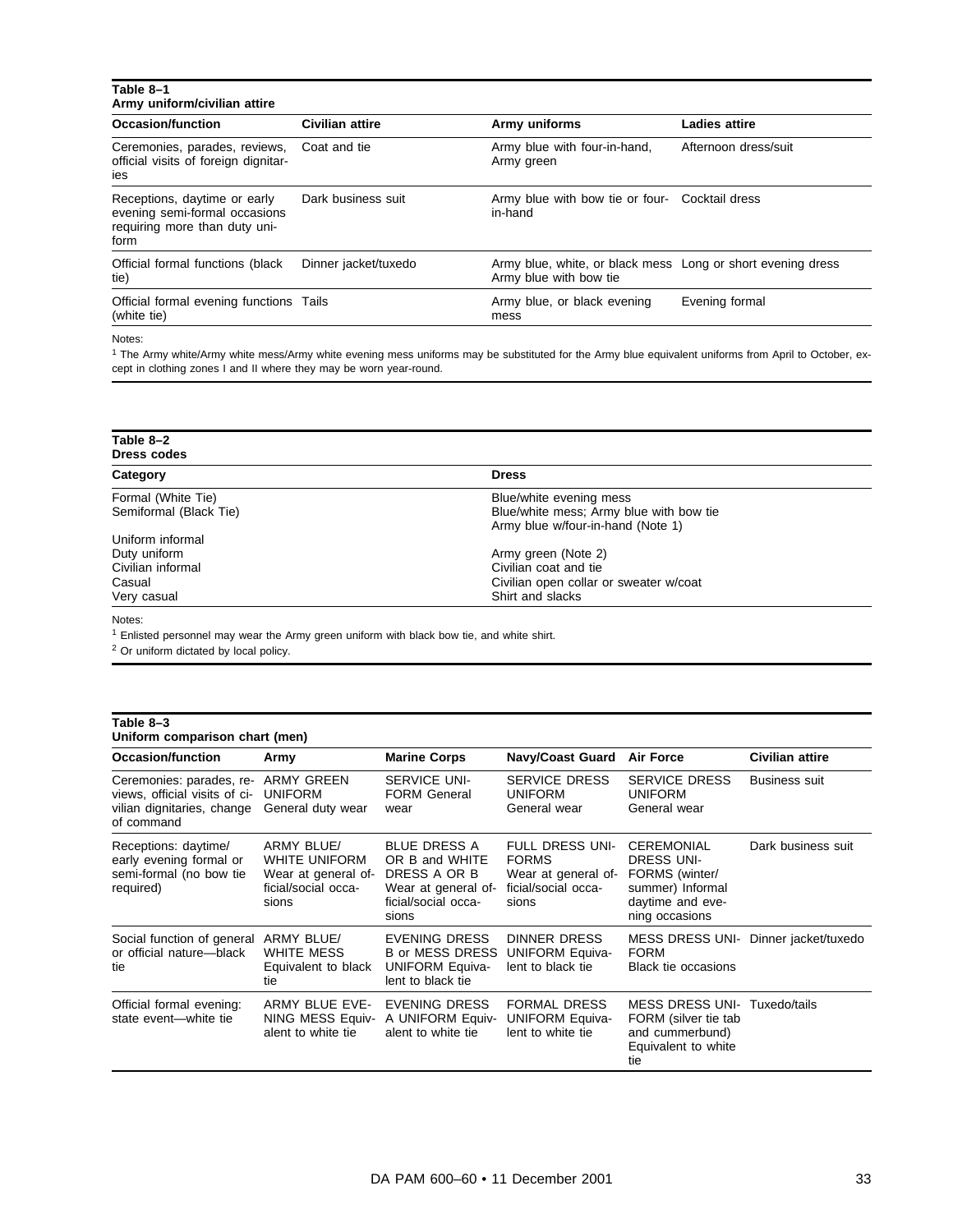| Table 8-4<br>Uniform comparison chart (women)                                                         |                                                                                                  |                                                                                                              |                                                                                    |                                                                                                                           |                                         |
|-------------------------------------------------------------------------------------------------------|--------------------------------------------------------------------------------------------------|--------------------------------------------------------------------------------------------------------------|------------------------------------------------------------------------------------|---------------------------------------------------------------------------------------------------------------------------|-----------------------------------------|
| Occasion/function                                                                                     | Army                                                                                             | <b>Marine Corps</b>                                                                                          | <b>Navy/Coast Guard</b>                                                            | <b>Air Force</b>                                                                                                          | <b>Civilian attire</b>                  |
| Ceremonies, parades, re-<br>views, official visits of ci-<br>vilian dignitaries, change<br>of command | <b>ARMY GREEN</b><br><b>UNIFORM</b><br>General duty wear                                         | <b>SERVICE UNI-</b><br><b>FORM General</b><br>wear                                                           | <b>SERVICE DRESS</b><br><b>UNIFORM</b><br>General wear                             | <b>SERVICE DRESS</b><br><b>UNIFORM</b><br>General wear                                                                    | Afternoon dress/suit                    |
| Receptions: daytime/<br>early evening formal or<br>semi-formal (no bow tie<br>required)               | <b>ARMY BLUE/</b><br><b>WHITE UNIFORM</b><br>Wear at general of-<br>ficial/social occa-<br>sions | <b>BLUE DRESS A</b><br>OR B and wHITE<br>DRESS A OR B<br>Wear at general of-<br>ficial/social occa-<br>sions | <b>FULL DRESS</b><br><b>UNIFORMS</b><br>Wear at official/cer-<br>emonial occasions | <b>CEREMONIAL</b><br><b>DRESS UNI-</b><br>FORMS (winter/<br>summer)<br>For informal day-<br>time and evening<br>occasions | Afternoon dress/suit:<br>cocktail dress |
| Social function of general<br>or official nature-black<br>tie                                         | <b>ARMY BLUE/</b><br><b>WHITE MESS</b><br>Equivalent to black<br>tie                             | <b>EVENING DRESS</b><br><b>B OR MESS</b><br>DRESS uniform<br>Equivalent to black<br>tie                      | <b>DINNER DRESS</b><br><b>UNIFORM Equiva-</b><br>lent to black tie                 | <b>MESS DRESS UNI-</b><br><b>FORM</b><br>For black tie occa-<br>sions                                                     | Long or short evening<br>dress          |
| Official formal evening;<br>state event-white tie                                                     | <b>ARMY BLUE EVE-</b><br>NING MESS Equiv-<br>alent to white tie                                  | EVENING DRESS<br>A UNIFORM Equiv-<br>alent to white tie                                                      | <b>FORMAL DRESS</b><br><b>UNIFORM Equiva-</b><br>lent to white tie                 | <b>MESS DRESS UNI-</b><br>FORM (white tie/<br>wing tip collar)<br>Equivalent to white<br>tie                              | Long evening dress                      |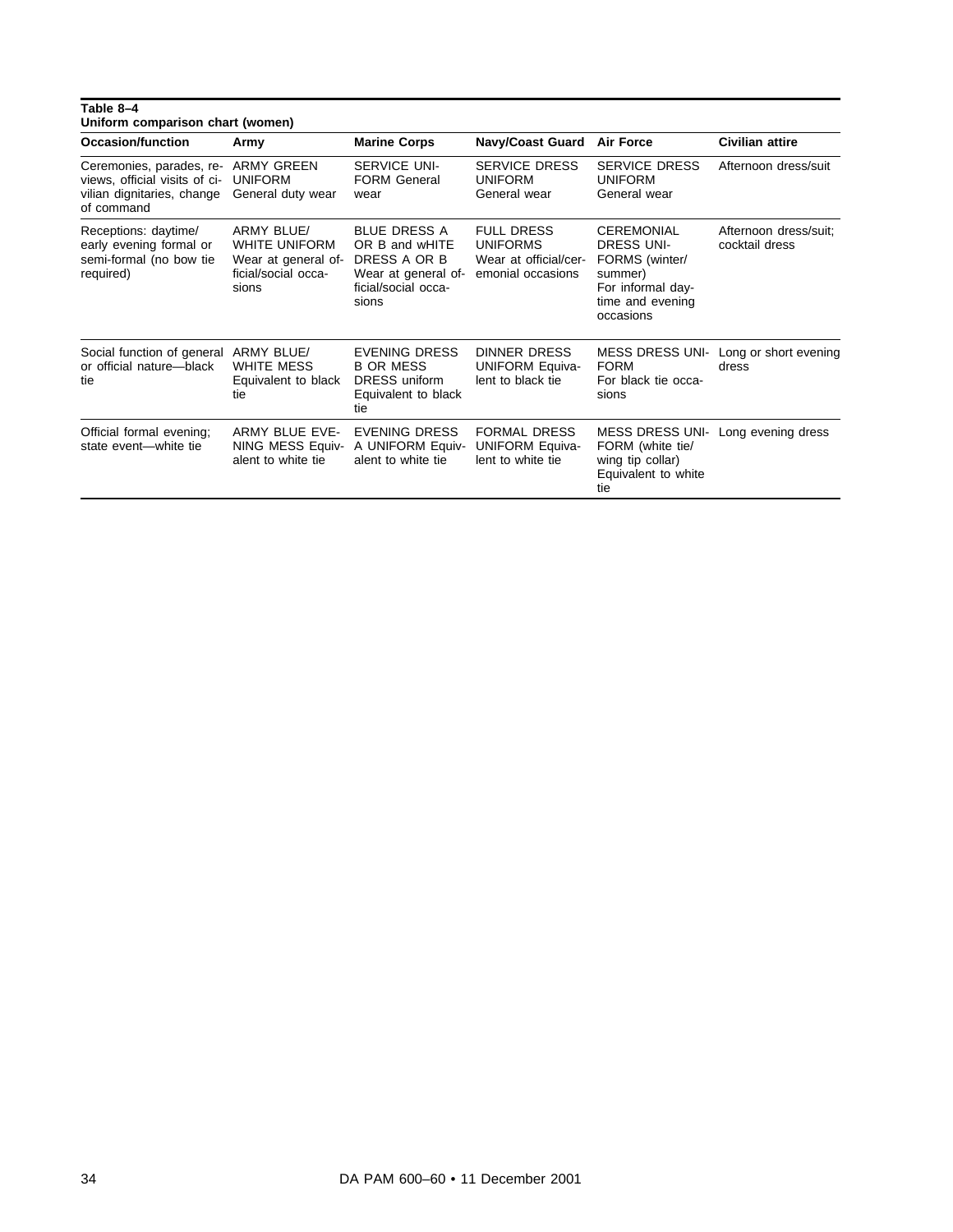# **Appendix A References**

**Section I Required Publications**

#### **AR 600–25**

Salutes, Honors, and Visits of Courtesy. (Cited in para 4–1*e*.)

#### **AR 670–1**

Wear and Appearance of Army Uniforms and Insignia. (Cited in paras 5–5, 8–1, and 8–3.)

#### **AR 840–10**

Flags, Guidons, Streamers, Tabards, and Automobile and Aircraft Plates. (Cited in paras 3–3*c*(4), 3–3*c*(5), 4–3, 4–3*a,* 4–3*b*(1), 4–3*b*(2), and 4–3*b*(3).)

#### **FM 22–5**

Drill and Ceremonies. (Cited in paras 4–1*a* and 4–4*a.*)

# **Section II**

#### **Related Publications**

A related publication is a source of additional information. A related publication does not have to be read to understand this pamphlet.

#### **AR 25–50**

Preparing and Managing Correspondence.

#### **Air Force Pamphlet 900–1**

Guide to Air Force Protocol. 1978.

#### **DOD 4515.13–R**

Air Transportation Eligibility

#### **McCaffree, Mary Jane, and Pauline Innis**

Protocol, The Complete Handbook of Diplomatic, Official, and Social Usage. California: Devon Press, Inc., 1989.

#### **MDW Regulation 1–8**

Parades and Reviews. Available from Commander, MDW (ATTN: ANC&SE), Fort Lesley J. McNair, Washington, DC 20319.

#### **OPNAVINST 1710.7**

Social Usage and Protocol Handbook. Washington: Foreign Liaison and Protocol Selection, Office of the Chief of Naval Operations, 1979. Obtain on the Internet at http://neds.nebt.daps.mil/Directives/dirindex.html.

#### **Swartz, Oretha D.**

Service Etiquette. 4th ed. Annapolis: U.S. Naval Institute Press, 1988.

#### **Keith E. Bonn**

The Army Officer's Guide. 48th ed. Harrisburg, PA: Stackpole Books, 1999.

#### **U.S. Military Academy**

Guide to Military Dining-In. 1976. Obtain U.S. from the U.S. Military Academy, West Point, NY 10996–1781.

#### **Section III Prescribed Forms** This publication prescribes no forms.

**Section IV Referenced Forms** This publication references no forms.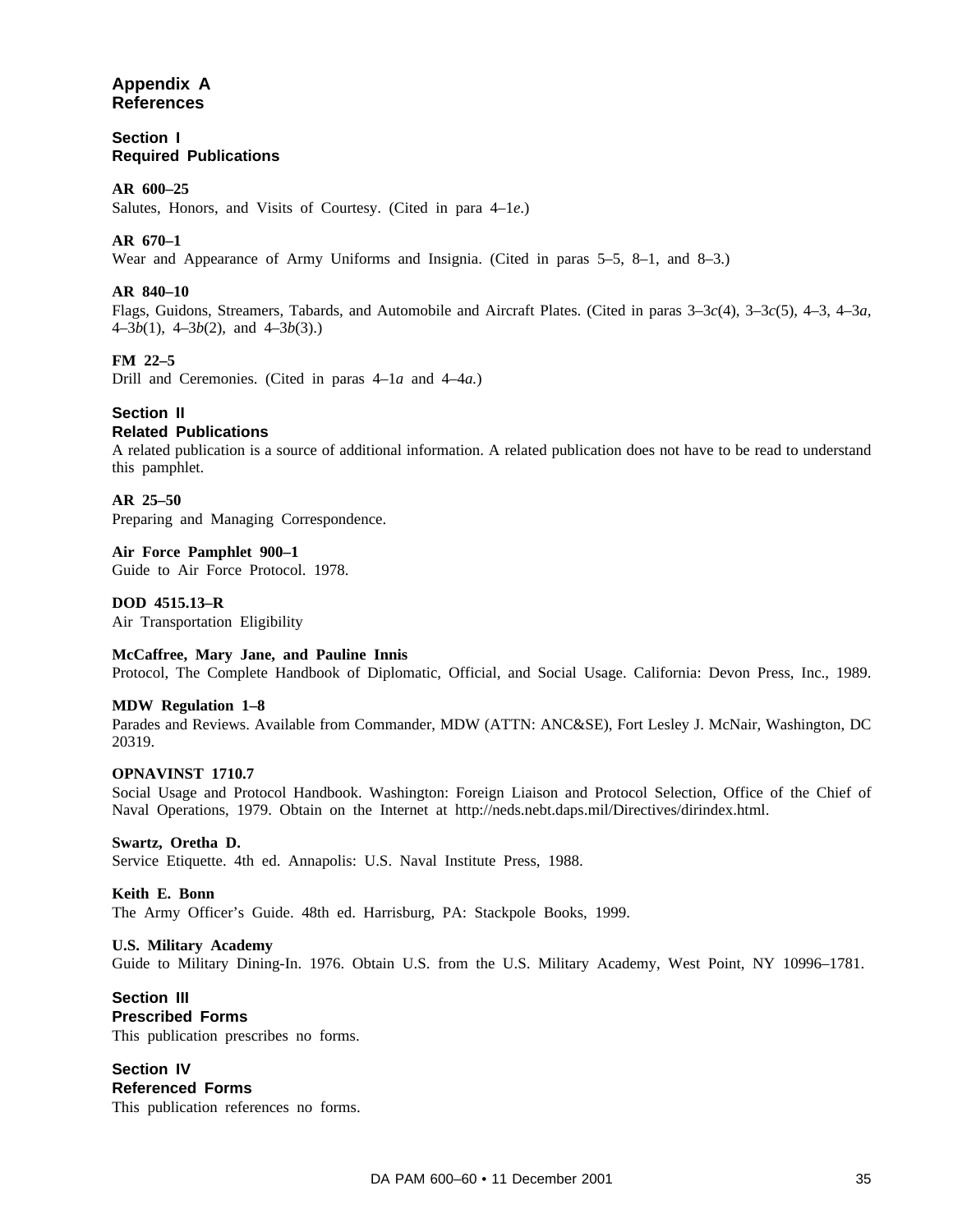# **Appendix B Lists of States and Territories and Date of Entry into the Union**

#### **B–1. State and territory entry into the Union**

A State and territory precedence list is presented in table B–1.

#### **B–2. Use of the State and territory dates of entry into the Union**

Use State and territory dates of entry into the Union to determine placement of State and territorial flags in relation to other flags that are present.

**Table B–1**

**State and territory dates of entry into the Union**

| State                             | Date             | Order |  |
|-----------------------------------|------------------|-------|--|
| Alabama                           | 14 December 1819 | 22    |  |
| Alaska                            | 3 January 1959   | 49    |  |
| Arizona                           | 14 February 1912 | 48    |  |
| Arkansas                          | 15 June 1836     | 25    |  |
| California                        | 9 September 1850 | 31    |  |
| Colorado                          | 1 August 1876    | 38    |  |
| Connecticut                       | 9 January 1788   | 5     |  |
| Delaware                          | 7 December 1787  | 1     |  |
| Florida                           | 3 March 1845     | 27    |  |
| Georgia                           | 2 January 1788   | 4     |  |
| Hawaii                            | 21 August 1959   | 50    |  |
| Idaho                             | 3 July 1890      | 43    |  |
| Illinois                          | 3 December 1818  | 21    |  |
| Indiana                           | 11 December 1816 | 19    |  |
| lowa                              | 28 December 1846 | 29    |  |
| Kansas                            | 29 January 1861  | 34    |  |
| Kentucky                          | 1 June 1792      | 15    |  |
| Louisiana                         | 30 April 1812    | 18    |  |
| Maine                             | 15 March 1820    | 23    |  |
| Maryland                          | 28 April 1788    | 7     |  |
| Massachusetts                     |                  | 6     |  |
|                                   | 6 February 1788  | 26    |  |
| Michigan                          | 26 January 1837  |       |  |
| Minnesota                         | 11 May 1858      | 32    |  |
| Mississippi                       | 10 December 1817 | 20    |  |
| Missouri                          | 10 August 1821   | 24    |  |
| Montana                           | 8 November 1889  | 41    |  |
| Nebraska                          | 1 March 1867     | 37    |  |
| Nevada                            | 31 October 1864  | 36    |  |
| New Hampshire                     | 21 June 1788     | 9     |  |
| New Jersey                        | 18 December 1787 | 3     |  |
| New Mexico                        | 6 January 1912   | 47    |  |
| New York                          | 26 July 1788     | 11    |  |
| North Carolina                    | 21 November 1789 | 12    |  |
| North Dakota                      | 2 November 1889  | 39    |  |
| Ohio                              | 1 March 1803     | 17    |  |
| Oklahoma                          | 16 November 1907 | 46    |  |
| Oregon                            | 14 February 1859 | 33    |  |
| Pennsylvania                      | 12 December 1787 | 2     |  |
| Rhode Island                      | 29 May 1790      | 13    |  |
| South Carolina                    | 23 May 1788      | 8     |  |
| South Dakota                      | 2 November 1889  | 40    |  |
| Tennessee                         | 1 June 1796      | 16    |  |
| Texas                             | 29 December 1845 | 28    |  |
| Utah                              | 4 January 1896   | 45    |  |
| Vermont                           | 4 March 1791     | 14    |  |
| Virginia                          | 25 June 1788     | 10    |  |
| Washington                        | 11 November 1889 | 42    |  |
| West Virginia                     | 20 June 1863     | 35    |  |
| Wisconsin                         | 29 May 1848      | 30    |  |
| Wyoming                           | 10 July 1890     | 44    |  |
| <b>Territory</b>                  |                  |       |  |
| American Samoa                    |                  | 54    |  |
| Commonwealth of Northern Marianas |                  | 55    |  |
| District of Columbia              |                  | 51    |  |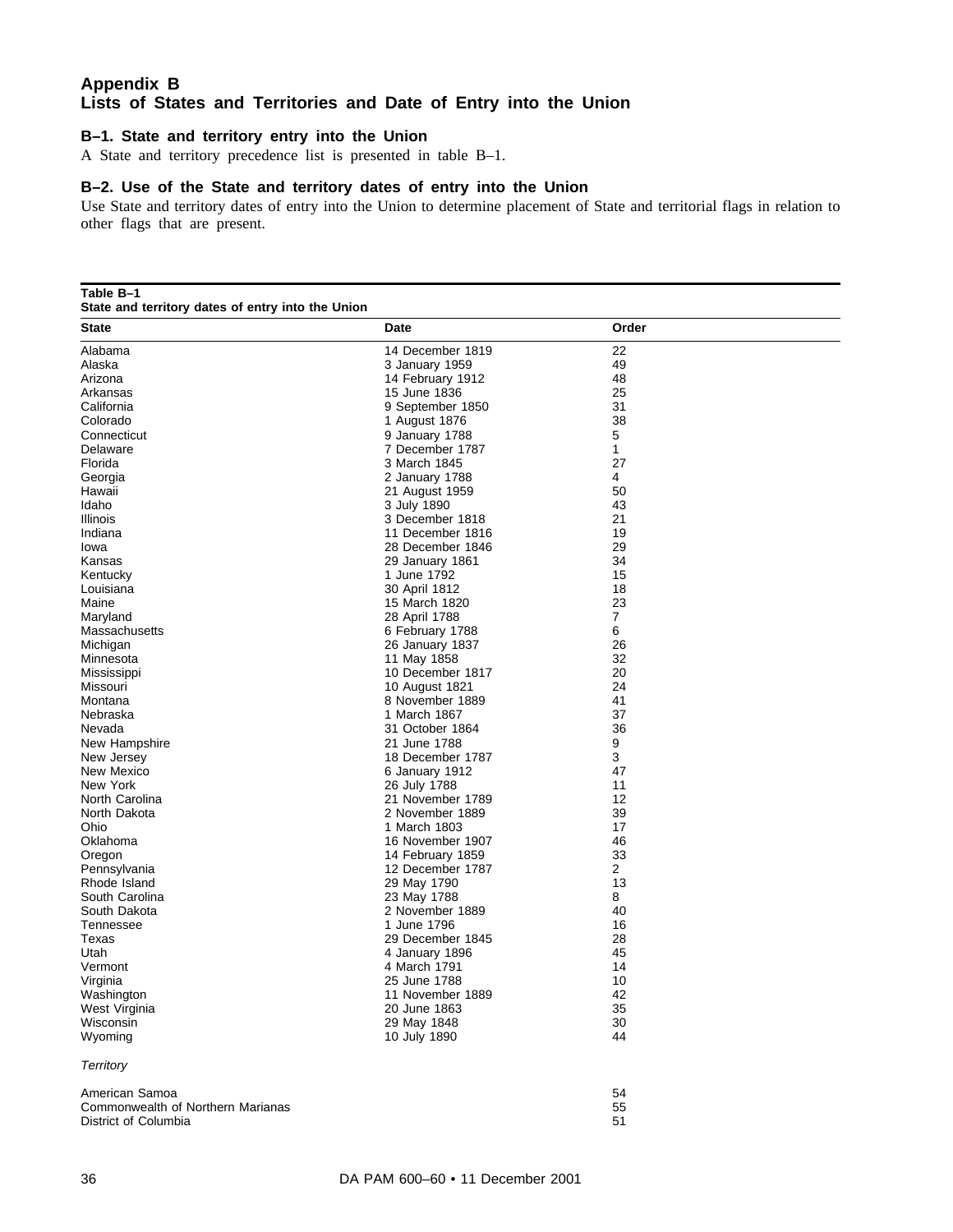| Table B-1<br>State and territory dates of entry into the Union-Continued |    |  |
|--------------------------------------------------------------------------|----|--|
| Guam                                                                     | 53 |  |
| Puerto Rico                                                              | 52 |  |
| <b>Trust Territories</b>                                                 | 56 |  |
| Virgin Islands                                                           | 57 |  |

# **Appendix C Official Toasts**

#### **C–1. Toasts for foreign guests or heads of state**

Table C–1 lists appropriate toast addresses.

#### **C–2. Protocol contact**

For additional information regarding foreign guests or heads of state, contact the Foreign Liaison Protocol Office at (703) 697–4762 or Defense Switched Network (DSN) 227–4762.

| Table C-1<br><b>Official toasts</b> |                                                                                 |
|-------------------------------------|---------------------------------------------------------------------------------|
| Country                             | <b>Official toast</b>                                                           |
| ALBANIA                             | His Excellency, the President of the Republic of Albania                        |
| <b>ALGERIA</b>                      | His Excellency, the President of the Democratic and Popular Republic of Algeria |
| ARGENTINA                           | His Excellency, the President of the Argentine Republic                         |
| <b>AUSTRALIA</b>                    | Her Majesty, the Queen (Queen/King)                                             |
| <b>AUSTRIA</b>                      | His Excellency, the President of the Republic of Austria                        |
| <b>BAHRAIN</b>                      | His Highness, the Emir of the State of Bahrain                                  |
| <b>BANGLADESH</b>                   | His Excellency, the President of the People's Republic of Bangladesh            |
| <b>BELGIUM</b>                      | His Majesty, Albert II, King of the Belgians (King/Queen)                       |
| <b>BOLIVIA</b>                      | His Excellency, the President of the Republic of Bolivia                        |
| BOTSWANA                            | His Excellency, the President of the Republic of Botswana                       |
| <b>BRAZIL</b>                       | His Excellency, the President of the Federative Republic of Brazil              |
| <b>BULGARIA</b>                     | His Excellency, the President of the Republic of Bulgaria                       |
| CAMEROON                            | His Excellency, the President of the Republic of Cameroon                       |
| CANADA                              | Her Majesty, the Queen (Queen/King)                                             |
| CHILE                               | His Excellency, the President of the Republic of Chile                          |
| CHINA                               | His Excellency, the President of the People's Republic of China                 |
| <b>COLOMBIA</b>                     | His Excellency, the President of Republic of Colombia                           |
| CROATIA                             | His Excellency, the President of the Republic of Croatia                        |
| <b>CZECH REPUBLIC</b>               | His Excellency, the President of the Czech Republic                             |
| <b>DENMARK</b>                      | Her Majesty, the Queen of Denmark (Queen/King)                                  |
| <b>DOMINICAN REP</b>                | His Excellency, the President of the Dominican Republic                         |
| <b>ECUADOR</b>                      | His Excellency, the President of the Republic of Ecuador                        |
| <b>EGYPT</b>                        | His Excellency, the President of the Arab Republic of Egypt                     |
| EL SALVADOR                         | His Excellency, the President of the Republic of El Salvador                    |
| <b>ESTONIA</b>                      | His Excellency, the President of the Republic of Estonia                        |
| <b>FINLAND</b>                      | His Excellency, the President of the Republic of Finland                        |
| <b>FRANCE</b>                       | His Excellency, the President of the French Republic                            |
| <b>GABON</b>                        | His Excellency, the President of the Gabonese Republic                          |
| <b>GERMANY</b>                      | His Excellency, the President of the Federal Republic of Germany                |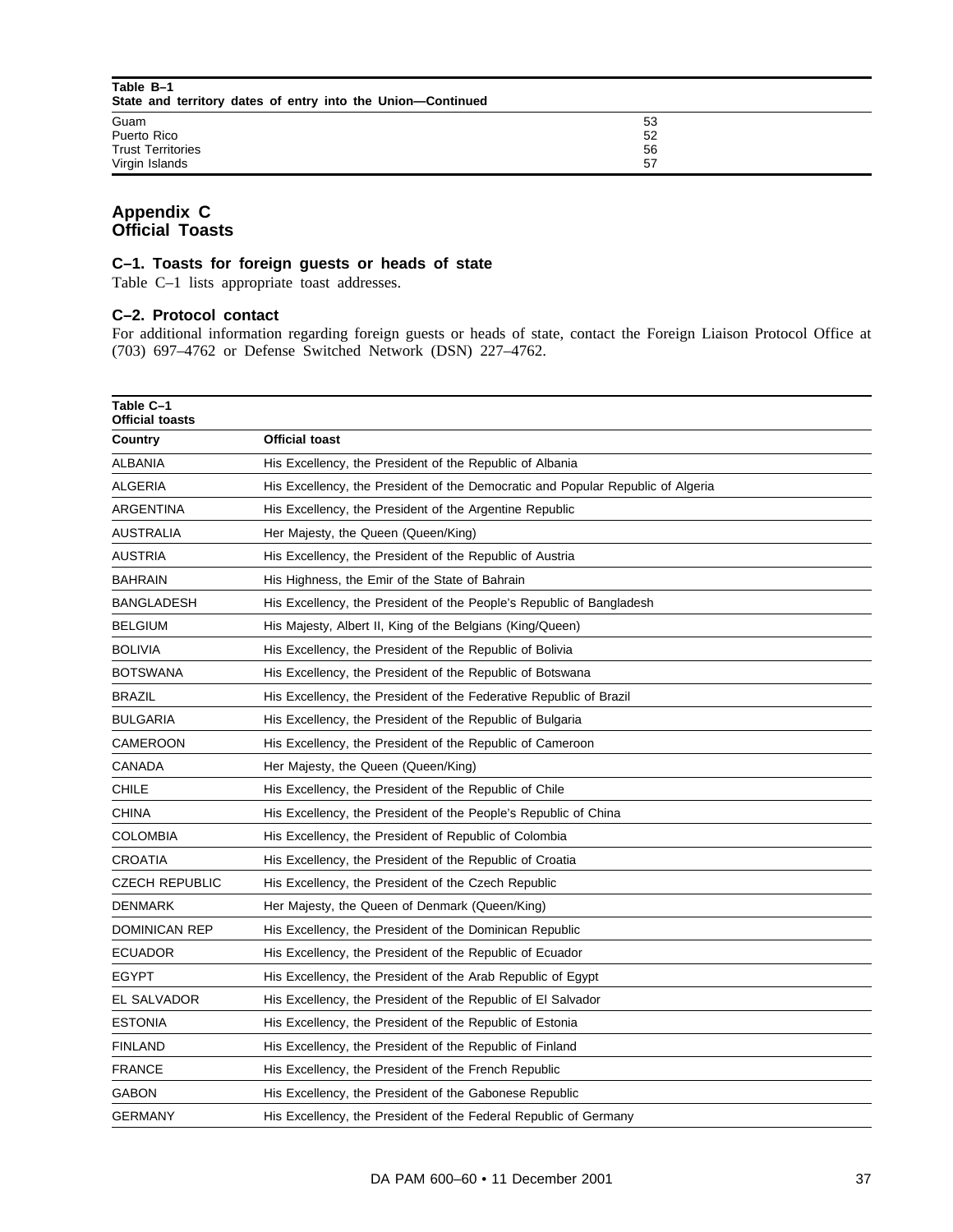| Table C-1<br>Official toasts-Continued |                                                                   |
|----------------------------------------|-------------------------------------------------------------------|
| GHANA                                  | His Excellency, the President of the Republic of Ghana            |
| <b>GREECE</b>                          | His Excellency, the President of the Hellenic Republic            |
| GUATEMALA                              | His Excellency, the President of the Republic of Guatemala        |
| <b>HONDURAS</b>                        | His Excellency, the President of the Republic of Honduras         |
| HUNGARY                                | His Excellency, the President of the Republic of Hungary          |
| INDIA                                  | His Excellency, the President of the Republic of India            |
| <b>INDONESIA</b>                       | His Excellency, the President of the Republic of Indonesia        |
| <b>ISRAEL</b>                          | His Excellency, the President of Israel                           |
| ITALY                                  | His Excellency, the President of the Italian Republic             |
| JAPAN                                  | His Imperial Majesty, the Emperor of Japan                        |
| <b>JORDAN</b>                          | His Majesty, the King of the Hashemite Kingdom of Jordan          |
| KAZAKHSTAN                             | His Excellency, the President of the Republic of Kazakhstan       |
| KENYA                                  | His Excellency, the President of the Republic of Kenya            |
| KOREA                                  | His Excellency, the President of the Republic of Korea            |
| LEBANON                                | His Excellency, the President of Lebanon                          |
| <b>MALAYSIA</b>                        | His Majesty the King                                              |
| <b>MEXICO</b>                          | His Excellency, the President of Mexico                           |
| MONGOLIA                               | His Excellency, the President of Mongolia                         |
| NETHERLANDS                            | Her Majesty, the Queen of the Netherlands (Queen/King)            |
| NEW ZEALAND                            | Her Majesty, the Queen of New Zealand (Queen/King)                |
| NORWAY                                 | His Majesty, the King of Norway (Queen/King)                      |
| OMAN                                   | The Sultan of Oman                                                |
| PAKISTAN                               | His Excellency, the President of the Islamic Republic of Pakistan |
| PARAGUAY                               | His Excellency, the President of the Republic of Paraguay         |
| PERU                                   | His Excellency, the President of the Republic of Peru             |
| <b>PHILIPPINES</b>                     | His Excellency, the President of the Republic of the Philippines  |
| <b>POLAND</b>                          | His Excellency, the President of the Republic of Poland           |
| PORTUGAL                               | His Excellency, the President of Portugal                         |
| <b>ROMANIA</b>                         | His Excellency, the President of Romania                          |
| <b>RUSSIAN</b>                         | His Excellency, the President of the Russian Federation           |
| SAUDI ARABIA                           | His Majesty, the King                                             |
| SENEGAL                                | His Excellency, the President of the Republic of Senegal          |
| SINGAPORE                              | His Excellency, the President of the Republic of Singapore        |
| <b>SLOVAK REPUBLIC</b>                 | His Excellency, the President of the Slovak Republic              |
| SOUTH AFRICA                           | His Excellency, the President of the Republic of South Africa     |
| SPAIN                                  | His Majesty, the King of Spain                                    |
| SWEDEN                                 | His Majesty, the King of Sweden                                   |
| SWITZERLAND                            | His Excellency, the President of Switzerland                      |
| THAILAND                               | His Majesty, the King of Thailand                                 |
| TUNISIA                                | His Excellency, the President of the Republic of Tunisia          |
| <b>TURKEY</b>                          | His Excellency, the President of the Republic of Turkey           |
| UAE                                    | His Excellency, the President of the United Arab Emirates         |
| <b>UGANDA</b>                          | His Excellency, the President of the Republic of Uganda           |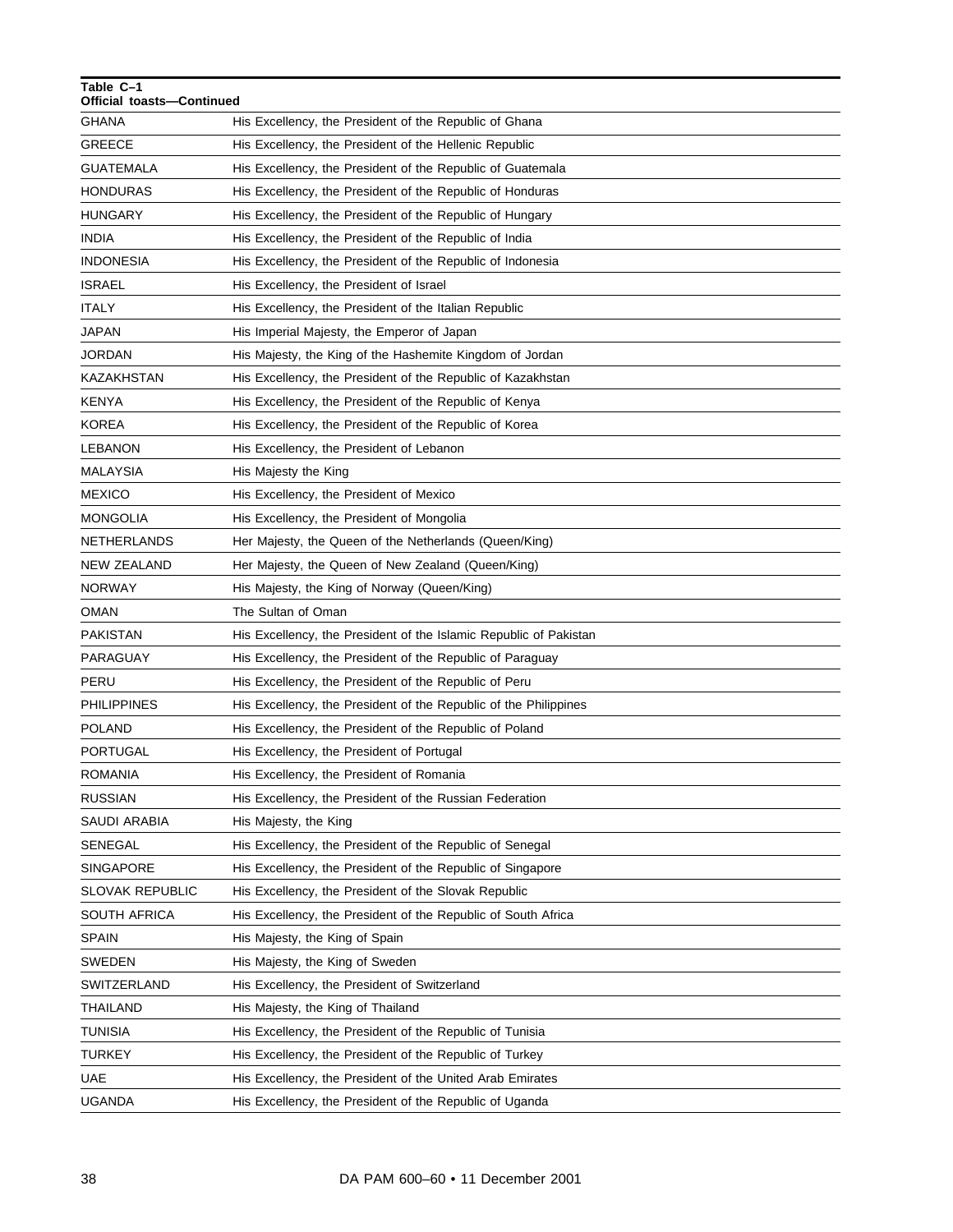| Table C-1<br><b>Official toasts-Continued</b> |                                                            |  |
|-----------------------------------------------|------------------------------------------------------------|--|
| UKRAINE                                       | His Excellency, the President of Ukraine                   |  |
| UNITED KINGDOM                                | Her Majesty, the Queen                                     |  |
| VENEZUELA                                     | His Excellency, the President of the Republic of Venezuela |  |

# **Appendix D Precedence List**

# **D–1. Individual precedence**

Rank or precedence of individual persons for official purposes is listed in table D–1.

# **D–2. Use of precedence**

Precedence order is followed for seating arrangements.

| Table D-1<br>Precedence list of civilian and military persons |                                                                                            |
|---------------------------------------------------------------|--------------------------------------------------------------------------------------------|
| <b>VIP code</b>                                               | <b>Official</b>                                                                            |
| VIP code: 1                                                   |                                                                                            |
| 1                                                             | PRESIDENT OF THE UNITED STATES                                                             |
| 2                                                             | <b>HEADS OF STATE/REIGNING ROYALTY</b>                                                     |
| VIP code: 2 (four-star equivalent)                            |                                                                                            |
| 3                                                             | VICE PRESIDENT OF THE UNITED STATES                                                        |
| 4                                                             | GOVERNORS IN OWN STATE (SEE #42)                                                           |
| 5                                                             | SPEAKER OF THE HOUSE OF REPRESENTATIVES                                                    |
| 6                                                             | CHIEF JUSTICE OF THE SUPREME COURT                                                         |
| 7                                                             | FORMER PRESIDENTS OF THE UNITED STATES                                                     |
| 8                                                             | U.S. AMBASSADORS WHEN AT POST                                                              |
| 9                                                             | SECRETARY OF STATE                                                                         |
| 10                                                            | PRESIDENT, UN GENERAL ASSEMBLY (IN SESSION)                                                |
| 11                                                            | SECRETARY GENERAL OF THE UNITED NATIONS                                                    |
| 12                                                            | PRESIDENT, UN GENERAL ASSEMBLY (NOT IN SESSION)                                            |
| 13                                                            | ACCREDITED AMBASSADORS OF FOREIGN POWERS                                                   |
| 14                                                            | WIDOWS OF FORMER PRESIDENTS                                                                |
| 15                                                            | ACCREDITED FOREIGN MINISTERS AND ENVOYS                                                    |
| 16                                                            | ASSOCIATE JUSTICES OF THE SUPREME COURT                                                    |
| 17                                                            | RETIRED CHIEF JUSTICES OF THE SUPREME COURT                                                |
| 18                                                            | RETIRED ASSOCIATE JUSTICES OF THE SUPREME COURT                                            |
| 19                                                            | SECRETARY OF THE TREASURY                                                                  |
| 20                                                            | SECRETARY OF DEFENSE                                                                       |
| 21                                                            | THE ATTORNEY GENERAL                                                                       |
| 22                                                            | SECRETARY OF THE INTERIOR                                                                  |
| 23                                                            | SECRETARY OF AGRICULTURE                                                                   |
| 24                                                            | SECRETARY OF COMMERCE                                                                      |
| 25                                                            | SECRETARY OF LABOR                                                                         |
| 26                                                            | SECRETARY OF HEALTH AND HUMAN SERVICES                                                     |
| 27                                                            | SECRETARY OF HOUSING AND URBAN DEVELOPMENT                                                 |
| 28                                                            | SECRETARY OF TRANSPORTATION                                                                |
| 29                                                            | SECRETARY OF ENERGY                                                                        |
| 30                                                            | SECRETARY OF EDUCATION                                                                     |
| 31                                                            | SECRETARY OF VETERANS AFFAIRS                                                              |
| 32                                                            | DIRECTOR, NATIONAL DRUG CONTROL POLICY                                                     |
| 33                                                            | U.S. REPRESENTATIVE TO THE UNITED NATIONS (IN SESSION) (SEE #58)                           |
| 34                                                            | ADMINISTRATOR, ENVIRONMENTAL PROTECTION AGENCY                                             |
| 35                                                            | U.S. TRADE REPRESENTATIVE                                                                  |
| 36                                                            | DIRECTOR, OFFICE OF MANAGEMENT AND BUDGET                                                  |
| 37                                                            | CHAIRMAN, COUNCIL OF ECONOMIC ADVISORS                                                     |
| 38                                                            | CHIEF OF STAFF TO THE PRESIDENT                                                            |
| 39                                                            | PRESIDENT PRO TEMPORE OF THE SENATE                                                        |
| 40                                                            | UNITED STATES SENATORS (BY SENIORITY; WHEN EQUAL, BY ALPHA)                                |
| 41                                                            | FORMER UNITED STATES SENATORS (BY DATE OF RETIREMENT)                                      |
| 42                                                            | GOVERNORS WHEN NOT IN OWN STATE (BY STATE DATE OF ENTRY; WHEN EQUAL,<br>BY ALPHA) (SEE #4) |
| 43                                                            | ACTING HEADS OF CABINET LEVEL DEPARTMENTS                                                  |
| 44                                                            | FORMER VICE PRESIDENTS OF THE UNITED STATES                                                |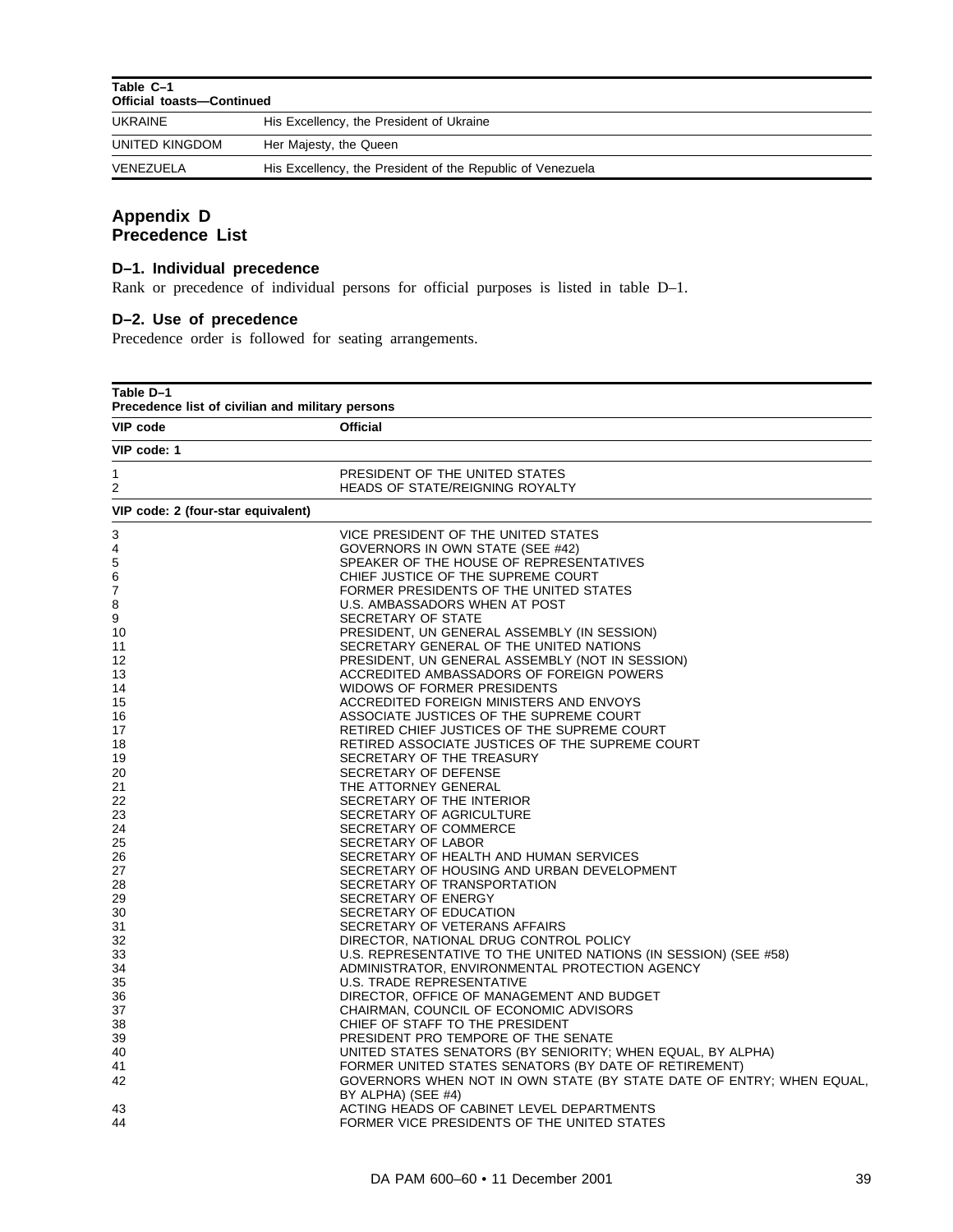| Table D-1<br>Precedence list of civilian and military persons-Continued |                                                                                                                                   |
|-------------------------------------------------------------------------|-----------------------------------------------------------------------------------------------------------------------------------|
| 45                                                                      | UNITED STATES HOUSE OF REPRESENTATIVES (BY SENIORITY; WHEN EQUAL, BY AL-                                                          |
|                                                                         | PHA)                                                                                                                              |
| 46                                                                      | FORMER CONGRESSMAN (BY DATE OF RETIREMENT)                                                                                        |
| 47                                                                      | DISTRICT OF COLUMBIA DELEGATE TO THE HOUSE OF REPRESENTATIVES                                                                     |
| 48                                                                      | GUAM DELEGATE TO THE HOUSE OF REPRESENTATIVES                                                                                     |
| 49                                                                      | U.S. VIRGIN ISLANDS DELEGATE TO THE HOUSE OF REPRESENTATIVES                                                                      |
| 50                                                                      | AMERICAN SAMOA DELEGATE TO THE HOUSE OF REPRESENTATIVES                                                                           |
| 51                                                                      | RESIDENT COMMISSIONER FROM PUERTO RICO                                                                                            |
| 52                                                                      | ASSISTANT TO THE PRESIDENT FOR NATIONAL SECURITY AFFAIRS                                                                          |
| 53                                                                      | ASSISTANTS AND COUNSEL TO THE PRESIDENT                                                                                           |
| 54                                                                      | CHARGES D'AFFAIRES OF FOREIGN POWERS                                                                                              |
| 55                                                                      | FORMER SECRETARIES OF STATE                                                                                                       |
| 56                                                                      | FORMER MEMBERS OF THE PRESIDENT'S CABINET                                                                                         |
| 57                                                                      | DEPUTY SECRETARIES AND UNDER SECRETARIES (WHEN DEPUTY SECRETARY<br>EQUIVALENT) OF THE EXECUTIVE DEPARTMENTS (NUMBER TWO POSITION) |
| 58                                                                      | U.S. REPRESENTATIVE TO THE UNITED NATIONS (NOT IN SESSION) (SEE #33)                                                              |
| 59                                                                      | DIRECTOR, CENTRAL INTELLIGENCE AGENCY                                                                                             |
| 60                                                                      | SOLICITOR GENERAL                                                                                                                 |
| 61                                                                      | ADMINISTRATOR, AGENCY FOR INTERNATIONAL DEVELOPMENT                                                                               |
| 62                                                                      | DIRECTOR, ARMS CONTROL AND DISARMAMENT AGENCY                                                                                     |
| 63                                                                      | DIRECTOR, U.S. INFORMATION AGENCY                                                                                                 |
| 64                                                                      | UNDER SECRETARIES OF STATE AND COUNSELS                                                                                           |
| 65                                                                      | UNDER SECRETARIES OF THE EXECUTIVE DEPARTMENTS (NUMBER THREE POSI-                                                                |
|                                                                         | TION)                                                                                                                             |
|                                                                         |                                                                                                                                   |
| 66                                                                      | U.S. AMBASSADORS AT LARGE                                                                                                         |
| 67                                                                      | UNDER SECRETARY OF DEFENSE FOR ACQUISITION (FOR ACQUISITION MATTERS ON-                                                           |
|                                                                         | LY) (SEE #75)                                                                                                                     |
| 68                                                                      | SECRETARY OF THE ARMY, NAVY, AIR FORCE                                                                                            |
| 69                                                                      | POSTMASTER GENERAL                                                                                                                |
| 70                                                                      | CHAIRMAN, FEDERAL RESERVE SYSTEM                                                                                                  |
| 71                                                                      | CHAIRMAN, AMERICAN BATTLE MONUMENTS COMMISSION                                                                                    |
| 72                                                                      | CHAIRMAN, COUNCIL ON ENVIRONMENTAL QUALITY                                                                                        |
| 73                                                                      | FORMER SECRETARIES OF THE SERVICES                                                                                                |
| 74                                                                      | CHAIRMAN, JOINT CHIEFS OF STAFF                                                                                                   |
| 75                                                                      | UNDER SECRETARY OF DEFENSE FOR ACQUISITION AND TECHNOLOGY (SEE #67),<br>FOR POLICY, DOD COMPTROLLER, FOR PERSONNEL READINESS      |
|                                                                         | RETIRED CHAIRMEN OF THE JOINT CHIEFS OF STAFF                                                                                     |
| 76<br>77                                                                |                                                                                                                                   |
| 78                                                                      | VICE CHAIRMAN OF THE JOINT CHIEFS OF STAFF<br>CHIEFS OF SERVICES (BY DATE OF APPOINTMENT) AND COMMANDANT OF THE U.S.              |
|                                                                         | <b>COAST GUARD</b>                                                                                                                |
|                                                                         | RETIRED VICE CHAIRMAN OF THE JOINT CHIEFS OF STAFF, CHIEFS OF SERVICES                                                            |
| 79                                                                      |                                                                                                                                   |
| 80                                                                      | COMMANDERS-IN-CHIEF, COMBATANT COMMANDS (BY DATE OF APPOINTMENT)                                                                  |
|                                                                         | (NOTE 1): DIRECTOR, WHITE HOUSE MILITARY OFFICE                                                                                   |
| 81                                                                      | GENERALS OF THE ARMY, FLEET ADMIRALS, GENERALS OF THE AIR FORCE                                                                   |
| 82                                                                      | LIEUTENANT GOVERNORS AND ACTING GOVERNORS                                                                                         |
| 83                                                                      | FOREIGN NON-ACCREDITED PERSONS OF AMBASSADOR RANK                                                                                 |
| 84                                                                      | PRINCIPAL DEPUTY UNDER SECDEF FOR ACQUISITION                                                                                     |
| 85                                                                      | SECRETARY GENERAL, ORGANIZATION OF AMERICAN STATES                                                                                |
| 86                                                                      | CHAIRMAN, PERMANENT COUNCIL OF THE ORGANIZATION OF AMERICAN STATES                                                                |
| 87                                                                      | HEADS OF INTERNATIONAL ORGANIZATIONS (NATO, SEATO, and so forth)                                                                  |
| 88                                                                      | ADMINISTRATOR, GENERAL SERVICES ADMINISTRATION                                                                                    |
| 89                                                                      | ADMINISTRATOR, NASA                                                                                                               |
| 90                                                                      | ADMINISTRATOR, NATIONAL OCEANOGRAPHIC AND ATMOSPHERIC ADMINISTRATION                                                              |
| 91                                                                      | CHAIRMAN, MERIT SYSTEMS PROTECTION BOARD                                                                                          |
| 92                                                                      | DIRECTOR, OFFICE OF PERSONNEL MANAGEMENT                                                                                          |
| 93                                                                      | ADMINISTRATOR, FEDERAL AVIATION ADMINISTRATION                                                                                    |
| 94                                                                      | CHAIRMAN, FEDERAL MARITIME COMMISSION                                                                                             |
| 95                                                                      | CHAIRMAN, NUCLEAR REGULATORY COMMISSION                                                                                           |
| 96                                                                      | DIRECTOR OF ACTION                                                                                                                |
| 97                                                                      | DIRECTOR OF THE PEACE CORPS                                                                                                       |
| 98                                                                      | U.S. AMBASSADORS ON OFFICIAL VISITS IN D.C.                                                                                       |
| 99                                                                      | CHIEF OF PROTOCOL, DEPARTMENT OF STATE                                                                                            |
| 100                                                                     | U.S. AMBASSADORS ON OFFICIAL VISITS IN THE U.S. OUTSIDE THE DISTRICT OF CO-                                                       |
|                                                                         | LUMBIA                                                                                                                            |
| 101                                                                     | STATE SECRETARY OF STATE (IN OWN STATE)                                                                                           |
|                                                                         |                                                                                                                                   |
| VIP code 3: (four-star equivalent)                                      |                                                                                                                                   |
| 102                                                                     | JUDGES, U.S. COURT OF APPEALS, FEDERAL DISTRICT                                                                                   |

| 10Z<br>JUDGES. U.S. COURT OF APPEALS. FEDERAL DISTRICT    |  |
|-----------------------------------------------------------|--|
| JUDGES, U.S. COURT OF APPEALS FOR VETERANS AFFAIRS<br>103 |  |
| 104<br>JUDGES, U.S. COURT OF APPEALS, D.C. DISTRICT       |  |
| 105<br>CARDINALS                                          |  |
| 106<br><b>GOVERNOR OF GUAM</b>                            |  |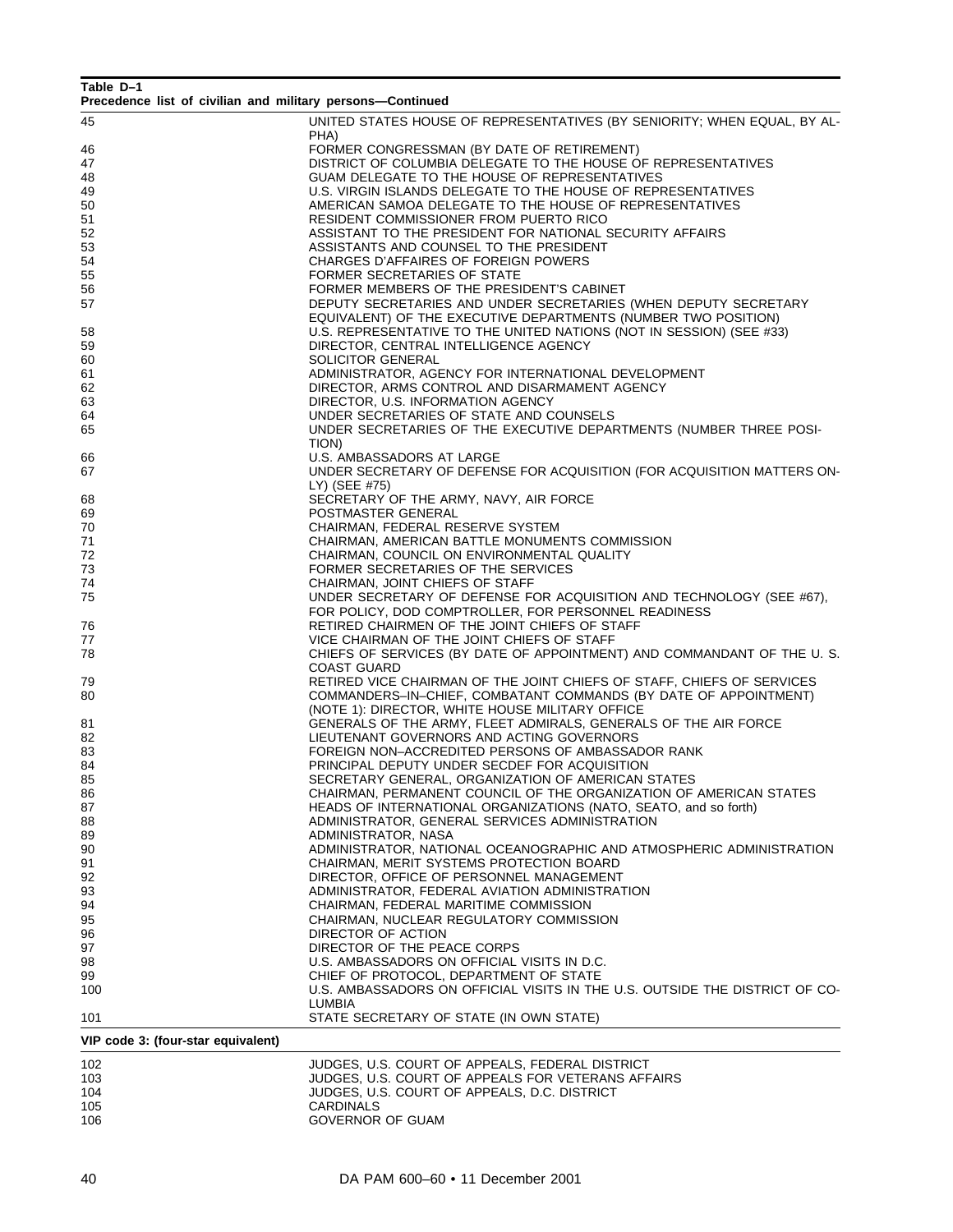| Table D-1<br>Precedence list of civilian and military persons-Continued |                                                                                                                            |
|-------------------------------------------------------------------------|----------------------------------------------------------------------------------------------------------------------------|
| 107                                                                     | GOVERNOR OF U.S. VIRGIN ISLANDS                                                                                            |
| 108                                                                     | CHIEF/ASSOCIATE JUDGES OF A STATE SUPREME COURT                                                                            |
| 109                                                                     | MAYORS OF MAJOR CITIES (IN OWN CITY) (SEE #166) (CITIES WITH A POPULATION OF                                               |
|                                                                         | ONE MILLION OR MORE)                                                                                                       |
| 110                                                                     | MAYOR OF DISTRICT OF COLUMBIA                                                                                              |
| 111                                                                     | DEPUTY DIRECTOR, CENTRAL INTELLIGENCE AGENCY                                                                               |
| 112                                                                     | DEPUTY ADMINISTRATOR, AGENCY FOR INTERNATIONAL DEVELOPMENT                                                                 |
| 113<br>114                                                              | DEPUTY DIRECTOR, U.S. ARMS CONTROL AND DISARMAMENT AGENCY<br>DEPUTY DIRECTOR, U.S. INFORMATION AGENCY                      |
| 115                                                                     | DEPUTY ADMINISTRATOR, GENERAL SERVICES ADMINISTRATION                                                                      |
| 116                                                                     | DEPUTY ADMINISTRATOR, NASA                                                                                                 |
| 117                                                                     | DEPUTY DIRECTOR, OFFICE OF PERSONNEL MANAGEMENT                                                                            |
| 118                                                                     | DEPUTY DIRECTOR OF ACTION                                                                                                  |
| 119                                                                     | DEPUTY DIRECTOR OF THE PEACE CORPS                                                                                         |
| 120                                                                     | DIRECTOR, FEDERAL BUREAU OF INVESTIGATION                                                                                  |
| 121                                                                     | DEPUTY ASSISTANTS TO THE PRESIDENT                                                                                         |
| 122                                                                     | U.S. CHARGE D'AFFAIRES                                                                                                     |
| 123<br>124                                                              | ATTORNEY GENERAL OF A STATE<br>PRINCIPAL DEPUTY UNDER SECRETARY OF DEFENSE FOR POLICY                                      |
| 125                                                                     | DIRECTOR, DEFENSE RESEARCH AND ENGINEERING                                                                                 |
| 126                                                                     | ASSISTANT SECRETARIES OF THE EXECUTIVE DEPARTMENTS, GENERAL COUNSEL,                                                       |
|                                                                         | INSPECTOR GENERAL, (BY DATE OF APPT); DIRECTOR, DOD OPERATIONAL TESTING                                                    |
|                                                                         | AND EVALUATION                                                                                                             |
| 127                                                                     | ASSISTANT SECRETARY GENERAL, ORGANIZATION OF AMERICAN STATES                                                               |
| 128                                                                     | ASSISTANT ADMINISTRATOR, AGENCY FOR INTERNATIONAL DEVELOPMENT                                                              |
| 129                                                                     | COMPTROLLER GENERAL OF THE U.S.                                                                                            |
| 130                                                                     | JUDGES, COURT OF MILITARY APPEALS                                                                                          |
| 131<br>132                                                              | MEMBERS, COUNCIL OF ECONOMIC ADVISORS<br>ACTIVE OR DESIGNATE U.S. AMBASSADORS                                              |
| 133                                                                     | <b>ARCHBISHOPS</b>                                                                                                         |
| 134                                                                     | UNDER SECRETARIES OF THE ARMY, NAVY, AND AIR FORCE                                                                         |
| 135                                                                     | MINISTERS OF CAREER RANK WHEN IN THE U.S.                                                                                  |
| 136                                                                     | PERMANENT REPRESENTATIVES TO THE ORGANIZATION OF AMERICAN STATES                                                           |
| 137                                                                     | VICE CHIEFS OF SERVICES (BY DATE OF APPT)                                                                                  |
| 138                                                                     | FORMER VICE CHIEFS OF SERVICES (BY DATE OF RETIREMENT)                                                                     |
| 139                                                                     | ASSISTANT SECRETARIES OF THE SERVICES (BY DATE OF APPOINTMENT) AND SERV-                                                   |
|                                                                         | ICE GENERAL COUNSELS                                                                                                       |
| 140<br>141                                                              | GENERALS AND ADMIRALS (4-STAR RANK)<br>RETIRED GENERAL AND ADMIRALS (4-STAR RANK)                                          |
| 142                                                                     | DIRECTOR, SELECTIVE SERVICE SYSTEM                                                                                         |
| 143                                                                     | CHIEF OF STAFF SECRETARY OF DEFENSE                                                                                        |
| 144                                                                     | ASSISTANT CHIEF OF STAFF SECRETARY OF DEFENSE                                                                              |
| 145                                                                     | THE SPECIAL ASST TO THE SEC/DEPSEC OF DEFENSE                                                                              |
| 146                                                                     | ASSISTANTS TO THE SECRETARY OF DEFENSE                                                                                     |
| 147                                                                     | THE EXECUTIVE ASSISTANT TO THE SECDEF                                                                                      |
| 148                                                                     | THE EXECUTIVE ASSISTANT TO THE DEPSECDEF                                                                                   |
| 149                                                                     | DIRECTOR, OSD ADMINISTRATION AND MANAGEMENT                                                                                |
| 150                                                                     | DIRECTOR, OSD PROGRAM ANALYSIS AND EVALUATION                                                                              |
| VIP code: 4 (three-star equivalent)                                     |                                                                                                                            |
| 151                                                                     | DIRECTORS OF DEFENSE AGENCIES (DLA, DMA, NSA, DCA; DARPA; OTHER DOD                                                        |
|                                                                         | AGENCIES)                                                                                                                  |
| 152                                                                     | DEPUTY UNDER SECRETARIES OF DEFENSE (NON-STATUTORY); DEPUTY DIRECTOR<br>OF DEFENSE, R&E PRINCIPAL DEPUTY                   |
|                                                                         | ASSISTANT SECRETARIES OF DEFENSE;                                                                                          |
|                                                                         | PRINCIPAL DEPUTY GENERAL COUNSEL (DOD);                                                                                    |
|                                                                         | DEPUTY INSPECTOR GENERAL (DOD);                                                                                            |
|                                                                         | PRINCIPAL DEPUTY COMPTROLLER (DOD);                                                                                        |
|                                                                         | DIRECTOR OF NET ASSESSMENT;                                                                                                |
|                                                                         | DIRECTOR OF DEFENSE PROCUREMENT;                                                                                           |
|                                                                         | DIRECTOR, SMALL AND DISADVANTAGED BUSINESS UTILIZATION (DOD)                                                               |
| 153                                                                     | ADMINISTRATIVE ASSISTANTS OF THE ARMY, NAVY, AIR FORCE; DIRECTOR OF THE<br>ARMY STAFF; SERGEANT MAJOR OF THE ARMY (NOTE 2) |
| 154                                                                     | TREASURER, COMPTROLLER OR AUDITOR OF A STATE                                                                               |
| 156                                                                     | LIEUTENANT GENERALS AND VICE ADMIRALS                                                                                      |
| 157                                                                     | RETIRED LIEUTENANT GENERALS AND VICE ADMIRALS                                                                              |
| 158                                                                     | PRESIDENT OF THE SENATE OF A STATE                                                                                         |
| 159                                                                     | STATE SENATORS (IN THEIR OWN STATES)                                                                                       |
| 160                                                                     | MEMBERS, DEFENSE SCIENCE BOARD                                                                                             |
| 161                                                                     | CHAIRMAN, AMERICAN RED CROSS                                                                                               |
| 162                                                                     | <b>BISHOPS OF WASHINGTON</b>                                                                                               |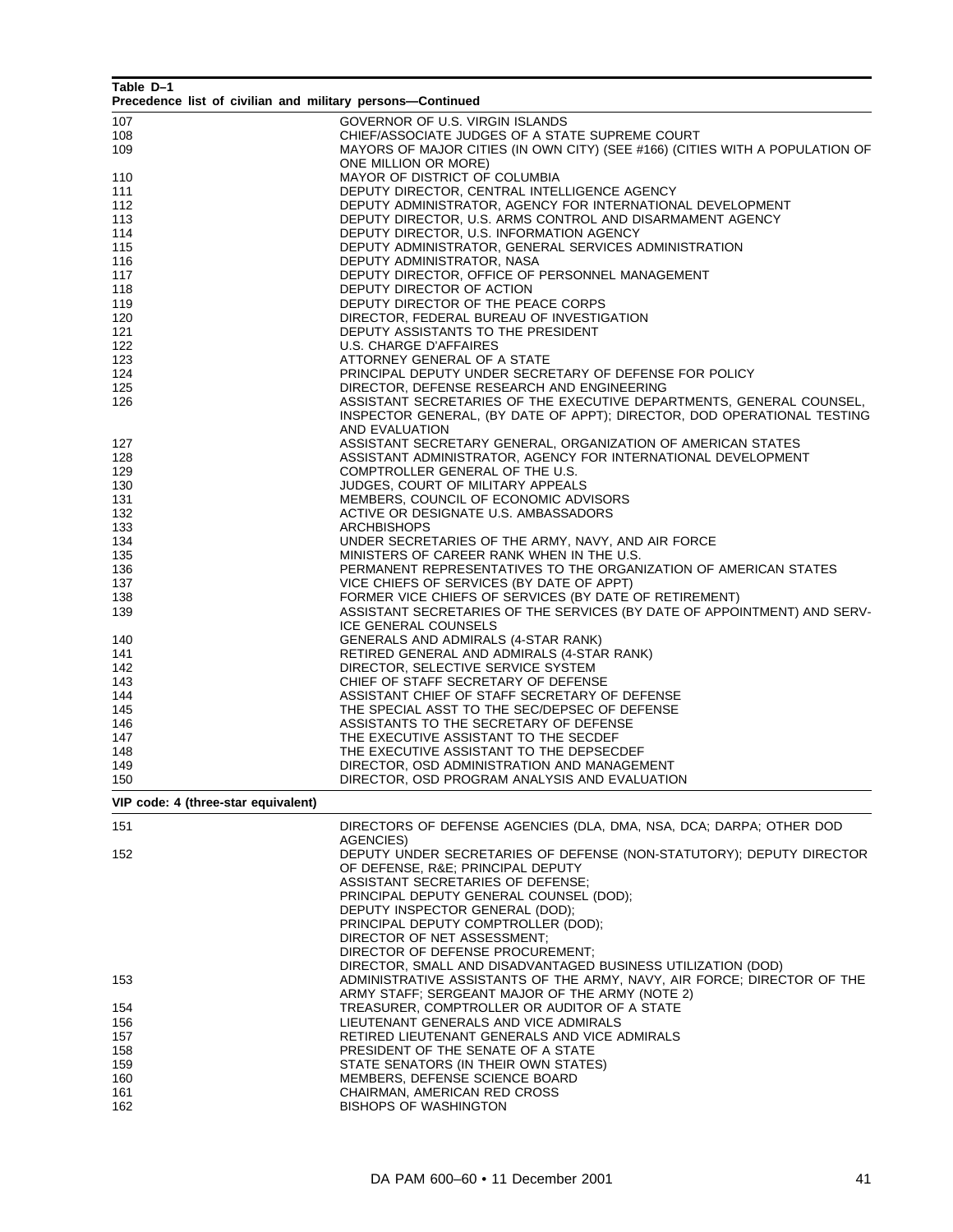| Table D-1                                                  |                                                                                                                             |
|------------------------------------------------------------|-----------------------------------------------------------------------------------------------------------------------------|
| Precedence list of civilian and military persons—Continued |                                                                                                                             |
| 163                                                        | PRINCIPAL DEPUTY ASSISTANT SECRETARIES AND PRINCIPAL DEPUTY GENERAL                                                         |
|                                                            | COUNSELS OF THE ARMY, NAVY, AND AIR FORCE                                                                                   |
| 164                                                        | PERMANENT OBSERVERS TO THE ORGANIZATION OF AMERICAN STATES                                                                  |
| 165                                                        | FORMER U.S. AMBASSADORS                                                                                                     |
| 166<br>167                                                 | CIVILIAN AIDES TO THE SECRETARY OF THE ARMY<br>MAYORS OF CITIES (IN OWN CITY) (SEE #109) (POPULATIONS OF LESS THAN ONE MIL- |
|                                                            | LION)                                                                                                                       |
| 168                                                        | SPEAKER OF THE HOUSE OF REPRESENTATIVES, DELEGATES OR ASSEMBLY OF A                                                         |
|                                                            | <b>STATE</b>                                                                                                                |
| 169                                                        | TREASURER OF THE U.S.                                                                                                       |
| 170                                                        | DIRECTOR OF THE MINT                                                                                                        |
| 171                                                        | CHAIRMAN, FEDERAL COMMUNICATIONS COMMISSION                                                                                 |
| 172                                                        | CHAIRMAN, UNITED SERVICES ORGANIZATION, INC.                                                                                |
| 173<br>174                                                 | DIRECTOR, NATIONAL INSTITUTE OF STANDARDS AND TECHNOLOGY<br>LIBRARIAN OF CONGRESS                                           |
| 175                                                        | VICE CHAIRMAN AND BOARD OF GOVERNORS, FEDERAL RESERVE SYSTEM                                                                |
| 176                                                        | STATE REPRESENTATIVE, ASSEMBLYMAN, OR DELEGATE                                                                              |
| 177                                                        | CHAIRMAN, D.C. COUNCIL                                                                                                      |
| 178                                                        | COUNTY JUDGES, DISTRICT COURT JUDGE (COUNTY)                                                                                |
| 179                                                        | DEPUTY CHIEF OF PROTOCOL, DEPT OF STATE                                                                                     |
| 180                                                        | SPECIAL ASSISTANTS TO THE PRESIDENT                                                                                         |
| 181                                                        | COMMISSIONER, U.S. CUSTOMS SERVICE                                                                                          |
| 182<br>183                                                 | COMMISSIONER, INTERNAL REVENUE SERVICE<br>DEPUTY ASST SECRETARIES OF DEFENSE; DEPUTY GENERAL COUNSELS (DOD); DE-            |
|                                                            | FENSE ADVISOR U.S. MISSION NATO; SECDEF REPS TO INTERNATIONAL NEGOTIA-                                                      |
|                                                            | TIONS; DEPUTY COMPTROLLERS (DOD); ASSISTANT IG (DOD)                                                                        |
| 184                                                        | DEPUTY UNDER SECRETARIES OF THE ARMY, NAVY, AND AIR FORCE; ARMY AUDITOR                                                     |
|                                                            | <b>GENERAL (BY DATE OF APPOINTMENT)</b>                                                                                     |
| 185                                                        | MEMBERS, SECRETARY OF DEFENSE BOARDS                                                                                        |
| 186                                                        | <b>COUNSELORS OF EMBASSIES</b>                                                                                              |
| 187<br>188                                                 | CONSULS GENERAL OF FOREIGN POWERS (LEGATIONS)                                                                               |
| 189                                                        | SES MEMBERS (PC 4)<br>CHAIRMAN, BOARD OF CONTRACT APPEALS (CA-1)                                                            |
|                                                            |                                                                                                                             |
| VIP code: 5 (two-star equivalent)                          |                                                                                                                             |
| 190                                                        | MAJOR GENERALS AND REAR ADMIRALS (UPPER HALF)                                                                               |
| 191                                                        | RETIRED MAJOR GENERALS/REAR ADMIRALS (UPPER HALF)                                                                           |
| 192                                                        | SURGEON GENERAL; DEPUTY SURGEON GENERAL OF THE U.S.                                                                         |
| 193                                                        | DIRECTOR, FEDERAL EMERGENCY MANAGEMENT AGENCY                                                                               |
| 194                                                        | DEPUTY ASSISTANT SECRETARIES AND DEPUTY GENERAL COUNSELS OF THE ARMY,<br>NAVY, AND AIR FORCE (BY DATE OF APPOINTMENT)       |
| 195                                                        | <b>CITY MANAGERS</b>                                                                                                        |
| 196                                                        | <b>OSD HISTORIAN</b>                                                                                                        |
| 197                                                        | STATE CHAIR, NATIONAL COMMITTEE FOR EMPLOYER SUPPORT OF THE NATIONAL                                                        |
|                                                            | <b>GUARD AND RESERVE</b>                                                                                                    |
| 198                                                        | UNITED STATES ATTORNEYS                                                                                                     |
| 199                                                        | <b>DISTRICT ATTORNEYS</b>                                                                                                   |
| 200                                                        | <b>COUNTY SHERIFFS</b>                                                                                                      |
| 201<br>202                                                 | BOARD PRESIDENT AND COUNTY COMMISSIONERS<br>SES MEMBERS (PC 5)                                                              |
| 203                                                        | VICE CHARIMAN, BOARD OF CONTRACT APPEALS (CA-2)                                                                             |
| 204                                                        | CONGRESSIONAL STAFFERS                                                                                                      |
| VIP code: 6 (one-star equivalent)                          |                                                                                                                             |
|                                                            |                                                                                                                             |
| 205                                                        | BRIGADIER GENERALS AND REAR ADMIRALS (LOWER HALF)                                                                           |
| 206                                                        | RETIRED BG'S AND REAR ADMIRALS (LOWER HALF)                                                                                 |
| 207                                                        | <b>COUNTY CLERKS</b>                                                                                                        |
| 208<br>209                                                 | CITY COUNCIL MEMBERS<br>ASSISTANT SURGEON GENERAL (PUBLIC HEALTH SVC)                                                       |
| 210                                                        | <b>U.S. CONSULS GENERAL</b>                                                                                                 |
| 211                                                        | ASSISTANT CHIEFS OF PROTOCOL, DEPT OF STATE                                                                                 |
| 212                                                        | SECRETARY OF THE SENATE                                                                                                     |
| 213                                                        | DOORKEEPER OF THE HOUSE                                                                                                     |
| 214                                                        | CHAPLAIN OF THE SENATE                                                                                                      |
| 215                                                        | INDORSING AGENTS FOR MILITARY CHAPLAINS                                                                                     |
| 216                                                        | ASSISTANT DEPUTY UNDER SECRETARIES OF DEFENSE AND PRINCIPAL DIRECTORS                                                       |
| 217<br>218                                                 | CITY ATTORNEYS<br>SES MEMBERS (PC 6)                                                                                        |
| 219                                                        | SCIENTIFIC AND PROFESSIONAL (SP); SENIOR LEVEL (SL) (NOTE 3) MEMBERS, BOARD                                                 |
|                                                            | OF CONTRACT APPEALS (CA-3); ADMINISTRATIVE LAW JUDGES (AL)                                                                  |
| 220                                                        | USAR AMBASSADORS                                                                                                            |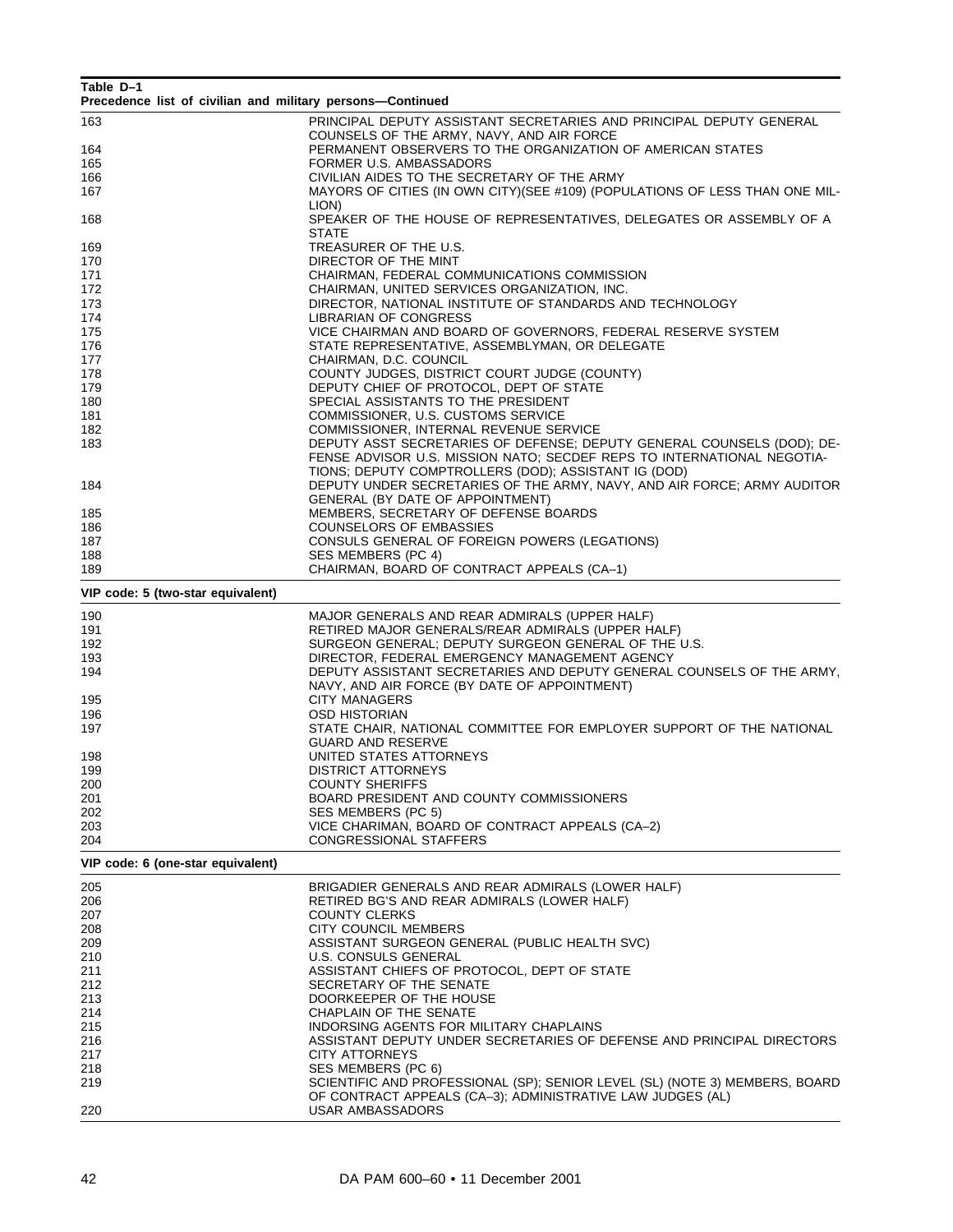#### **Table D–1**

**Precedence list of civilian and military persons—Continued**

| VIP code: 7                 |                                                                                              |  |
|-----------------------------|----------------------------------------------------------------------------------------------|--|
| 221                         | COLONELS; CAPTAINS (USN/USCG); GS-15; U.S.CONSULS, MEDICAL DIRECTOR (PUB-<br>LIC HEALTH SVC) |  |
| 222                         | <b>JUSTICES OF THE PEACE</b>                                                                 |  |
| 223                         | CITY CLERKS                                                                                  |  |
| VIP code 8 (not VIP ranked) |                                                                                              |  |
| 224                         | $GS-14$                                                                                      |  |
| 225                         | LIEUTENANT COLONELS; COMMANDERS; GS-13                                                       |  |
| 226                         | MAJORS; LIEUTENANT COMMANDERS; GS-12                                                         |  |
| 227                         | $GS-11$                                                                                      |  |
| 228                         | CAPTAINS LIFUTENANTS (USN/USCG) GS-10 U.S. VICE CONSULS                                      |  |

| 22 U | UNITATIVO, LILUTLIVAIVTO (UUIVOUUU), UUTTO, U.U. VIUL UUIVOULU      |
|------|---------------------------------------------------------------------|
| 229  | FIRST LIEUTENANTS, LIEUTENANTS JUNIOR GRADE: GS-9                   |
| 230  | $GS - 8$                                                            |
| 231  | SECOND LIEUTENANTS: ENSIGNS: GS-7                                   |
| 232  | WARRANT OFFICERS (BY GRADE)                                         |
| 233  | MASTER CHIEF PETTY OFFICERS: CHIEF MASTER SERGEANTS: MASTER GUNNERY |
|      | <b>SERGEANTS</b>                                                    |
| 234  | OTHER NON-COMMISSIONED OFFICERS, CIVILIANS BY RANK                  |
|      |                                                                     |

Notes:

<sup>1</sup> Commanders-in-Chief/Retired Commanders-in-Chief, CINCs: At multi or Joint service events only. At Army exclusive events, Army CINCs are ranked by date of rank with other Army 4-stars.

<sup>2</sup> The Director of the Army Staff, Sergeant Major of the Army, and other service equivalents: Within the Army, the DAS and SMA are accorded special status. The DAS and SMA have precedence over all other LTGs.

<sup>3</sup> SES precedence is established by position held. SES pay does not affect precedence. For those members not in positions identified above, contact the Army Protocol Office, DSN 227–0692 or the SES Office at DSN 227–3549. For non-Army SES members, contact the members' agency/office for precedence.

4 Former and retired officials are normally placed after the active serving officials of the same position, unless their precedence is separately listed on the Precedence List. For example, former Presidents of the United States and retired Chief Justices of the Supreme Court are listed separately. The accepted way to rank several of these former officials is by recency in the position. This means that each official is placed ahead of his or her predecessor. There may be reason to do it the other way with the oldest outranking the youngest, but we follow the norm set by the State Department for handling former Presidents. DOD Regulation 4515.13–R, paragraph 33, page xiii, defines retired military as those uniformed services members issued a DD Form 2 (gray/blue) or DD Form 2–NOAA (gray/blue) and who are eligible to receive retired or retainer pay from their service. In addition, officers who have been retired for physical disability and who have an identification card with "EROL" (Emergency Retired Officer List) instead of a Service or social security number on the identification card also meet the definition of retired uniformed services members.

<sup>5</sup> State and local officials are difficult to rank. There are no fixed rules, but McCaffree and Innis state in their book that "in planning a seating arrangement, [you] should consider the purpose of the function, the level of all guests, and any political significance." Simply try to apply the basic rules of precedence demonstrated in the preceding list and notes and be consistent.

<sup>6</sup> Sources for the Precedence List. This precedence list is based on the Army Protocol Precedence List, dated September 2000; the Department of Defense Table of Precedence, dated 1 April 1994; Protocol: The Complete Handbook of Diplomatic, Official and Social Usage, revised edition, 1989, by Mary Jane McCaffree and Pauline Innis; and Service Etiquette, 4th edition, 1988, by Oretha D. Swartz. Precedence lists are inherently unofficial and subject to change.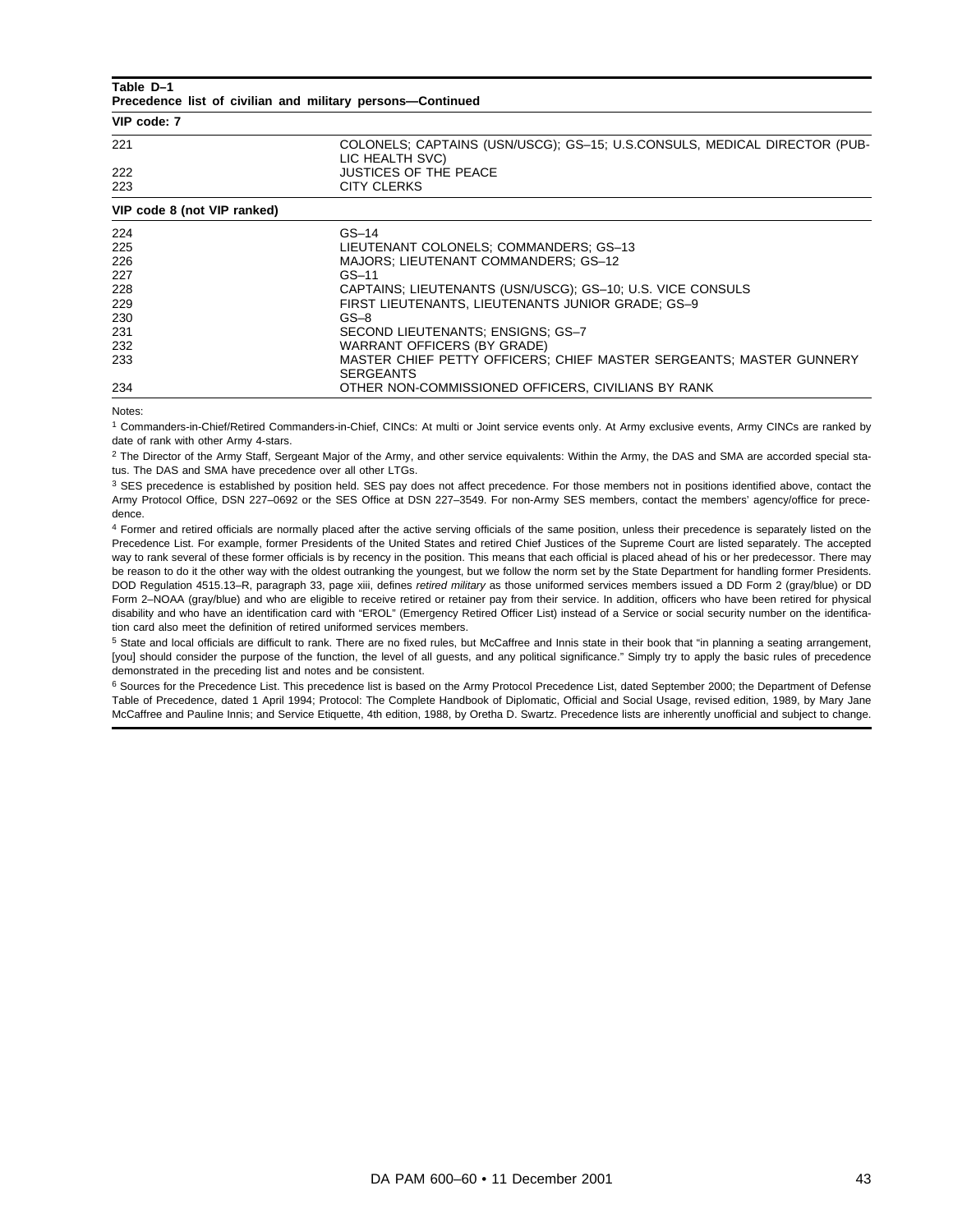# **Glossary**

This publication contains no glossary text.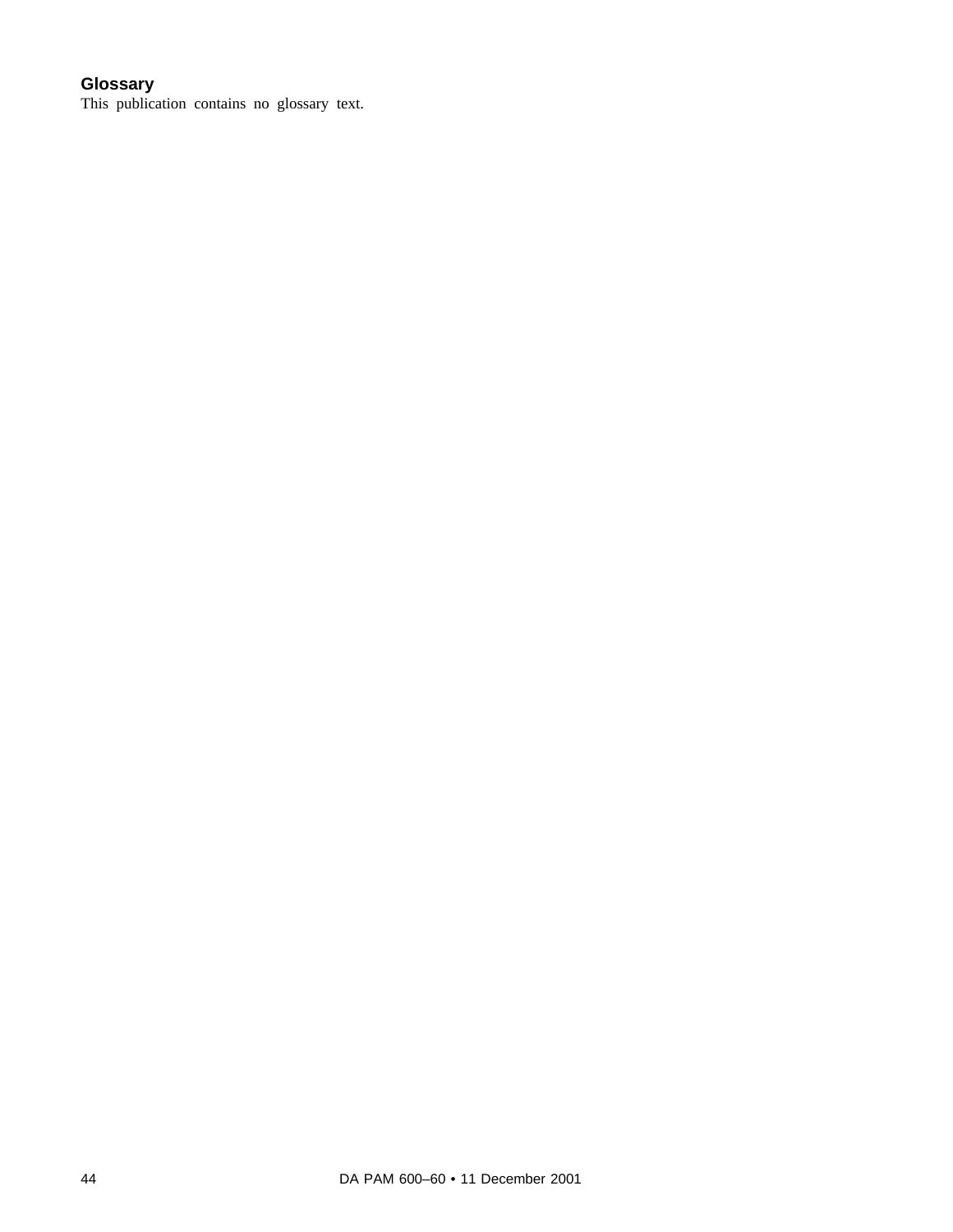**UNCLASSIFIED PIN 048056–000**